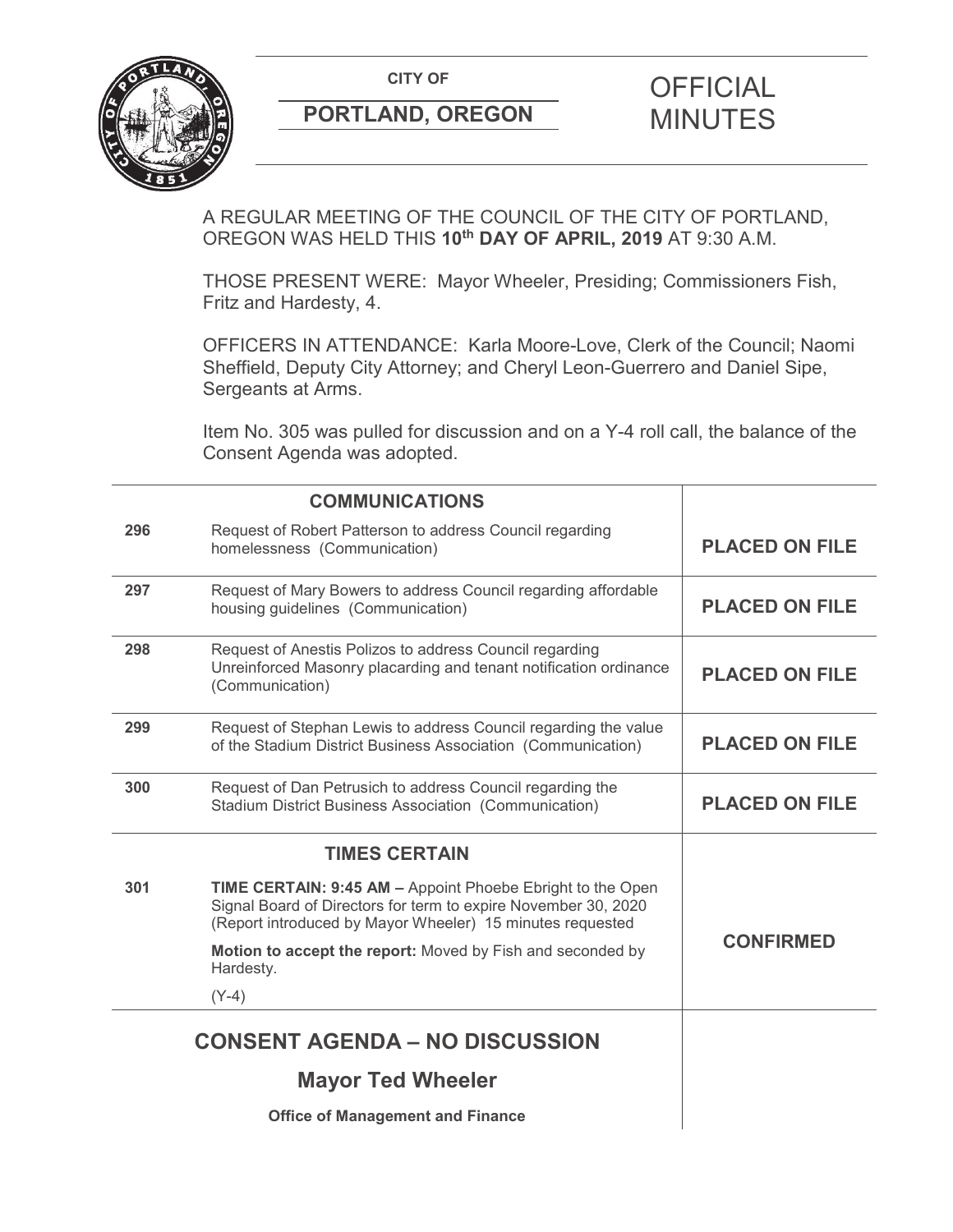|        | April 10-11, 2019                                                                                                                                                                                                                                                    |                                                                                    |
|--------|----------------------------------------------------------------------------------------------------------------------------------------------------------------------------------------------------------------------------------------------------------------------|------------------------------------------------------------------------------------|
| $*302$ | Pay property damage lawsuit of John Arehart in the sum of<br>\$35,000 involving Portland Bureau of Environmental Services<br>(Ordinance)                                                                                                                             | 189447                                                                             |
|        | $(Y-4)$                                                                                                                                                                                                                                                              |                                                                                    |
| $*303$ | Pay property damage and bodily injury claims of Mijung Unversagt<br>in the sum of \$40,485 resulting from a motor vehicle collision<br>involving the Portland Police Bureau (Ordinance)                                                                              | 189448                                                                             |
|        | $(Y-4)$                                                                                                                                                                                                                                                              |                                                                                    |
|        | <b>Commissioner Nick Fish</b>                                                                                                                                                                                                                                        |                                                                                    |
|        | <b>Parks &amp; Recreation</b>                                                                                                                                                                                                                                        |                                                                                    |
| $*304$ | Authorize application to Oregon Watershed Enhancement Board<br>for a grant up to the amount of \$270,000 for restoration work in<br>Forest Park (Ordinance)                                                                                                          | 189449                                                                             |
|        | $(Y-4)$                                                                                                                                                                                                                                                              |                                                                                    |
|        | <b>Commissioner Jo Ann Hardesty</b>                                                                                                                                                                                                                                  |                                                                                    |
|        | <b>Portland Bureau of Emergency Management</b>                                                                                                                                                                                                                       |                                                                                    |
| $*305$ | Authorize an Intergovernmental Agreement with Portland State<br>University to conduct research on the Emergency Transportation<br>Routes not to exceed \$15,000 (Ordinance)                                                                                          | 189453                                                                             |
|        | $(Y-4)$                                                                                                                                                                                                                                                              |                                                                                    |
| 306    | Amend the code governing the Bureau of Emergency<br>Management, Disaster Policy Council, and Emergency<br>Management Steering Committee to reflect greater citywide<br>engagement in emergency management (Ordinance; amend Code<br>Chapters 3.124, 3.125 and 3.126) | <b>PASSED TO</b><br><b>SECOND READING</b><br><b>APRIL 17, 2019</b><br>AT 9:30 A.M. |
|        | <b>Commissioner Chloe Eudaly</b>                                                                                                                                                                                                                                     |                                                                                    |
|        | <b>Bureau of Transportation</b>                                                                                                                                                                                                                                      |                                                                                    |
| 307    | Accept a \$2 million grant from the Oregon Department of<br>Transportation, authorize Intergovernmental Agreement for<br>sidewalks on the westside of SE 174th Ave between SE Main and<br>SE Stark, and appropriate \$20,000 in FY 2018-19 (Ordinance)               | <b>PASSED TO</b><br><b>SECOND READING</b><br><b>APRIL 17, 2019</b><br>AT 9:30 A.M. |
|        | <b>Commissioner Amanda Fritz</b>                                                                                                                                                                                                                                     |                                                                                    |
|        | <b>Water Bureau</b>                                                                                                                                                                                                                                                  |                                                                                    |
| 308    | Amend contract with CH2M Hill Engineers, Inc. in the amount of<br>\$80,720 for the Strategic Business Plan Development Project<br>(Second Reading Agenda 287)                                                                                                        | 189450                                                                             |
|        | $(Y-4)$                                                                                                                                                                                                                                                              |                                                                                    |
|        | <b>REGULAR AGENDA</b>                                                                                                                                                                                                                                                |                                                                                    |
|        | <b>Mayor Ted Wheeler</b>                                                                                                                                                                                                                                             |                                                                                    |
|        | <b>Bureau of Development Services</b>                                                                                                                                                                                                                                |                                                                                    |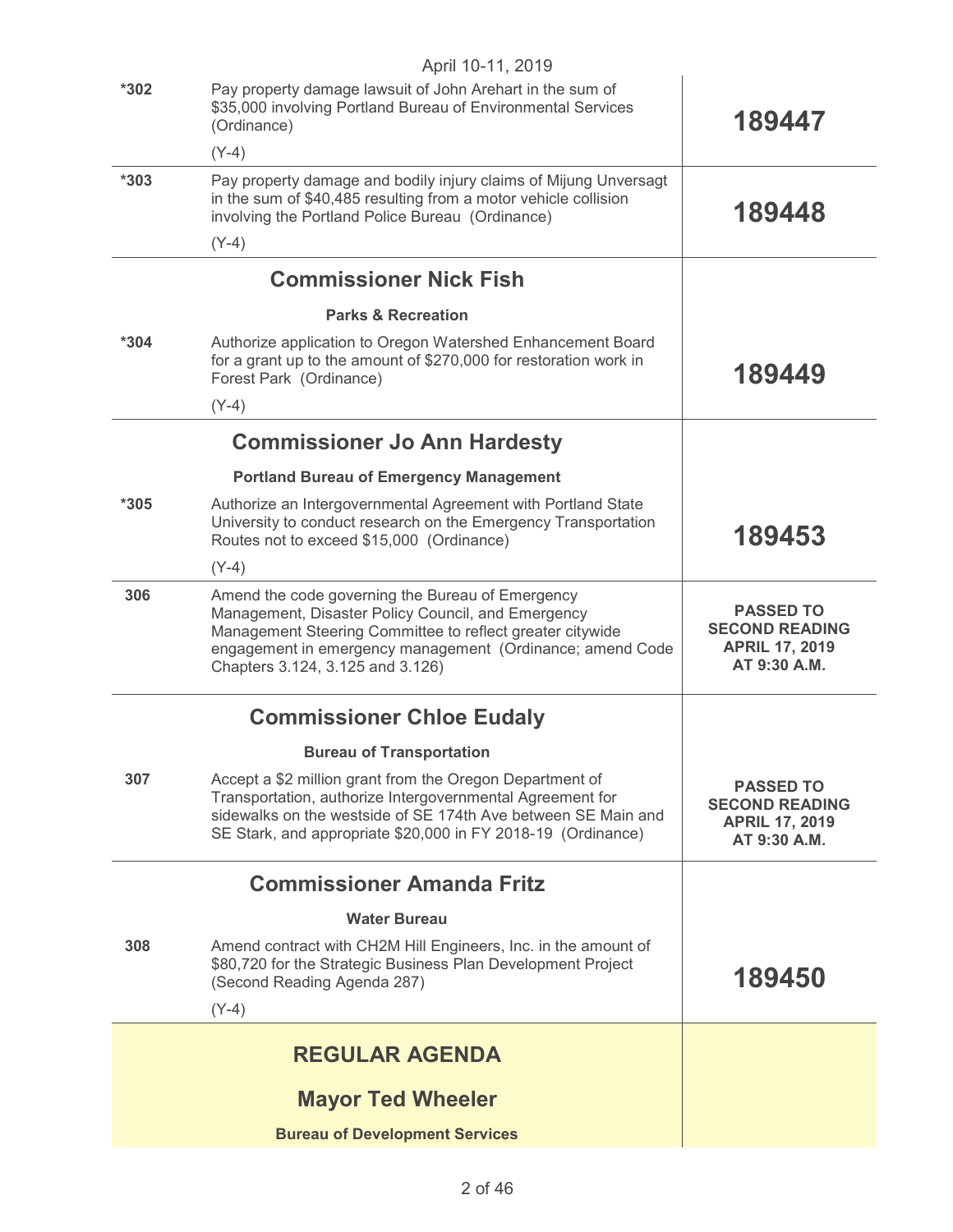|        | April 10-11, 2019                                                                                                                                                                                                                                                                |                                                                                    |
|--------|----------------------------------------------------------------------------------------------------------------------------------------------------------------------------------------------------------------------------------------------------------------------------------|------------------------------------------------------------------------------------|
| 309    | Reappoint Martha Bailey and David Grant and appoint Stan<br>Tonneson to the Floating Structures Code Board of Appeal for<br>terms to expire April 9, 2022 (Report) 10 minutes requested<br>Motion to accept the report: Moved by Fish and seconded by<br><b>Fritz</b><br>$(Y-4)$ | <b>CONFIRMED</b>                                                                   |
|        | <b>Office of Management and Finance</b>                                                                                                                                                                                                                                          |                                                                                    |
| $*310$ | Amend City Code to increase the Chief Procurement Officer's<br>contracting authority and to streamline the procurement and<br>contracting process (Previous Agenda 290; Ordinance; amend<br>Code Chapters 5.33 and 5.68) 10 minutes requested<br>$(Y-4)$                         | 189451<br><b>AS AMENDED</b>                                                        |
|        | <b>Commissioner Nick Fish</b>                                                                                                                                                                                                                                                    |                                                                                    |
|        |                                                                                                                                                                                                                                                                                  |                                                                                    |
|        | <b>Bureau of Environmental Services</b>                                                                                                                                                                                                                                          |                                                                                    |
| 311    | Authorize a competitive solicitation and contract with the lowest<br>responsible bidder and provide payment for construction of<br>Hillsdale South Sewer Rehabilitation Project No. E10681 for an<br>estimated cost of \$2,065,000 (Ordinance) 10 minutes requested              | <b>PASSED TO</b><br><b>SECOND READING</b><br><b>APRIL 17, 2019</b><br>AT 9:30 A.M. |
| 312    | Authorize an Intergovernmental Agreement with the Oregon<br>Department of Fish and Wildlife to conduct stream habitat surveys<br>in Portland waterways not to exceed \$498,686 (Ordinance) 10<br>minutes requested                                                               | <b>PASSED TO</b><br><b>SECOND READING</b><br><b>APRIL 17, 2019</b><br>AT 9:30 A.M. |
|        | <b>City Auditor Mary Hull Caballero</b>                                                                                                                                                                                                                                          |                                                                                    |
| 313    | Transfer payroll and non-payroll payment processing functions<br>from the Auditor's Office to the Bureau of Human Resources and<br>the Bureau of Revenue and Financial Services, respectively<br>(Second Reading Agenda 281; amend various Code Sections)                        | 189452                                                                             |
|        | $(Y-4)$                                                                                                                                                                                                                                                                          |                                                                                    |
|        | At 10:52 a.m., Council recessed.                                                                                                                                                                                                                                                 |                                                                                    |
|        |                                                                                                                                                                                                                                                                                  |                                                                                    |
|        |                                                                                                                                                                                                                                                                                  |                                                                                    |

| <b>WEDNESDAY, 2:00 PM, APRIL 10, 2019</b> |
|-------------------------------------------|
| DUE TO LACK OF AGENDA                     |
| THERE WAS NO WEDNESDAY 2:00 PM MEETING    |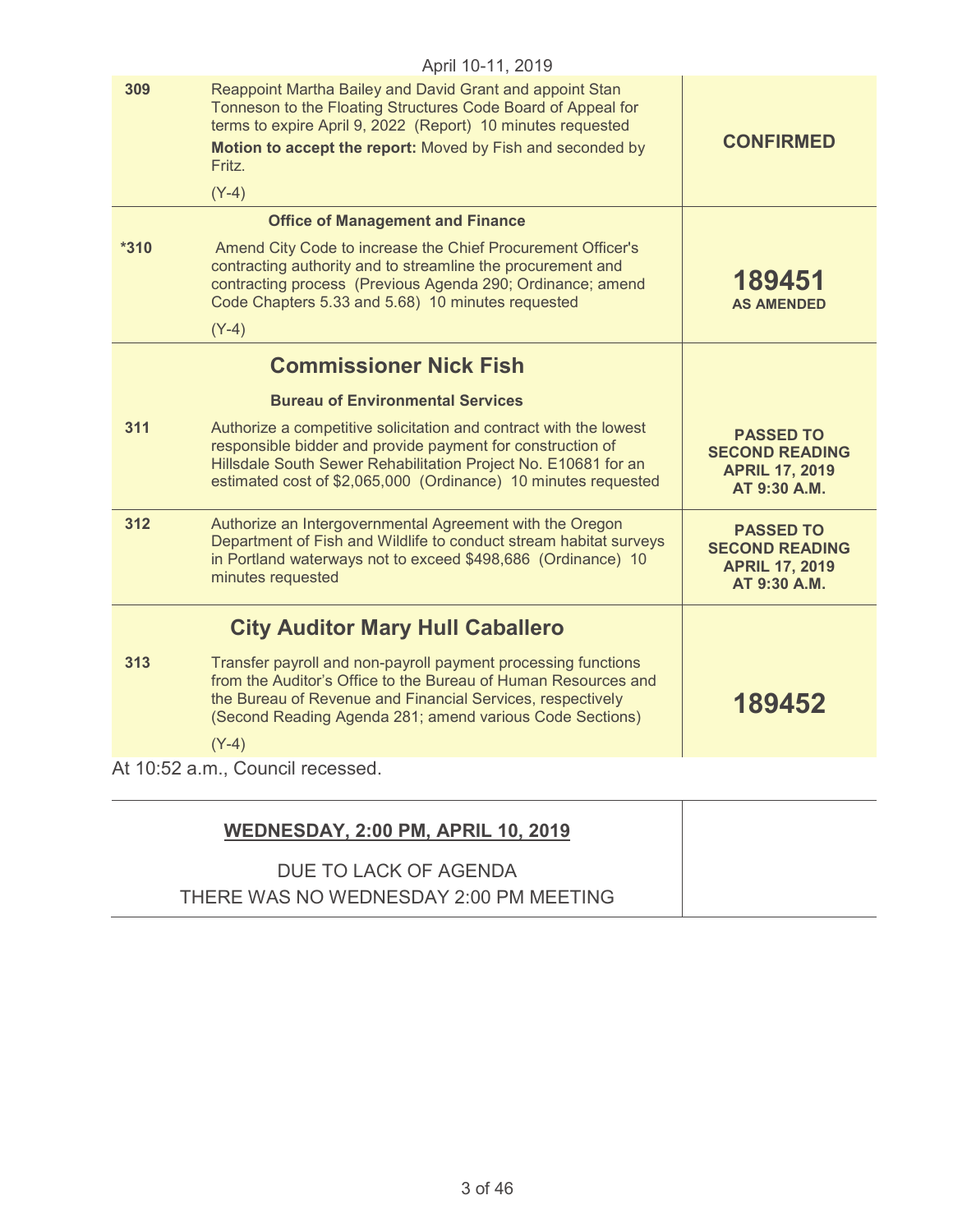A RECESSED MEETING OF THE COUNCIL OF THE CITY OF PORTLAND, OREGON WAS HELD THIS **11th DAY OF APRIL, 2019** AT 2:00 P.M.

THOSE PRESENT WERE: Mayor Wheeler, Presiding; Commissioners Eudaly, Fish, Fritz and Hardesty, 5.

Commissioner Fritz left at 2:44 p.m.

OFFICERS IN ATTENDANCE: Karla Moore-Love, Clerk of the Council; Lauren King, Deputy City Attorney and Heidi Brown, Senior Deputy City Attorney at 3:00 p.m.; and John Paolazzi and Tania Kohhlman, Sergeants at Arms.

The meeting recessed at 2:44 p.m. and reconvened at 3:02 p.m.

| 314 | <b>TIME CERTAIN: 2:00 PM - Amend Title 33 to update the</b><br>Neighborhood Contact regulations (Previous Agenda 214;<br>Ordinance introduced by Mayor Wheeler; amend Title 33) 1 hour<br>requested                                                                                                                | <b>CONTINUED TO</b><br><b>APRIL 24, 2019</b><br>AT 9:30 AM |
|-----|--------------------------------------------------------------------------------------------------------------------------------------------------------------------------------------------------------------------------------------------------------------------------------------------------------------------|------------------------------------------------------------|
|     | Commissioner Fritz withdrew her motion #1 from March 6,<br>2019.                                                                                                                                                                                                                                                   |                                                            |
|     | Motion to amend 33.705.020.B.4 on page 49 of the<br>Recommended Draft to add a requirement that the required<br>neighborhood contact meeting (which the applicant is<br>responsible to arrange) be accessible and provide reasonable<br>accommodations: Moved by Fritz and seconded by Eudaly. Vote<br>not called. |                                                            |
|     | Motion to add a new Neighborhood Contact III requirement<br>which would be triggered in these cases:                                                                                                                                                                                                               |                                                            |
|     | Projects adding 10,000 square feet of net building area to a<br>$\bullet$<br>site in the design overlay zone.<br>Land divisions that include environmental review.<br><b>Expedited Land Divisions</b><br>$\bullet$                                                                                                 |                                                            |
|     | Moved by Fritz and seconded by Fish. Vote not called.                                                                                                                                                                                                                                                              |                                                            |
|     | Motion to require notification of adjacent organizations when the<br>development site is close to a boundary: Moved by Fish<br>seconded by Fritz. Vote not called.                                                                                                                                                 |                                                            |
| 315 | <b>TIME CERTAIN: 3:00 PM - Accept Portland's Housing Bond</b><br>Oversight Committee Progress Report 2017-2018 (Report<br>introduced by Mayor Wheeler) 25 minutes requested                                                                                                                                        |                                                            |
|     | Motion to accept the report: Moved by Fish and seconded by<br>Eudaly                                                                                                                                                                                                                                               | <b>ACCEPTED</b>                                            |
|     | (Y-4; Fritz absent)                                                                                                                                                                                                                                                                                                |                                                            |

At 5:50 p.m., Council adjourned.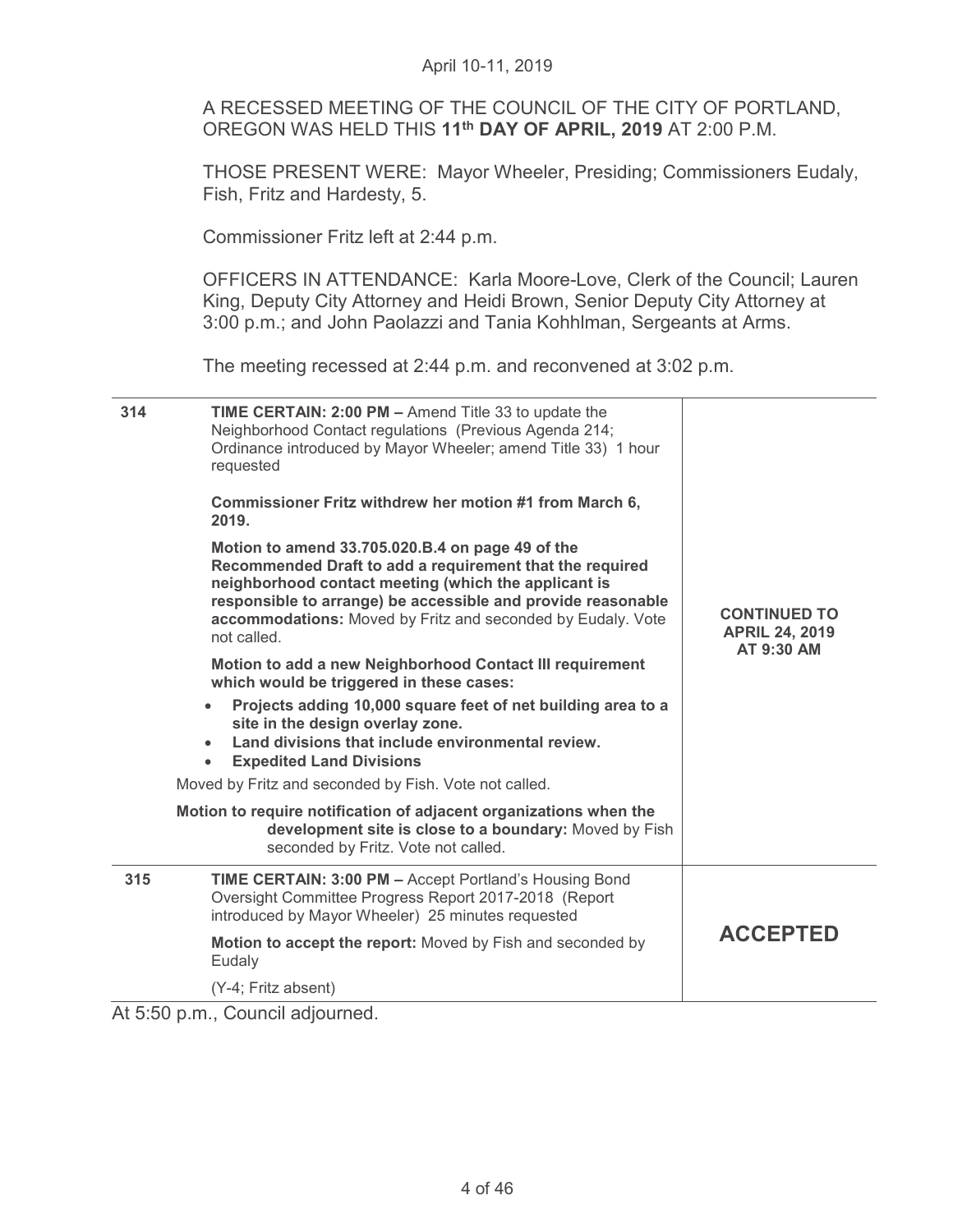# **MARY HULL CABALLERO**

Auditor of the City of Portland

 $\overline{\mathbf{v}}$ 

By Karla Moore-Love Clerk of the Council

For a discussion of agenda items, please consult the following Closed Caption File.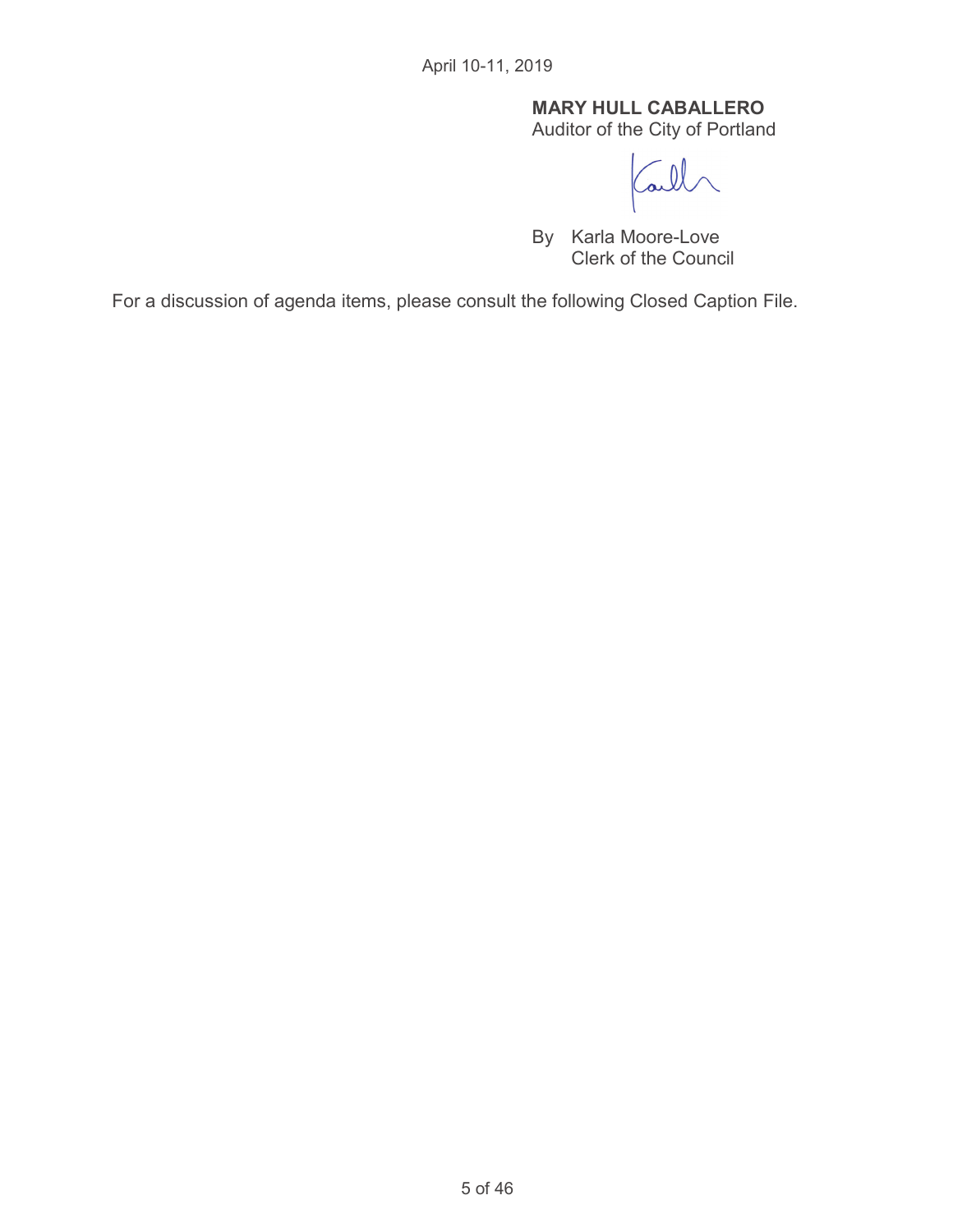**This file was produced through the closed captioning process for the televised City Council broadcast and should not be considered a verbatim transcript. Key:** \*\*\*\*\* **means unidentified speaker.** 

# **APRIL 10, 2019 9:30 AM**

**Wheeler:** This is the April 10, 2019 session of the Portland City Council. Good Morning, Karla, please call the roll. [roll taken]

**Wheeler:** Now legal counsel will read the rules of order and decorum. Good morning. **Naomi Sheffield, Deputy City Attorney:** Good morning. Welcome to the Portland City Council. The City Council represents all Portlanders and meets to do the city's business. The presiding officer preserves order and decorum during the City Council meetings so everyone can feel welcomed, comfortable, respected and safe. To participate in the council meetings, you may sign up in advance with the council clerk's office for communications to briefly speak about any subject. You may also sign up for public testimony and resolutions or the first readings of ordinances. Your testimony should address the matter being considered at the time. If it does not, you may be ruled out of order. When testifying, please state your name for the record. Your address is not necessary. Please disclose if you are a lobbyist. If you are representing an organization, please identify it. The presiding officer determines the length of testimony. Individuals generally have three Minutes to testify unless otherwise stated. When you have 30 seconds left, a yellow light goes on, when your time is done, a red light goes on. If you are in the audience and would like to show your support for something said, please feel free to do a thumbs up. If you want to express that you do not support something, please feel free to do a thumb's down. Please remain seated in council chambers unless entering or exiting. If you are filming the proceedings, please do not use bright lights or disrupt the meeting. Disruptive conduct such as shouting or interrupting testimony or council deliberations will not be allowed. If there are disruptions, a warning will be given that further disruption may result in the person being rejected for the remainder of the meeting. After being rejected, a person who fails to leave the meeting is subject to arrest for trespass. Thank you for helping your fellow Portlanders feel welcome, comfortable, respected and safe .

**Wheeler:** Thank you, first up, communications.

**Item 296** 

**Wheeler:** Is Sir Patterson here today? I have not seen him yet. Next individual, please. **Item 297** 

**Wheeler:** Is Miss Bowers here? Next individual, please.

**Item 298**

**Wheeler:** Welcome. Thank you for being here.

**Anestis Polizos:** Good morning.

**Wheeler:** The microphone can slide about six inches, is about right. Six inches away, thank you.

**Anestis Polizos, Stadium District Business Association representative**: Good morning, Mayor Wheeler and Commissioners, Fish, Fritz, Hardesty and Eudaly. My name is Anestis Polizos. I represent the stadium business, Stadium District Business Association. Thank you for the opportunity to speak today. I am the treasurer of this. During budget season, I would like to thank City Council for investing in the success of neighborhood business districts like ours, with the continuous funding of venture Portland.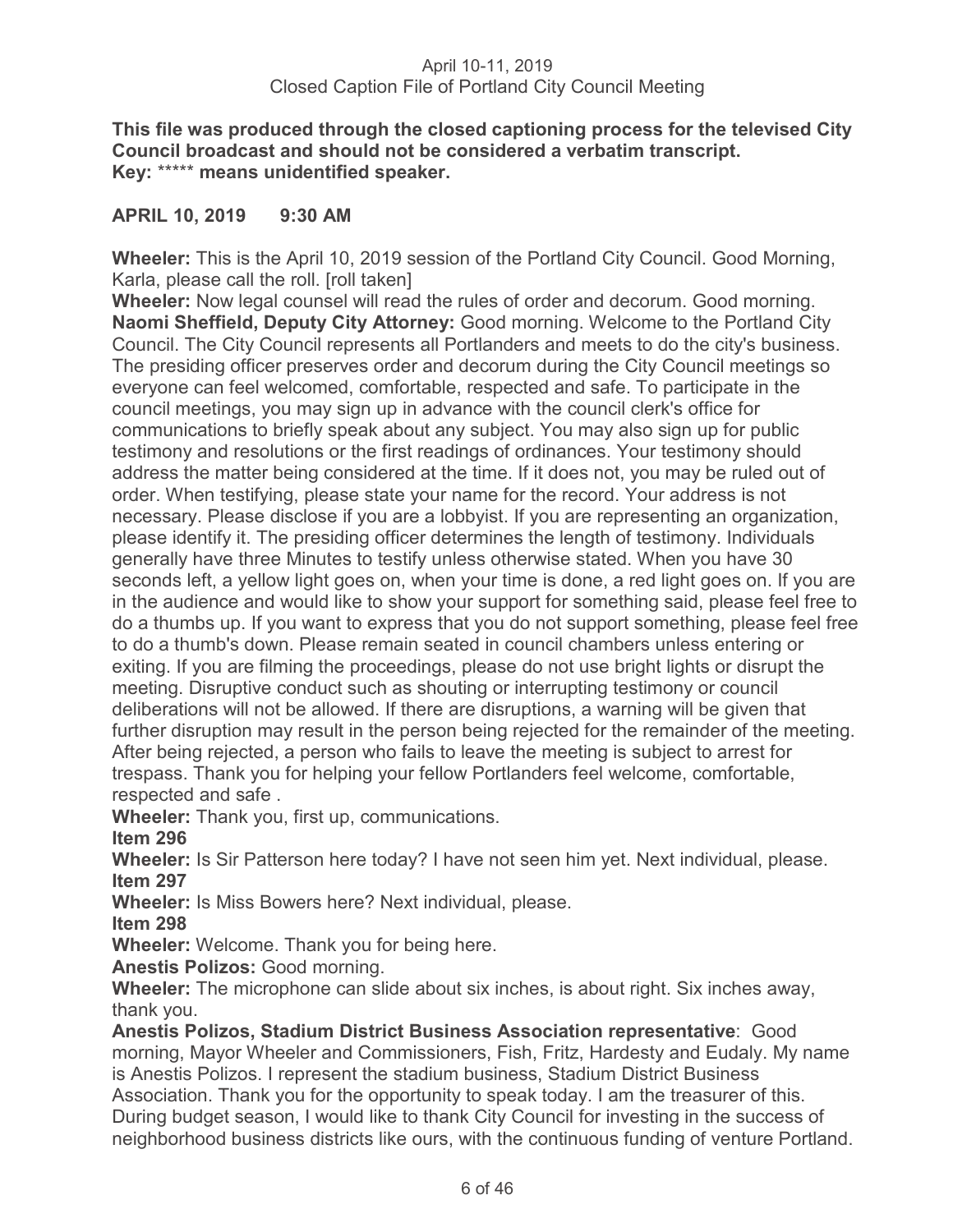**Fish:** Could you give us the rough boundaries of that district? So roughly speaking the Stadium District covers what?

**Polizos:** Parts of Goose Hollow and Burnside and -- I can provide a map afterwards. **Fish:** But around Providence Park and sort of west, west up to Goose Hollow and then, and then north to Burnside.

**Polizos:** Correct.

**Fish:** Okay.

**Wheeler:** I am sorry to interrupt, and I am willing to let you start over again. If you wanted - - there are two other individuals on the communications that I notice are speaking on the same subject. Would you all like to come up at the same time? Thank you. Karla, could you clear the clock and allow Mr. Polizos to start over again, please.

**Fritz:** Read the introduction again.

**Fish:** You can give us the boundaries?

**Stephan Lewis, 107IST member:** Yes. It's really -- the boundaries are really more of an identity than a location. So, if anybody who wants to, business or nonprofit organization that wants to identify with the geographic location in proximity to the stadium. **Fish:** Thank you very much.

**Polizos:** Okay. During the budget season I would like to thank the City Council for investing in the success of neighborhood business districts like ours through the continuous funding of venture Portland and also to Commissioner Fish. It's great to have you as a resident in our district. I am also the owner of a building on the 1700 block of west Burnside, which includes the Marathon Taverna and 35 housing units. This has been a family owned business since 1974. Originally purchased by my parents, Greek immigrants. As one of the many small business owners whose building is labeled a URM [Unreinforced Masonry], I want to thank you for taking a step back and further reviewing the policies around placarding our buildings. We are, we are moving in the right direction correcting -- I want to thank you for taking a step back and further reviewing the policies around placarding our buildings. We are moving in the right direction correcting the mistakes that left us segregated and targeted without due process. Unfortunately, we cannot fully undo what has been done by the online labeling that occurred. Portland is made up of many small business and property owners, by taking buildings out of code compliance with the mandate to placard the URM buildings, you consolidate the building owner footprint taking it from individual landlords and potentially only making it accessible to large corporations. This is not the best interest for Portlanders. The result, businesses close, undeserved and low-income residents are displaced, and further gentrification of our most accessible, walkable and eccentric neighborhoods are further comprised. I have personally felt the effects of the mandate to placard buildings since the inception of the online list of offenders was posted. Throughout the process, there has been fear of being able to comply with repair and insurance needs, potential loss of business, and an ongoing barrage of harassing, solicitations from large developers, and investors ready to steal my family's American dream of owning their own property and business that would sustain generations. The thought of being forced into repairs and displaying low income tenants that have been in their units, some of which for 20 to 30 years is heart-breaking. We want to comply and make repairs as needed and feel it should be expedited dependent on the immediate needs and feasibility. I am in support of this City Advisory Committee, compromise of a variety of stakeholders to help the City to devise a plan. The potential for pushing out individual property owners is high. Determining the criteria for case-by-case basis analysis for which buildings to fix and when is important. We also need adequate support offered to all building owners in need, not just public buildings or nonprofits who, in many instances, can afford repairs easier than private owners. I put my trust in you to lead and advocate for those who need it most. I urge you to listen to those most affected by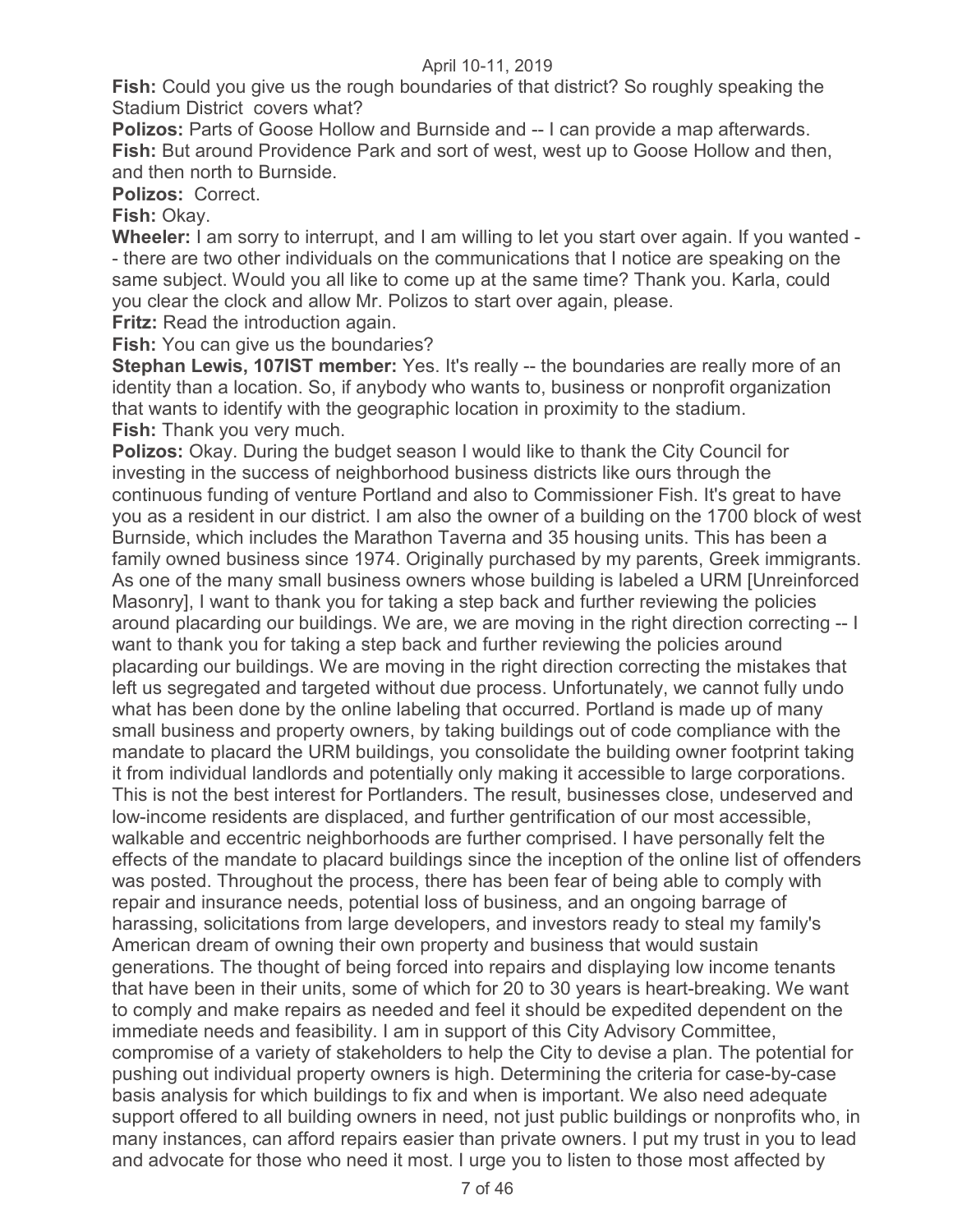your leadership decisions and when needed, be willing to support the best interests of the individual small business owner and the greater good of the city. Thank you for your time and consideration.

**Wheeler:** Thank you, Anestis, I don't know if you had the opportunity to apply to be on the committee.

**Polizos:** I have the opportunity?

**Wheeler:** Yes. Are the applications still open or is that closed?

**Hardesty:** I believe it is in the closed. We are in the process of putting the committee together now.

**Wheeler:** Very good. There will be a committee being convened by Commissioner Hardesty through her bureaus, that will have community input as you suggest.

**Hardesty:** And if you are not on the committee you will have an opportunity to provide input to that committee.

**Polizos:** Thank you. I would like that.

**Fish:** Can I just ask you, with respect to your property on Burnside, just to the east of your property, is there a building going up?

**Polizos:** I think that you cross the street, the old jaguar.

**Fish:** Across the street? It's that new development going up on Burnside? **Polizos :** Yes.

**Fish:** Right. You are on the north side of the street?

**Polizos:** Correct.

**Fish:** Okay. Thank you very much. Thanks for coming in.

**Polizos:** Thank you.

**Wheeler:** Good Morning

**Lewis:** My name is Stephan Lewis, I am with the 107 Independent Supporters Trust, we're the nonprofit engine that drives the Timbers Army and the Rose City Riveters, and I represent the Stadium District Business Association. I am here today to talk about the value of the business organization. And some of the conversations that we have there. Like I say, if you are unfamiliar with the 107, it has been a couple since we have come to see and you give you a report, and we would like to do that again soon. Like I say, today I want to talk about this stuff, specifically, there is a lot of great conversations. We talk about things like the unreinforced masonry, we talk about the really quality conversations about development. What are the needs of the community and how can the development be a good thing for the community? And, you know, sometimes it's critical. But we also -- one of the things that we did as an organization was help address the concerns of livability, safety and security, and part of that is breaking out some of the loaded language of that and you know, really kind of figuring out what's going on. Where are the different organizations paying for security? What does that look like and what times of those? And could there be overlap, and what are you talking about when you are talking about security? The 107IST has run for over six years, the majority of the cleanups in the area, and we have been able to activate other organizations to take part and do that, and that's in partnership with the neighbors west, northwest coalition, and we value that strong relationship that we have with them, as well. But, it's a lot to keep up with, you know, and the testimony last week --Tina and you guys were talking about some of the issues surrounding homelessness. You know, we've been able to have really quality conversations about that. The decriminalization of it, and what are, what are people really talking about. What are the ramifications? And you guys were talking about what I believe was the clean start program. It was not identified, but that's something that we have approached and brought to the table and got a proposal from them on how to cover the Stadium District . But the Stadium District primarily is made up of a lot of small business owners. And it was an over \$80,000 price tag in order to get the, an on demand coverage to be able to come up and do the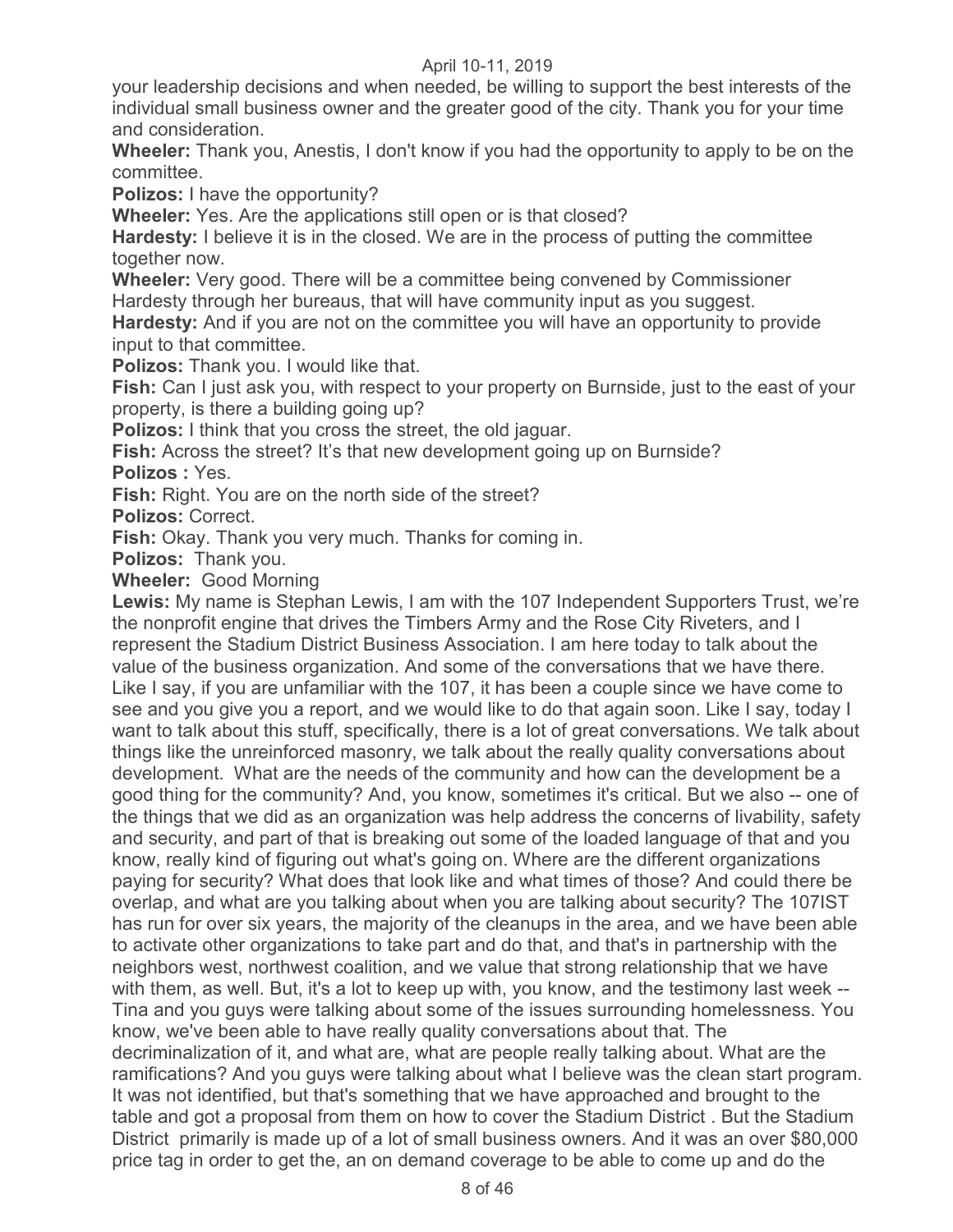things, but we really like the program, The transitional nature of it, the fact that you know, it's really, you know, building relationships with our -- all the members of our community. And yeah. Like I said, if you have any other questions.

# **Wheeler:** Commissioner Fritz?

**Fritz:** Sorry, I am a member of the 107ist, and I want to thank you for your volunteer work. Was there something that you wanted to finish up there?

**Lewis:** No, that's fine.

**Fritz:** So, I am going to go out on a limb and say, I don't think that there is another supporters club for either football or soccer in the entire world that does the things that the 107ists do in terms of community engagement. If somebody is watching and wants to get involved and follow the Timbers or the Thorns because you do so much good in the community. How would they get in touch or become or get to know about the 107ist? **Lewis:** 107ist.org is king of our splash page, and we are actually working on a sizable campaign to raise awareness about the work that we do, and we do, as you know, a lot of great stuff. Everybody knows the stuff that we do in the stadium, but for every dollar we spend in the stadium, is also an equal dollar that we spend in the community. One of the things that we do, we are actually one of the active members of Portland United Against Hate. And that's another reason that's really great. We are able to have the conversations, carry the conversations that are coming from PUAH and being able to talk about that same stuff with the Stadium District Business Association. And spread the word on that. We are partnering, we are Starting a partnership with the -- we do a lot of sponsorship of soccer youth throughout the region, and we are partnering with the parks department this year for the world cup soccer.

**Fritz:** I just heard about that.

**Lewis:** So, something that we can do that the city can't do, and we have a lot of facilities to really make that a special event.

**Fritz:** The tenth anniversary of the Portland World Cup. If you could contact Cynthia Castro on my staff, and we can help you get scheduled for a full presentation about what you do, thank you.

**Wheeler:** Thanks a lot for coming in, we appreciate all that you do. Good morning. **Dan Petrusich, Stadium District Business Association member:** Good morning, Commissioners and Mayor Wheeler, I am Dan Petrusich, and I am a property owner in the Stadium District as well as a board member of the Stadium District Business Association. I just want to thank you for the opportunity to talk about the Stadium District this morning. I am glad that you had an opportunity to discuss with what the boundaries are because it's not perfectly defined. The renovation of the providence parks, the landmark development that will bring visitors and businesses to the neighborhood and be a catalyst for the future, and I want to thank the City for cooperating with the Timbers to bring this important renovation to life. And that's about to come to life here in June. It's an exciting time for the Neighborhood. We are looking forward to the new Lincoln High School, and the press blocks development, and all the other things that are happening, but we are noticing some headwinds and wanted to get ahead of that. Some of the projects have been delayed or are canceled. And TriMet is considering closing the Kings Hill Station, which seems to be untimely considering the new high school is about to get started. And all this other development that is happening around this station. It seems like it would be prudent to leave it open until it could be analyzed later. I know you don't make that decision, but any, any influence you have would be greatly appreciated. The one thing that I wanted to talk about with respect to development is the FAR Transfers [Floor Area Ratio] in districts, and if you look at the map that's attached, to my letter, you can see that the Goose Hollow Stadium District is kind of a FAR Island. All the other sectors are a combination of neighborhoods, and I am not sure how that resulted, but what it means is you can only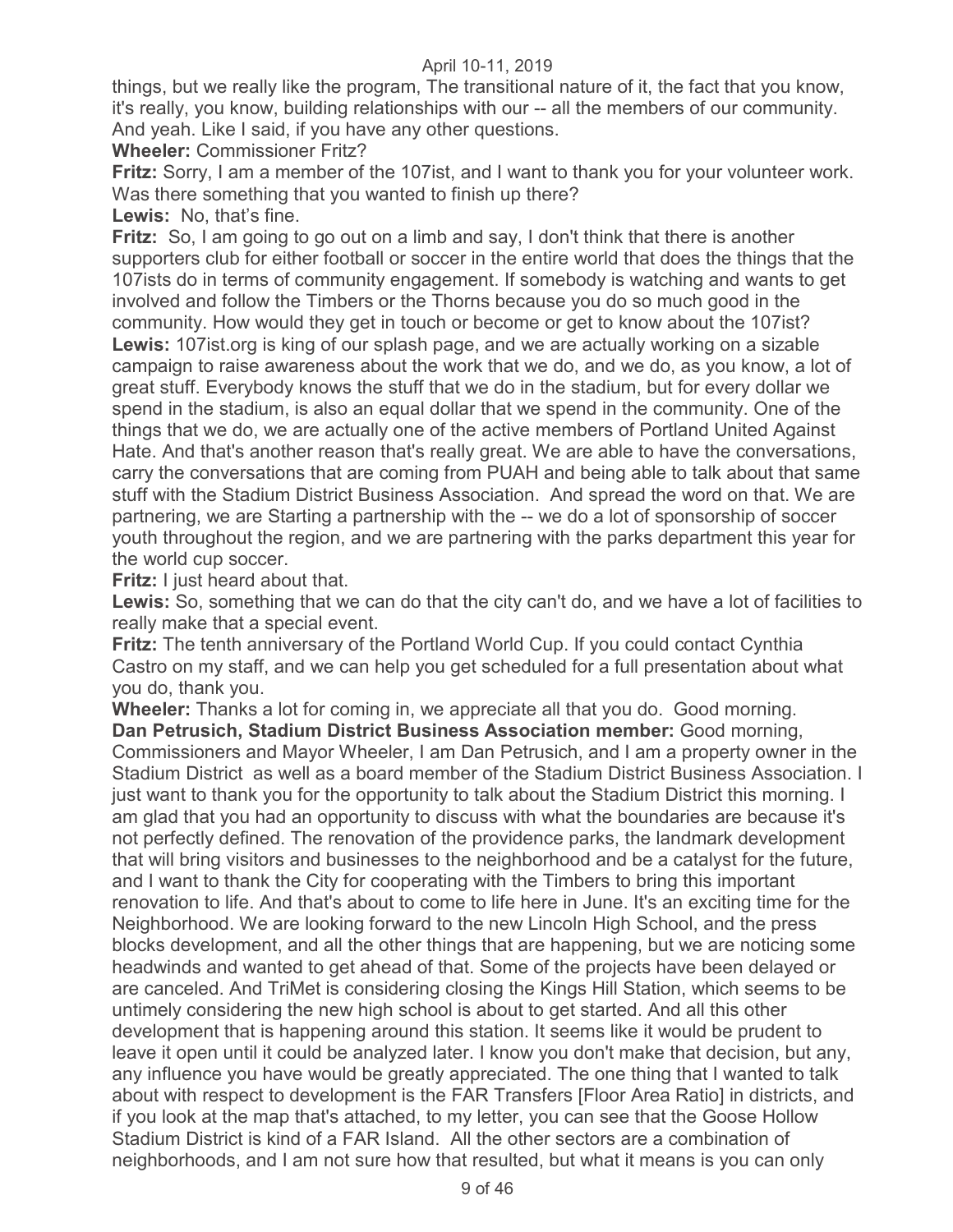transfer the FAR within each sector, and we think that it would be in the best interest of the City to combine sectors one and five and allow FAR to transfer among all those areas. So. It's just something that seemed like an oversight but wanted to point it out and get your consideration.

**Fish:** Thank you, Dan. Since we have three members of the Stadium District Association here, I just want comment on something that I observed over the weekend that I am going to talk to PBOT about, and it's a good news, bad news. The good news is, PBOT is investing in handicap accessible curb cuts now, and I think that they are actually in front of the Taverna, and they are making their way west, rebuilding the intersections and putting in curb cuts. That's terrific. What they are doing though on the off hours, which is evenings and weekends, they are continuing to block off a lane. And that lane is blocked off during worktime because it's a safety issue. You want people to work without being, obviously, run over. But on evenings and weekends, when there is no work being done, I can't think of a reason, and I stopped and took a look as to why we continue to block that lane. What it means is traffic was backed up on Burnside several times when I was on it this weekend, back to Powell's. And people couldn't get -- couldn't really navigate the 405 intersection, and so what we are seeing, also, what I saw was a lot of dangerous behavior of people driving erratically because they got so frustrated, so I will talk to PBOT about, is it essential when the work isn't being done to continue to have that lane closed? Because closing a lane on Burnside in the Stadium District is displaying a lot of traffic. And so, I will see what I can do on that front, and I guess the only thing that I will tell you, I hope that they finish up the work on the stadium addition as quickly as possible because we have got to get the team back home. We cannot afford to spend any more time on the road.

**Lewis:** We met with them, with the front office last night. And they assured us that everything is going very well, according to plan and they very much on schedule.

**Fish:** They need some home cooking I think, we gotta to get them home. Mayor, I just want to acknowledge we don't often get folks from business associations coming to testify, in part, because people have businesses they are running and they don't get a chance, but we appreciate having this panel come and give us an update on what's going on in the neighborhood.

**Wheeler:** Appreciate it, Thank you, Thanks to all of you. Karla, have any items been pulled off the consent agenda?

**Moore-Love:** Yes, Item 305. Please call the roll on the remainder of the consent agenda. **Fish:** Aye. **Hardesty:** Aye. **Fritz:** Aye. **Wheeler:** Aye. Consent agenda is adopted. First time certain item, please, item 301.

# **Item 301**

**Wheeler:** We are joined by the Executive Director of Open Signal and Phoebe Ebright, who I am recommending for the appointment to the board of directors, pursuant to city code the Mayor appoints a voting member to Open Signal's board of directors subject to confirmation, of course, by the Portland City Council. For over 35 years and including right up until last night and right now, Open Signal has continued to provide multi-media and digital technology training and tools to our diverse communities. Thank you for being here. Good morning.

**Justin Harn, Open Signal Executive Director:** Good morning. Good morning, Mayor Wheeler and council. I am Justin Harn, the Executive Director of Open Signal, Portland Community Media Center and it's my pleasure to be here and support Phoebe Ebright's appointment to the Open Signal board. The Open Signal Board's mission is to empower the community to make effective use of media for creative expression, cultural exchange, and civic participation. Open Signal provides the community with cable broadcast in the form of five cable channels airing locally and independently produced content 24 hours a day and reaching 400,000 homes in the Portland metro area. A 10,000 square foot media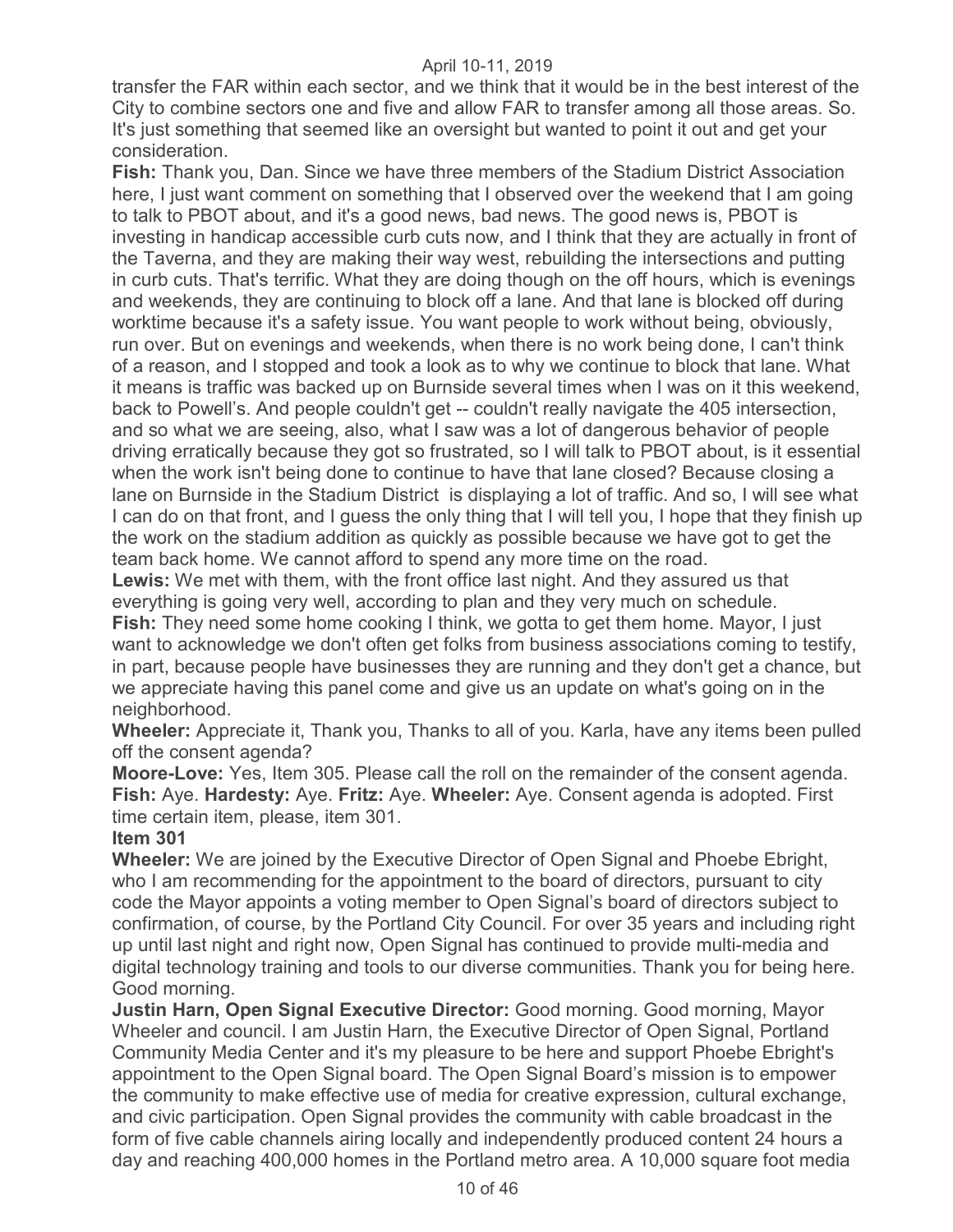facility, including two media production studios with full green screen cyclorama and one with cutting edge immersive production capabilities. A free media equipment library featuring professional grade cameras, lighting, microphones, ipads, mac book pro laptops and an adobe creative suite and more. Editing rooms and animation stations and an analog media lab and a immersive media lab and a voiceover room and stream PDX, a mobile podcast studio. We offer education for adults and youth, affordable and beginner and advanced classes are taught in English and Spanish covering camera and production studio operation, editing, immersive media and more as well as community education partnerships with schools and nonprofits and on demand training customized for any group. We also provide community engagement and artists support in the form of exhibition, screenings and immersive media events, Open Signal labs is an incubator for film-makers of color and our new media fellowship and in-house residency for digital artists. Last but certainly not least Open Signal provides professional production services to the community. Our number one client is the City of Portland for whom we film and broadcast every City Council session, committee hearing and community meeting for the public to see as a means of facilitating the access to information and enhancing transparency and accountability and service to a more civically engaged citizenry and more representative government and thusly a more equitable and livable city. By the numbers in 2018 alone we broadcast approximately 150 Portland City Council meetings. Additional major accomplishments at Open Signal include a 42% increase in the number of people who reserved Open Signal's public media equipment and production studios during the fiscal year 2018 compared to the previous fiscal year. An inspiring creativity award from Portland Monthly magazine's light of fire award recognizing excellence in a nonprofit leadership. The launch of a new major fellowship program for African American filmmakers which raised nearly half a Million dollars in calendar year 2018. Erratically inclusive \$1 membership program that raised more than \$18,000 from over 500 community members in the first nine months, and 36% increase, in operating and project-based funds in fiscal year 2018 compared to fiscal year 2016 due to major growth and earned revenue, grants, and individual giving. And major philanthropic support from the Meyer Memorial Trust, The Oregon Community Foundation, The James F and Marion Miller Foundation, The Collins Foundation, the Oregon Cultural Trust, and many more. Given the fact that, as we all know, cable franchise fees are declining, our push to diversify funding to maintain high quality service delivery is critically important. Phoebe Ebright with years of experience as a fundraiser at the Regional Arts & Culture Council Right Brain Initiative and social venture partners will support said efforts lending her knowledge of the institutional funding landscape, both regional and national and her expertise in individual and corporate giving to continue to grow our capacity to meet the ever increasing demand for technical and creative leadership training in the media arts. Now I will pass the mic to Phoebe so she can provide some more details on her background and why Open Signal is an ideal fit for her skills and expertise.

**Phoebe Ebright, Regional Art Cultural Council (RACC) Development Officer:** Good morning, Mayor and council. I am Phoebe Ebright, as mentioned. I am currently, in my day job, the development officer for the regional arts and culture council focused mostly on arts education and the Right Brain Initiative, which most of you are probably familiar with. I would say that I've been doing development work since about 2002, mostly focused on youth education, and arts education, and workforce development and financial literacy and the like, and in terms of my other engagements I am on the equity committee for Social Ventures Partners Portland as well as working with KairosPDX on their fund development strategy. I was first introduced to Open Signal through my good friend and colleague Rebecca Ferrell, who I had the great pleasure of working with at RACC for a number of years. She's is now their development director and development and communications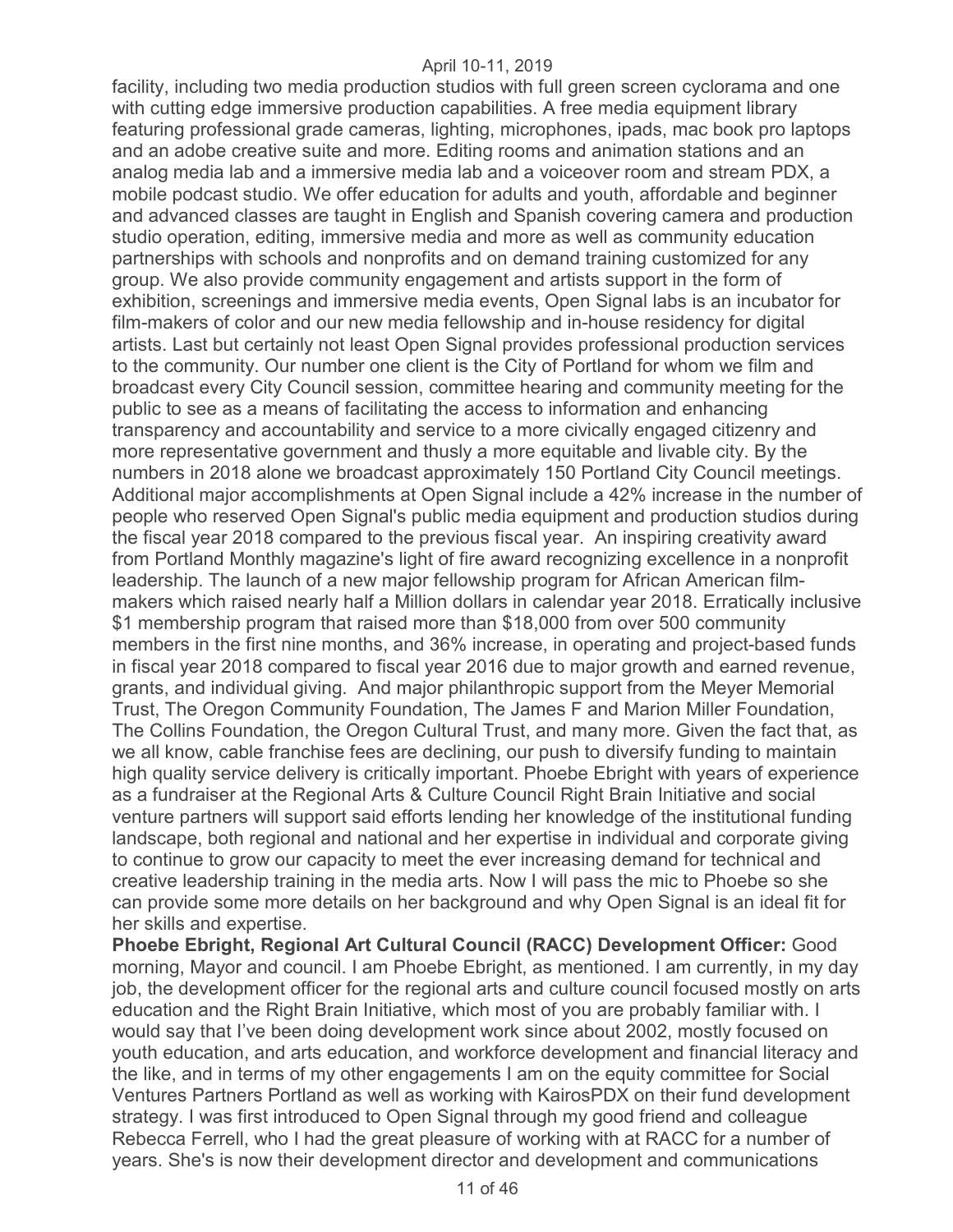director, and I think that the thing that really attracted me to the organization initially, besides is the fact that you know, we were able to provide incredible access to state of the art technology to just the general public, who otherwise wouldn't have access to those types of tools, was just really the narrative around equitable access for all people regardless of demography and neighborhood and amplifying the stories of the underheard, which has been a theme in the work that I've been doing, in my real life. So, I am very excited to work with this crew as Justin has mentioned, my charge for them is to help them to diversify private sector funding, to help deepen the pool of resources available for folks to tell their stories. So, thank you.

**Wheeler:** Thank you. Colleagues, any questions?

**Fish:** I have a question for Justin. I can't resist since you are here and first of all, congratulations on all the success that you are having.

**Harn:** Thank you.

**Fish:** I was home recovering the other day and wanted to watch a council hearing, and unfortunately, we were not able to -- it was one of those hearings, community budget forums where community media was not able to set up so I watched it on YouTube, which was not as satisfying as on channel 30. But I want to ask something that's near and dear to my heart and Commissioner Eudaly's heart, which is affordable art space. You have a unique location on MLK, and part of what makes your campus, if you will, unique is you have got the parking in the back. And that substantial space, which you activate sometimes -- I've been to events where you have had food carts and other activities. Do you foresee an opportunity in the future as you do strategic planning to think about that parking lot as a potential development site?

**Harn: Absolutely.** 

**Fish:** For affordable art space, given the tremendous location?

**Harn:** Most definitely. I can't speak to the detail of land trust or what that would look like in terms of what the community would like to see. Absolutely. We are a -- we take very seriously our position as an anchor institution within the City, having received funding for so long from the City of Portland, which we are tremendously grateful for. A huge part of the work that we do is about facilitation and collaboration, so we regularly partner with tons of different nonprofits and with 100% would love to see a coalition of media arts and nonprofits or arts nonprofits working in media and congregating at our complex.

**Fish:** I think at the moment, and I don't know what all the legal issues are in terms of your ownership and options and things like that, but as the board thinks about a strategic plan, I would encourage -- and I say this also for Phoebe Ebright's benefit, I can't think of a better location and also the fact that it is connected to your campus which is such an inspiring place and is so activated, and so engaged with the community, that if we were able to put affordable art space in the back, live, work, studio, whatever, I think it's a marriage made in heaven, so please keep us in mind as you brainstorm the future.

**Harn:** Absolutely. Thank you for bringing that up.

**Fish:** Thank you.

**Wheeler:** Commissioner Hardesty -- colleagues, I would just mention because if Commissioner Eudaly were here she would not miss this opportunity, so in her absence I will take the liberty. Phoebe has given us a very impressive resume that includes her time with RACC, the other work that she does in the community, her interest in the intersect between media and creativity and the creative culture that we have in the city. But she also put some information in here about what she does in her spare time and it says she enjoys baking, photography, writing, travel, and here's the part that I thought that Commissioner Eudaly would appreciate and entertaining her friends during ill-advised karaoke sessions at various Portland watering holes. So, Phoebe you are well rounded. Thank you for stepping forward, and we appreciate what you will bring to the Open Signal board of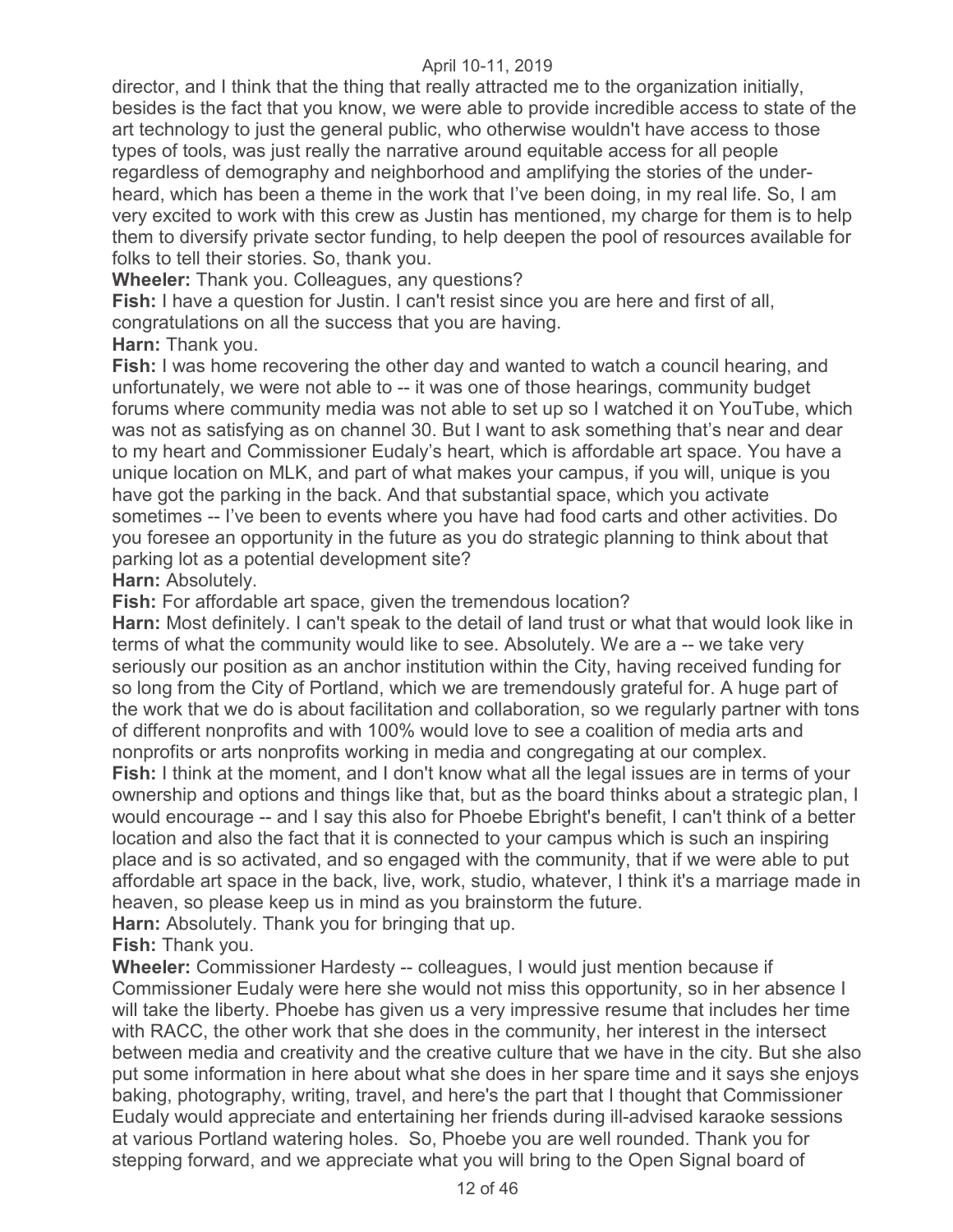directors, and Justin, thank you again for the incredible work that you all do, and thank you for keeping us on the air even when we go to remote locations. I know how challenging that is, but you and your crew step up every time. And we really appreciate it. Colleagues, I will entertain a motion.

**Fish:** So, move.

**Hardesty:** Second.

**Wheeler:** A motion from Commissioner Fish and a second from Commissioner Hardesty to accept the appointment. Any further discussion? Please call the roll.

**Fish:** I am familiar with your work at RACC, and we are delighted that you have chosen to take on this leadership role. We are very proud of Open Signal. My family and I went to a public event that they had a year or two ago, and we were really struck by how far the organization has evolved. How engaged they are with the community. We were struck by just how many people showed up to celebrate what's happening there, and the opportunities for people to do programming and podcasts and learn about media. And you know, not long ago, Jayme Dunphy and I went to visit the set of a Hulu show being filmed here called "Shrill," and we had the chance to go to the Hollywood Theater and see the first two episodes. Well it has become a national phenomenon, and we are very hopeful that we are going to get a second and -- a season of shrill, but Shrill is putting a lot of people to work locally, a lot of -- the Hollywood Theater was filled with people that were small businesses that are part of the eco-system, that Shrill and Hulu support when they come into a show here, so you are at the intersection of some really interesting things that are happening in Portland around media arts. And yes, we are grateful for the work that Open Signal does in covering city business. But we are really excited about the role that you are playing in bolstering our standing as a center for creativity and around the film and other things. So, continued success, and thank you very much for stepping up to take on this assignment. Aye.

**Hardesty:** As a former president of the board and long-time supporter, I am really thrilled with how far Open Signal has come. You are going to add a lot of new talent that I know will be embraced at Open Signal, and I want to say, the fact that the captioning is not something that you have to think about any more, it's something that I am very grateful for folks who need that extra help, keep up the Good work, and let us know how we can continue to be supportive. I vote aye.

**Fritz:** I am very fond of Open Signal, since I was in charge of the office of Cable Communications and Franchise Management, probably the longest ever bureau title in the history of this city government, in my first, so thank you very much for all your work and leadership there, and thank you very much for your willingness to serve. Aye.

**Wheeler:** Thanks, Phoebe, for stepping forward, we know you will be a great fit with the board and thank you, Justin. Open Signal continues to be an innovative, thriving and relevant asset in our community, and we know that Phoebe is just going to continue to help leverage that into the future. I vote Aye. [gavel pounded] The appointment is approved. Thank you. Next item. Item 309, please

# **Item 309**

**Wheeler:** Can I put this aside for a moment? I apologize for doing this to you. Mary Bowers did show up. Is that correct?

#### **Moore-Love:** Yes.

**Wheeler:** Would you mind if we put this on aside for one minute, I apologize for doing this to you, Mary Bowers did show up, is that correct? Would you mind if we put this on hold for three minutes and let Miss Bowers come up and do her communications. She made the effort, and I know you ran into transportation issues this morning.

# **Moore-Love:** 297.

**Wheeler:** Good morning.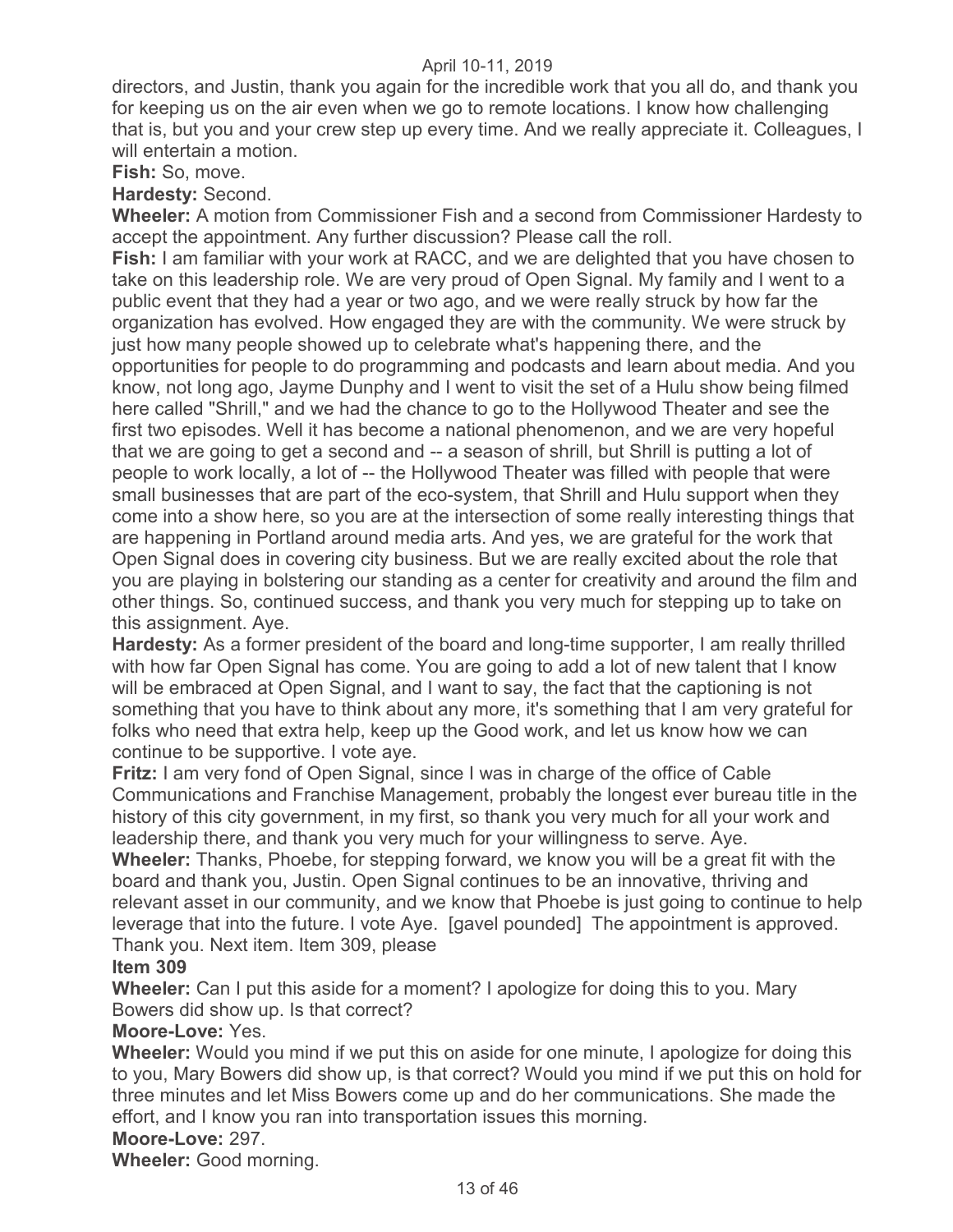**Mary Bowers:** Good morning. Sorry I am late. **Wheeler:** No worries.

**Bowers:** Thank you for allowing me to come back. I wanted to talk to you about some guidelines about the affordable housing. When I was homeless, I went around and talked to the homeless people and asked them, what do they want to see changed in affordable housing to get in. And they listed -- they told me several things. One, the first people that are housed are people that are drug addicts and alcoholics. That's not fair. And because these people are the ones that are probably going to get evicted, they cause disruption in the places, and even doing drug dealings and things like that. They need to have stricter guidelines to get into affordable housing. Because even though they may have been in treatment, that does not mean that they are recovered. So, they suggested the following people. The people that should get in first are veterans, elderly, disabled, and families with children under the age of three. Those should go in first. Then second would be families over the, with children over the age of three. And women with domestic violence. Then, the rest should go after that. Women and the men should be last. And the reason why is men have, excuse me, the capability to survive easier than us women do. But I also came across and they agree with me, in even affordable housing and regular housing, you have to make 1.5 times to get an actual -- an apartment. Will somebody that's making \$16 an hour can't get in because they don't make 1.5 times, so they are more likely to be homeless. And so that needs to be changed. And then the next step into getting regular housing is 3.5 times. Well, there is a big gap between 1.5 and 3.5 times. So, rent needs to be -- I have heard it on tv, needs to be regulated. It needs to be lowered than, you know, for example, an apartment that I lived in was one bedroom, but it was like a studio apartment because the kitchen was in the living room. It was a tiny little kitchen. I moved in, and it was \$445, right now it's \$1100. So that's a huge jump. So that needs to be changed. I am going to write a proposal for you, once I get entered, and send it to you so that way you have an idea of what needs to be changed and how to change it. **Wheeler:** Thank you, Miss Bowers, and we will look forward to that. Thanks for coming in. **Bowers:** Sorry about being late.

**Wheeler:** Not a problem. We understand.

#### **Bowers and Wheeler:** Thank you.

**Wheeler:** Mr. Whitehill, do you want to come back up. Colleagues, I have the privilege now of bringing forward the appointment, reappointments of the Floating Structures Code Board of Appeals. Martha Bailey who is a reappointment, and David Grant who is also a reappointment, and Stan Tonneson who is a new appointment. With us today to explain a little bit more about the Floating Structures Code Board of Appeals and the appointments is Terry Whitehill. Thank you for your patience.

**Terry Whitehill, Plan Review Manager, Bureau of Development Services:** Thank you, Mayor Wheeler and Commissioners. I am Terry Whitehill, I am the building official for the City of Portland, work for the Bureau of Development Services. And glad to bring these appointments forward, I will be truthful that it is sometimes hard to find appointments for some of the boards especially one that's very – the scope is pretty limited, the community is smaller. We're just really thankful when we get people that are willing to step up and to be part of, be part of that board. The first one is Martha Bailey who has been -- who has had an ongoing interest in the floating structures, she was in the river community advisory committee for six years, and was on the title 28 citizen's update committee. Martha feels this is a necessary position and has the experience needed to continue in that position. And the next one is the reappointment of David Grant, who has over 30 years of experience in the floating home construction, he is excited to contribute to the floating structures community, which he has been involved in for the last 40 years, David wants to continue to contribute to the floating structure's community, and that's why he was wanting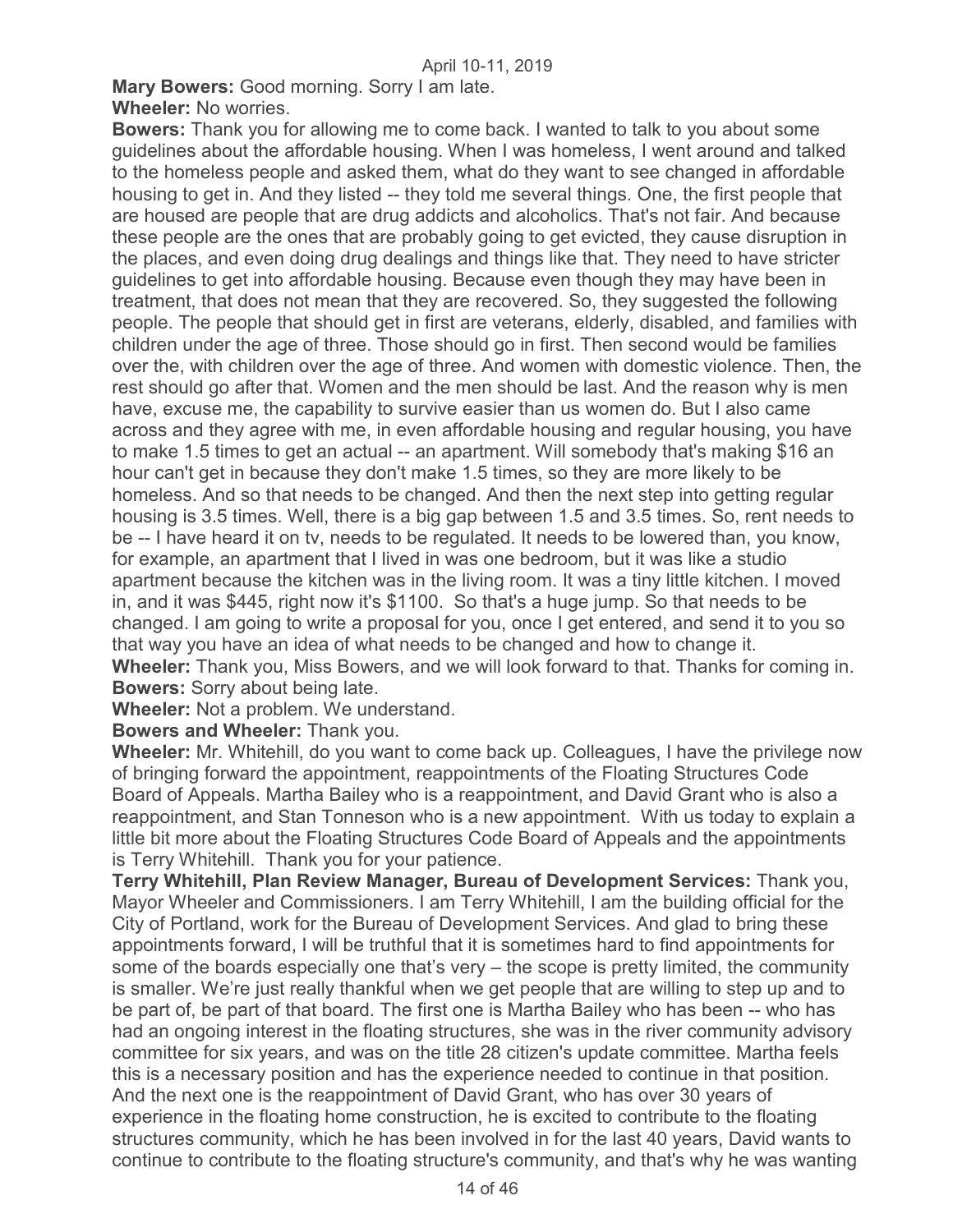to be re-upped on the board. And then we have a new appointment. Stan Tonneson, who is a marine, marina owner with several years of experience with floating structures, he has served on the floating structures advisory board, and has worked to get Multnomah County to adopt the city's title 28, similar provisions at the county level which hasn't happened yet but is still moving forward as far as I know. Stan is excited to be involved with solving issues with the floating structures, by providing solutions with a -- safe outcome, and so that's the three appointments that we have. And what they do is we have -- we handle most of our appeals through our administrative appeals board, but if somebody doesn't like the decision that the administrative appeals board has, then they have the opportunity to go to the floating structures appeals board, and we need members on it to be able to have that available for customers.

**Wheeler:** Thank you.

**Whitehill:** Questions that I can answer?

**Wheeler:** Commissioner Hardesty.

**Hardesty:** Terry, you started with it's hard to find people to serve on this board and so we have to that are being reappointed. What is the process to find people to be -- to serve on this board?

**Whitehill:** We've put together a flyer that we then -- the river community advisory committee, we give it to those members, who then if they are members of a lot of the different marinas, and in that industry, and so they have circulated this out for us. It is, actually, been usually members that have come off that board who are willing to come onto the appeals board. The appeals board does not meet very often. We don't have very many appeals that come through for the floating structures, and the few that do come in, we usually can take care of the administrative appeals board level, so, it is a board that does not meet very often but we have tried to go out to the different -- all the communities that work in that area to try and get more members.

**Hardesty:** How many members are on that board?

**Whitehill:** There are three, three members, and then there are three alternates. Right now, we have these three, and don't have others. We are still continuing to try and find more. The hardest position we have, one of the positions is for an architect or an engineer that works in those fields. There's actually very few, few architects and engineers who actually work in the floating structure community, so that makes it more difficult.

**Hardesty:** And how many members are necessary for an appeals hearing. **Whitehill:** Three.

**Wheeler:** Stan could not be here today, is that correct?

**Whitehill:** Yes, none of them were available. I will make an effort to get them here. Last time, we had a [inaudible] I had one that came, and that was one of the first that has come to -- for the appointment.

**Wheeler:** Very good. I will just state my personal preference is we don't necessarily need reappointments to come back each time but it is helpful to meet new appointees so we can ask them questions. And frankly it also gives them opportunities if they want to ask us some questions as well. Could you tell me a little bit while I have got you here? Obviously, there has to be close collaboration when we are talking about floating structures with the county. How does that work and how does the board interact?

**Whitehill:** So, we have our -- so for building code related, the county has adopted the city title, so in other words, we enforce, for our part of the county, basically, the -- from Gresham does one side of the county and Portland does the other side of the county. And that is through, through cooperative agreement, unfortunately, it did not include title 28, which is our floating structure agreement, so they -- we've been in discussions with them for about four or five years now about putting that in. They have been very open to it, but it has been a slow process. I think what they been trying to do is an over-arching agreement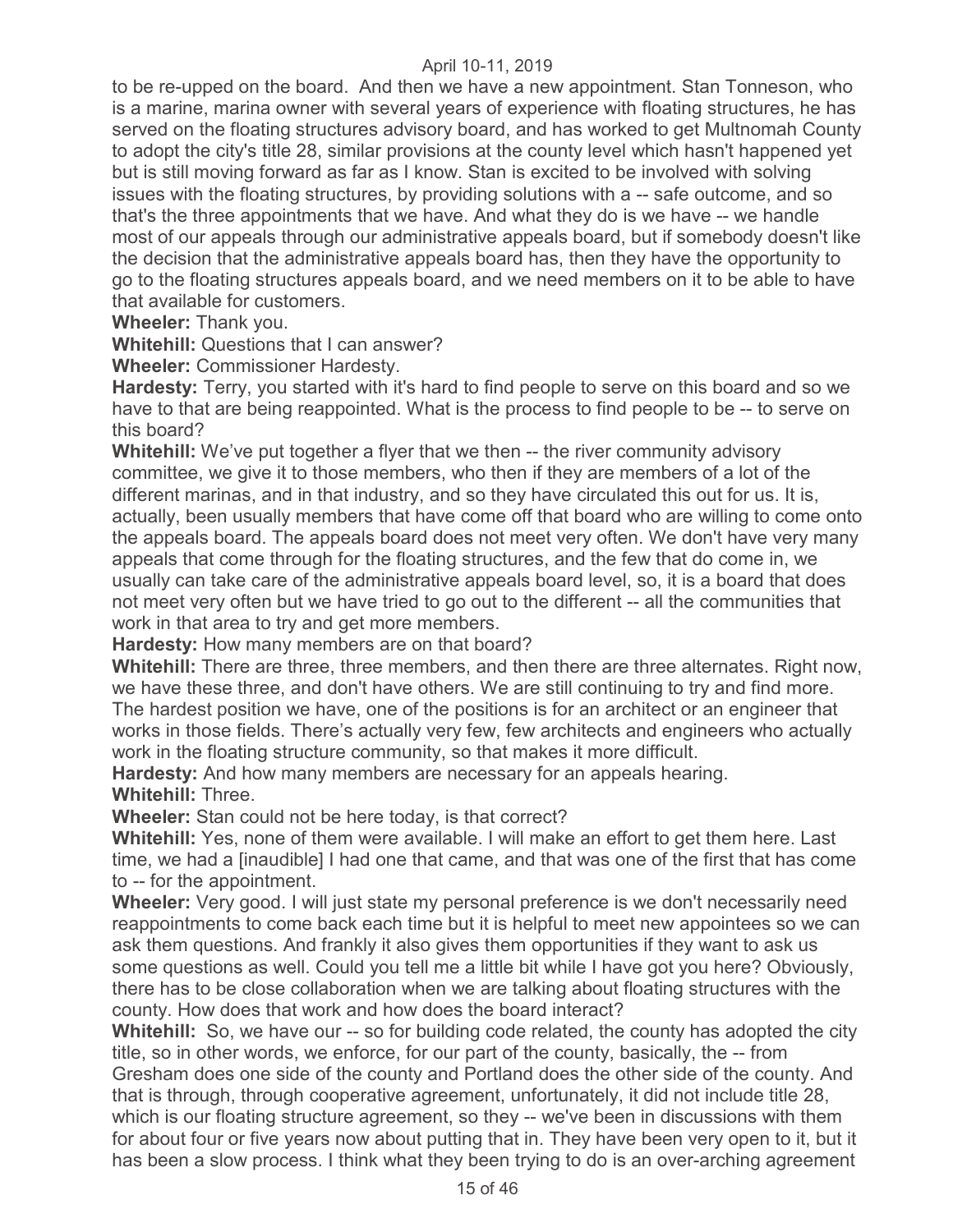that covers more than just the floating structures. They are trying to put together something that also includes the boats that are parked along the waterway so they are trying to do this inclusive some kind of an ordinance that would cover a lot of different things, and that's what has slowed it down, but as far as I know, it is still in the works and hopefully at some point they will adopt it so that we can enforce our title 28 in the County parts. Because we have -- we do have a lot of floating homes that are located in the county, not in the City of Portland, and until they adopt it, we can't enforce any of our requirements there.

**Wheeler:** Very good. Thank you. Commissioner Fritz?

**Fritz:** About how many floating homes are there in our area?

**Whitehill:** You know, I am not sure what the total quantity is. It's a few hundred, but not a huge number.

**Fritz:** That's what I was looking for.

**Whitehill:** Yeah, yeah. It's limited, and most of those communities are kind of at the max that they can be. In other words, we are not seeing new ones or growth because I think that they are limited in where they can go. And it's kind of a maxed-out community as far as I know. We don't see too many new slips being created. Occasionally, but very rare, and it's usually just one or two.

**Fritz:** Thank you.

**Whitehill:** And I will say that a lot of other communities outside of Multnomah county have adopted our title, so it is getting adopted further out, so more of the waterway is using something very similar to our title 28.

**Fritz:** Mayor, if you would be interested in assistance, I would be happy to work with you on contacting the county and seeing if they would adopt it?

**Wheeler:** I think that would be fabulous, and I appreciate that.

**Whitehill:** Yea, I think it would be a good thing. Because what happens is when we have a rule and one place doesn't it tends to move the not so good homes, tend to move into the areas that don't have rules.

**Wheeler:** Thank you, Commissioner Fritz for stepping up, I appreciate that. Thank you. **Fish:** Move the report.

**Fritz:** Second.

**Wheeler:** We have a motion from Commissioner Fish and a second from Commissioner Fritz. Any further discussion? Please call the roll, Karla.

**Fish:** Aye.

**Hardesty:** Aye.

**Fritz:** Well Terry thank you for all your good work. These appointments are taking me down memory lane. It was really interesting to learn about this one when I was in charge of Development Services, and I would have to say that the waterfront owners and operators of Oregon or WOOO, are not one of the most interesting acronyms but they throw some of the best parties, as well, so it's a very unique community of home owners and residence on those structures and so thank you for your work. Aye.

**Wheeler:** I have to, to say, I think that it's incumbent upon them to throw some of the best parties if it's their acronym is going to be WOOO, so there you have it. These are great appointees, I appreciated reading their biographies. The reappointments, as well as Stan Tonneson will make, I think, an exceptional addition to this board. I appreciate all the work that they do and the work you do. I vote aye. The appointment is approved. Thank you. Karla, next item will be item number 310, please.

# **Item 310**

**Wheeler:** In July of 2017 the City Council passed an ordinance increasing the city procurement officer's contracting authority from \$500,000 to \$1 million for public contracts for goods and services and construction. And from \$100,000 to \$500,000 for professional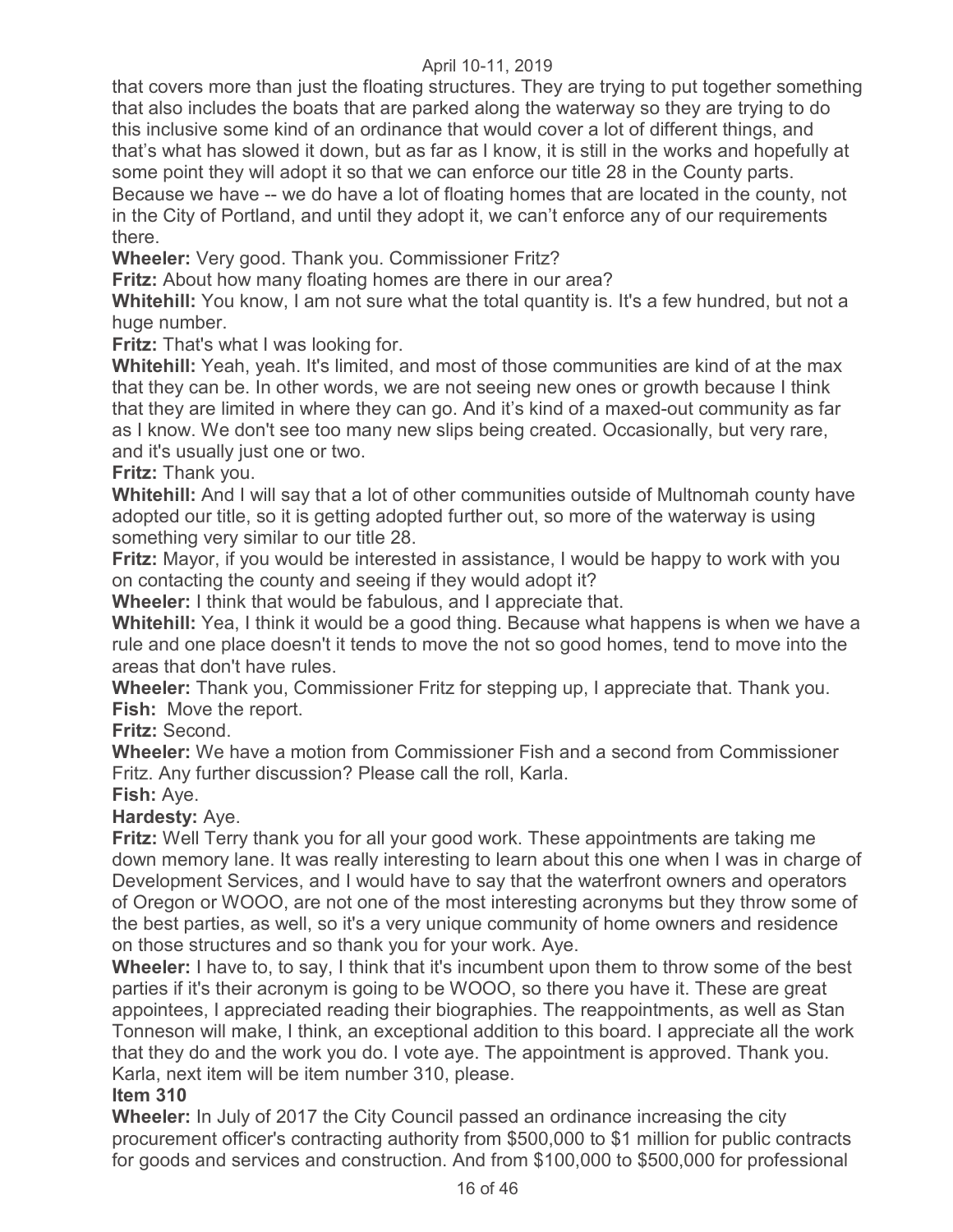service contracts. Last December City Council extended that increased contracting authority until March 31. This ordinance would make the chief procurement officer's increased contracting authority permanent and additionally raise the authority for professional services contracts to \$1 million to conform with other categories. Last week, there was a replacement of exhibit b due to some formatting issues. The corrected exhibit b, which was provided to the council, was the same document that was originally filed with the auditor's office. I apologize about any confusion it may have caused. The chief procurement officer Lester Spitler is here to present this ordinance and answer any questions, and just a reminder, this is, actually, a continuation. Is that correct? **Naomi Sheffield, Deputy City Attorney:** There was a previous vote on this. This is the second. Is this a second? It was a continuation of the first reading.

**Wheeler:** There was no vote nor testimony. And we already have exhibit b on the table but I don't believe that we voted on that, on exhibit B. Can you refresh my memory? I think it's open, the substitute.

**Moore-Love:** I show we did vote.

**Wheeler:** We did, okay so the substitute is on the table. Very good, Thank you. Sorry to interrupt, Lester, go ahead.

**Lester Spitler, Chief Procurement Officer, Procurement Services:** Thank you, Mayor Wheeler, thanks for having me. I am Lester Spitler, the chief procurement officer. I did some benchmarking with some other local government agencies to see what their thresholds were, and I also looked back over two previous fiscal years just to inform council how many more contracts would come in the future if the permanent authority was not established. So, TriMet's board threshold is a million dollars for goods and services and construction, and \$500,000 for their professional services. The port of Portland's threshold is \$500 across the board, \$500,000. Multnomah county's board has delegated all of their authority to my equivalent, the purchasing manager, so Multnomah county's board does not see any contracts, and it's the same with metro's council. They have delegated the contract authority to the chief operating officer, the chief financial officer, and then to the department directors. If I look back over the past two fiscal years, in fiscal year 2016, 2017, the total value of all contracts was \$467 million. 14% of those awards went to the cobid disadvantaged, minority owned emerging small business firms. And in fiscal year 2017 and 2018, the first year in which this increased authority was in place, there was a total of \$393 million in total contract awards and 16% of those awards went to certified firms. So, there is probably several factors at play, but I do think the increase from 14% to 16% did have something to do with the increased authority. In fiscal year 2017 and 2018, there were 32 goods and services and construction contracts that were between \$500,000 and a million. Of those 32 contracts, 11 were awarded to disadvantaged minority and women owned firms. And let me just note, nine of Those 11 were awarded to contractors in our prime contractor development program. So that's a little over a third, and on the professional services side there were 30 contracts that were between \$500,000 and a million, and of those, 30 contracts, nine were awarded to certified firms. Additionally, there were 60 contracts between \$100,000 and \$500,000. So that's just to quantify the additional times that you would see myself or Larry Pelatt or that's just to quantify additional times that you would see myself or Larry Pelatt or someone else from procurement services or someone from the bureau that is up here presenting on contract awards or seeking authorizing ordinance to issue solicitations. I will say that I think that a general impact on certified firms would be somewhat negative. When you are -- when a small firm and you are, you know, living job-to-job, and you get awarded a contract with the city, and you don't start work for 45 to 60 days, which means you don't get paid for 60 to 90, that impacts your ability to chase other jobs and impacts your ability to take on resources, and so, I think that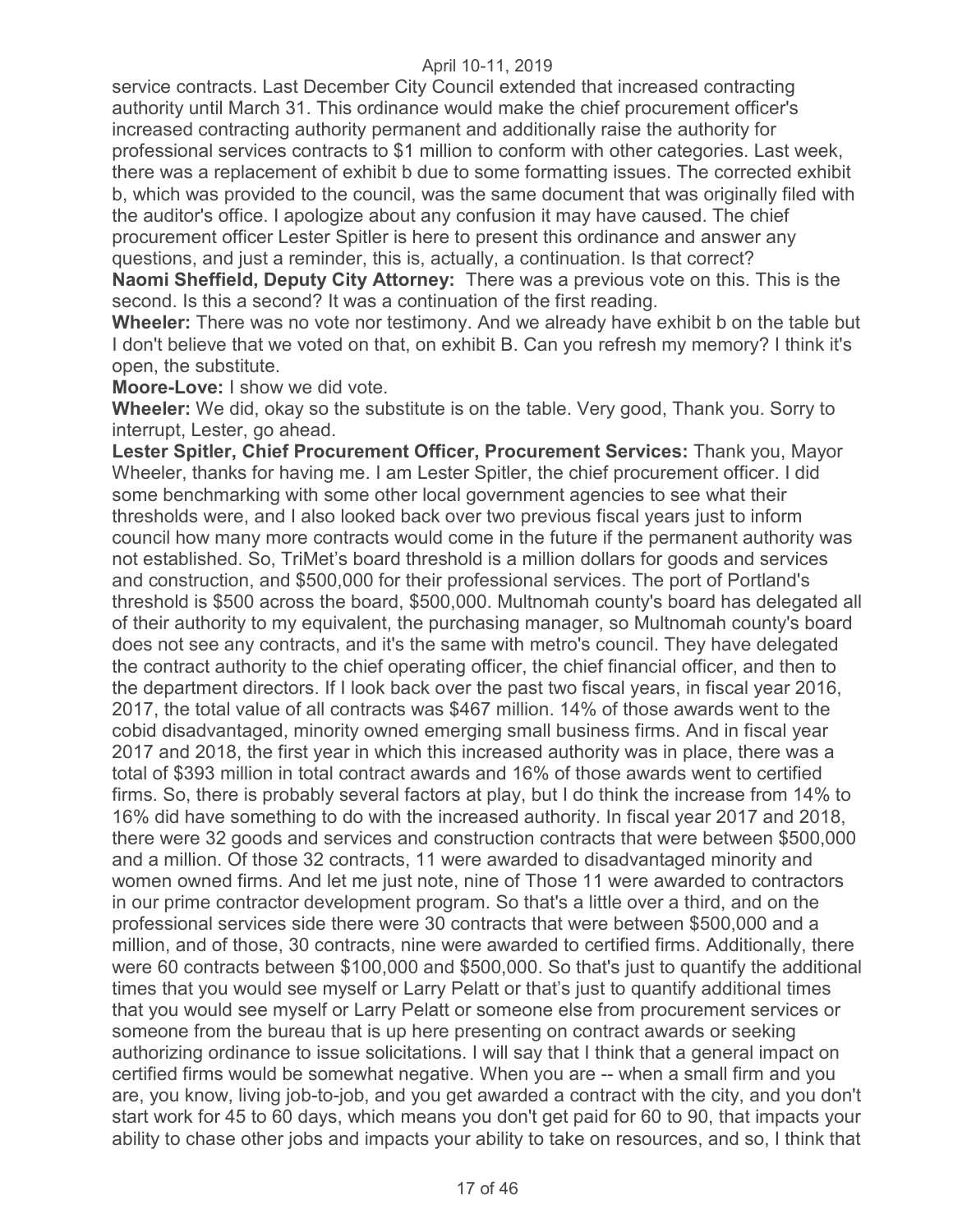the increased authority has had a positive impact on the firms, on the certified firms that we do business with. Happy to take any questions or answer or address any concerns. **Wheeler:** Commissioner Hardesty.

**Hardesty:** Thank you, Lester. I appreciate that data. As you know, my office and yours have been in conversations because my concern is that we talk about supporting minority contractors, and when you desegregate the numbers, it isn't that impressive, and so I have made the decision that I will support this provided that I get to see who is being contracted with before you put your signature on a contract. I, you know -- we've been talking about this at the City of Portland for over 20 years. And the numbers really don't move much. And so when we talk about whether we are talking about certification as per state certification, unless you are actually saying this is how many minority, how many women, how many emerging small businesses, we can wrap it up and say 14% of this, or 16% of that, but that again, doesn't give me enough data. So, again, I will support this today, based on that agreement. But if that agreement is ever not met, then I will come back and make sure that we undo what we have done.

**Wheeler:** Commissioner Fritz.

**Fritz:** So, Commissioner, are you suggesting that the council would -- that the procurement office would send council notification of these contracts?

**Hardesty:** Yes, a list of them prior to them signing the contract because I think that if we are going to be held accountable to increasing the participation of minority and women owned businesses, and we keep saying it as a part of who we are, that we should actually have some responsibility of making sure that happens.

**Fritz:** And how long before would you want your office to review or mine before their - between when they send the notification and when they can sign the contract? **Hardesty:** I would like to have at least two weeks, but you tell me, Lester, what's an appropriate time period between the time we know what you want to sign and when we would let you know that it's okay?

**Spitler:** Sure, so usually we select a contractor and then we go through the process of obtaining that contractor's insurance to make sure it complies with our requirements, we go through a review with the city attorney's office, so there is two weeks between the time when we select a contractor and when the time that we are ready to sign a contract. So that seems reasonable to me and I am happy to give you a report on a weekly basis for contracts that we would expect to sign within the two weeks in the future.

**Fritz:** And to be clear though, with this ordinance assigns you -- the procurement office the right to sign the contract, so a council member would not have veto power over that, they would let you know if they had concerns, is that how it would work?

**Spitler:** I believe so. You know, I am happy to be at your service if you have concerns, I am happy to come and talk and address those concerns, if it's something that council would want to see, happy to bring it to council. I don't think

**Fish:** Well, let's be clear, we are not, we have to be careful about creating ad hoc systems that then don't work very well. We have plenty of examples where reports go to council members, so they can review what's happening on a real-time basis. If a council member has a concern, then they would have the absolute right to go to other colleagues and see if they can build support, and then get a sense of the council. We are not creating a veto on behalf of any member of council, but if there is a sufficient concern, and I assume this will be a rare example, a rare case, then that member of council can then go talk to the Mayor, can go talk to other colleagues and then come back with concerns, that might put that one particular contract on a slower boat, but that's an informal system, and we do that all the time when we get notice of things. That does not assign any member a veto. You have the authority to make the signature.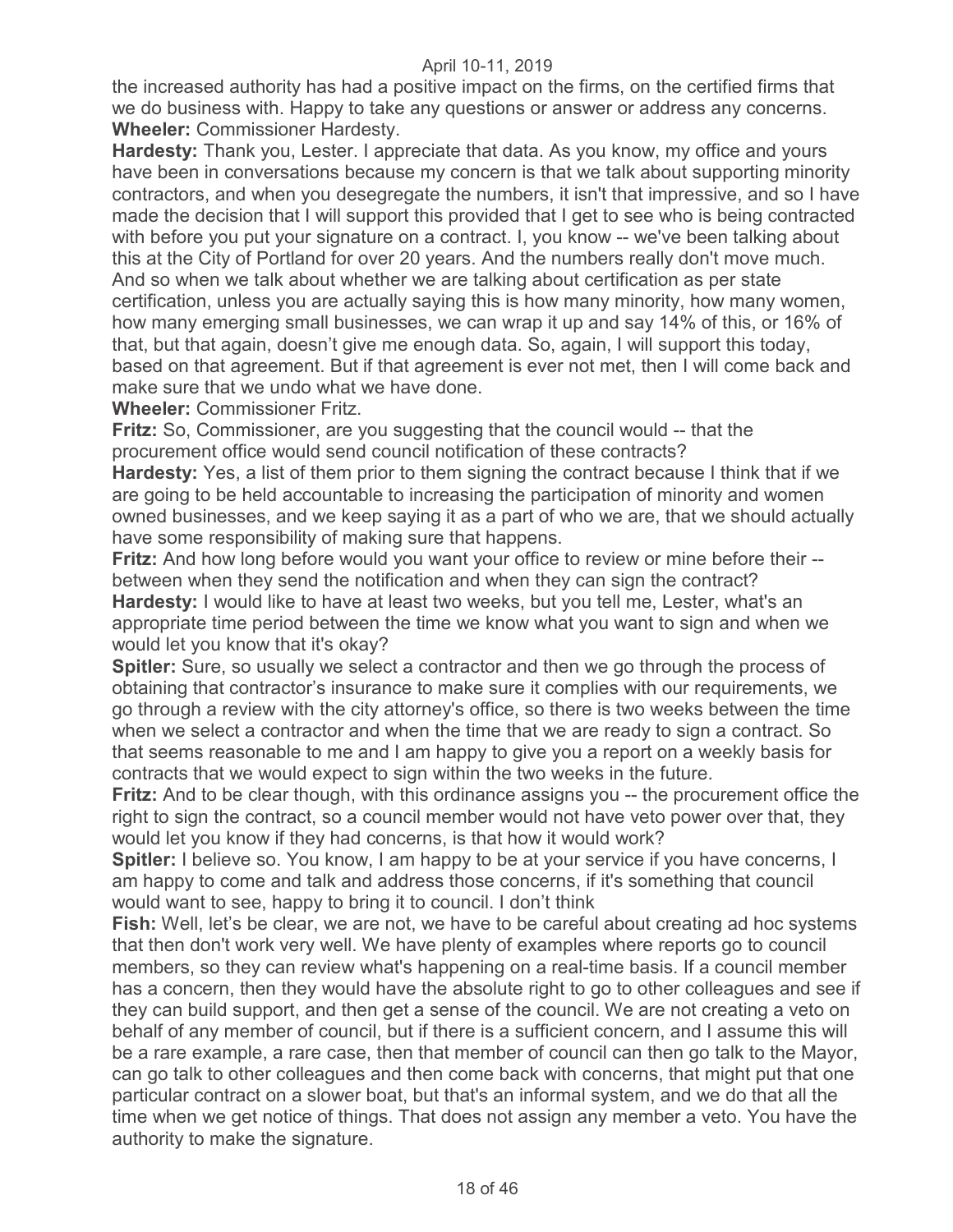**Fritz:** Right, I appreciate that clarification, and also it does not require an affirmative yes, go ahead from all five offices. It's assumed -- this ordinance says you have the authority to sign this contract.

**Hardesty:** I just wanted to make sure the public record was clear that the reason I would support this today is because we've agreed that we are going to have an opportunity to review it before any contract is signed and if that is not the agreement than that's what I need to know today.

**Fritz:** That's what I understood, and I wanted to make sure that we are all clear on, you know, who is doing what and what's the expectations and I think that's now the case. **Wheeler:** Seems like a very reasonable compromise. I appreciate it. Thank you, Commissioner. Very good. Is there a public testimony on this item Karla?

**Moore-Love:** One person signed up. Maggie.

**Wheeler:** Come on up. Three minutes. Name for the record, please. **Wheeler:** Good morning.

**Maggie Goodwin:** I want to thank Commissioner Hardesty for insisting on reviewing contracts. I was over at the county yesterday, and I listened to the testimony of the carpenters' union, and they were talking about wage theft. And wage theft affects women and minorities more than it does white guys, especially in a male dominated field such as construction. And so, I want you to make sure because it is the county and the city that are responsible, not just the bureau of labor and industries, to make sure that these people are getting their proper wages, and in terms of what they are being paid, equal pay, equal work but also the overtime hours that they are putting in, that they're getting their money so that would be the first thing. You know, when you are talking about increasing the procurement contracts. And then the second thing would be, I was at the architect's meeting down on 623 Oak Street on Monday, and that was a three-hour conference on sustainability, resiliency and affordability, and the HUD [Housing and Urban Development] contract you know, that Walsh Construction got the Fred Meyer Memorial Fund contract for that. So, this is HUD housing, and what I want to say is that the environmental issues, that is a Dirty word still to them, and I don't want you pretending to come to the voting public and pretending to care about the environmental issues. When we are talking about materials that are better for the planet and better for people and better in terms of reducing the carbon impact, reducing our impact on the planet, I am telling you that they just couldn't give jack sit. You know, the environment is the last thing on their issue, and Walsh Construction, when I asked him about composite roofing versus aluminum roofing, and I said why didn't you go with aluminum roofing, it's mold and mildew, and he just didn't miss a beat and he said it's cheaper but in a manufacturing process, composite roofing, you know we are talking cancer-causing materials, and let's not pretend, let's, you know, if you are going to spend the money, go ahead and spend the -- a little bit more money for using materials that don't cause cancer, that resist mold and mildew and will last a long time and you know what, if the building rots out from underneath it, well guess what, you can take that roof off and you can put it back on and recycle it. And you know reduces the impact on the planet.

**Wheeler:** Thank you very much. Appreciate it. And that completes the testimony Karla? **Moore-Love:** Yes.

**Wheeler:** Very good, any further discussion? Please call the roll.

**Fish:** Aye.

**Hardesty:** Aye.

**Fritz:** I appreciate the discussion and the proposal, and Commissioner Hardesty, thank you, Lester Spitler for your work on this, and I am supporting it in large part, because when you brought us the reports on the pilots, it shows that we have been, you have been able to improve the numbers of minority firms that getting contracts, and I do think that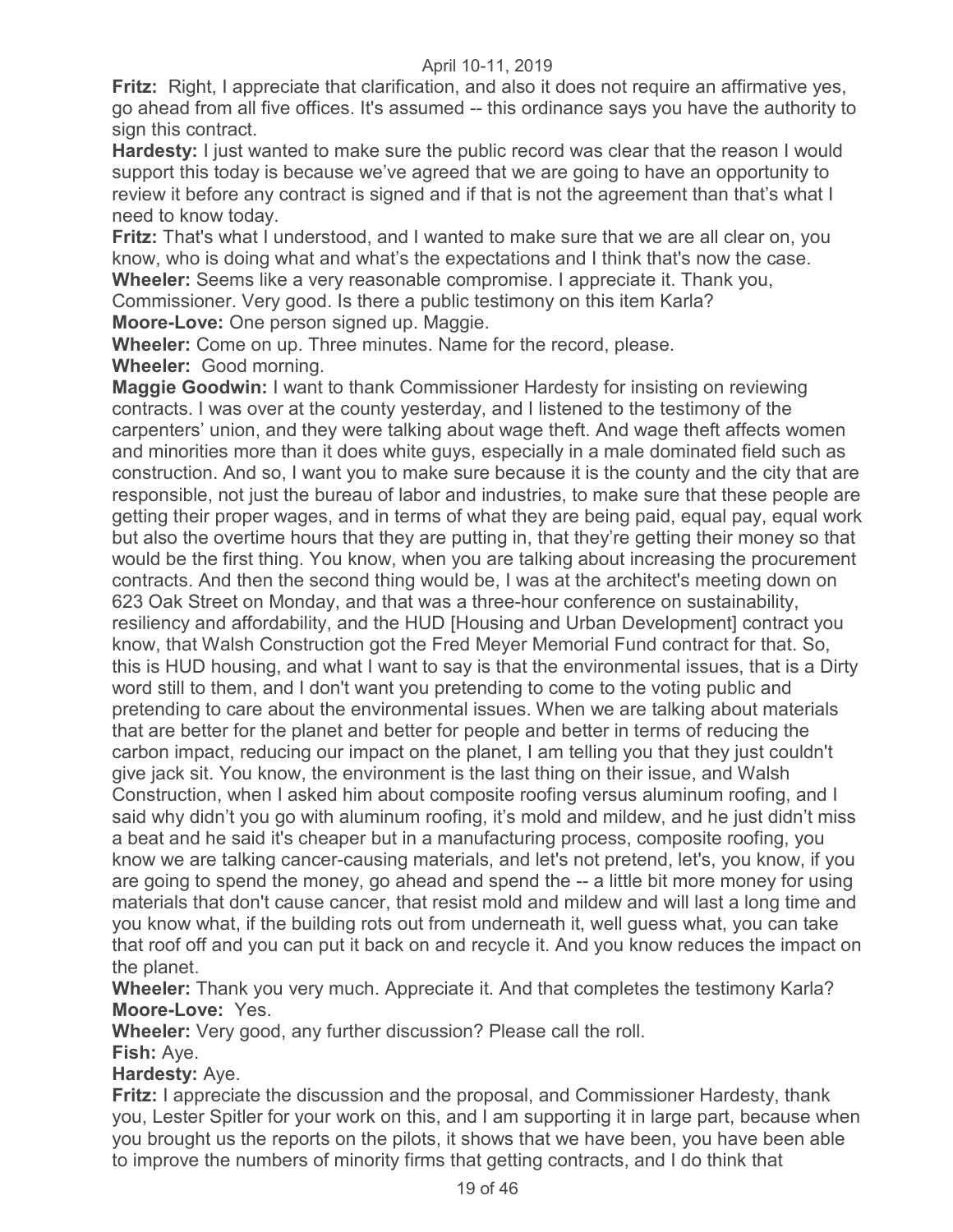speeding it up as you just explained is going to help that, and we did have some testimony about particular contracts and, we don't have anything in existing code that differentiates the different kinds of professional services, for example, and so I think as time goes by we are all learning which ones are more controversial and which ones are not, so of course, there is nothing that precludes you from bringing something to council if you want to get the thumbs up or thumbs down on it, and I am very happy to support this. Aye. **Wheeler:** First of all, I want to say, I appreciate Commissioner Hardesty's compromise suggestion here, I think that's a reasonable approach, and I am glad that's one that her office and procurement can both work on to move this forward. This is definitely been a productive trial over the last year and a half. The expedited signature authority has definitely gotten more of our projects moving, particularly the capital improvement projects and procurement has shown an increased or at least continued commitment to traditionally underserved communities and making sure that they also benefit from the contracts that we are signing. I am very proud to support this. I vote aye. [gavel pounded] The ordinance is adopted. thank you everyone. Next item, please, is item number 311. **Item 311** 

# **Wheeler:** Commissioner Fish.

**Fish:** Mayor and colleagues, environmental services manages the City's stormwater and sewer infrastructure, including 99 pump stations that work together with about 2,500 miles of pipe to send sewage to the Columbia Boulevard Wastewater Treatment Plant. This project will allow the bureau to replace more than a mile of sewer pipe in the neighborhoods of northern Multnomah and southern Hillsdale. The project will address deteriorating sewer pipe man holes and service laterals to ensure reliability and is needed to protect public health and the environment. Here today to give us a brief presentation is Margaret Russell, the project manager with environmental services.

**Joe Dvorak, Design Division Manager, Bureau of Environmental Services:** Good morning, Mayor and members of council, my name is Joe Dvorak for the record I am the Design Division Manager of BES [Bureau of Environmental Services] and this project is one of many that we have at BES to repair our aging sewer system within Portland. These projects, besides the engineering, require a lot of coordination with other bureaus and the public, so, I want to thank Margaret Russell and her design team for all the hard work, and I will turn it over to Margaret to give you some more details. Thank you. **Wheeler:** Thank you.

# **Margaret Russell, Project Manager, Bureau of Environmental Services**: Hello. Can you see the power point?

#### **Wheeler:** Yep.

**Russel:** As mentioned, my name is Margaret Russell, and I am the project manager for the Hillsdale South Sewer Rehab Project. We are here asking authorization for the \$2,065,000 contract. On this slide you will see an overview of the area where the sewer project is. It's 7200 linear feet of pipe, typically six to 15 inches in diameter, it was constructed in 1920 to 1960, and is primarily the construction of the work will be in residential streets, and as mentioned by Commissioner Fish, this will increase the reliability and the capacity within the sewer system and protect human health for the risk of any sewer backups or overflows. This slide shows typical main line defects on the top two pictures. There's cracks in the main line, and then deterioration on the picture to the right. Then below, there is service connection issues where a lateral, a service connection has dropped at the main, and then on the right, there is typically we find holes that can occur at the service connections. For construction methods, we will be rehabilitating the pipe trenchlessly, which means we will not be open cutting the street, it will be renewed in the ground without digging, and there are a couple of segments where we will be doing open cut construction, which will involve a trench. As mentioned, the engineer's estimate for the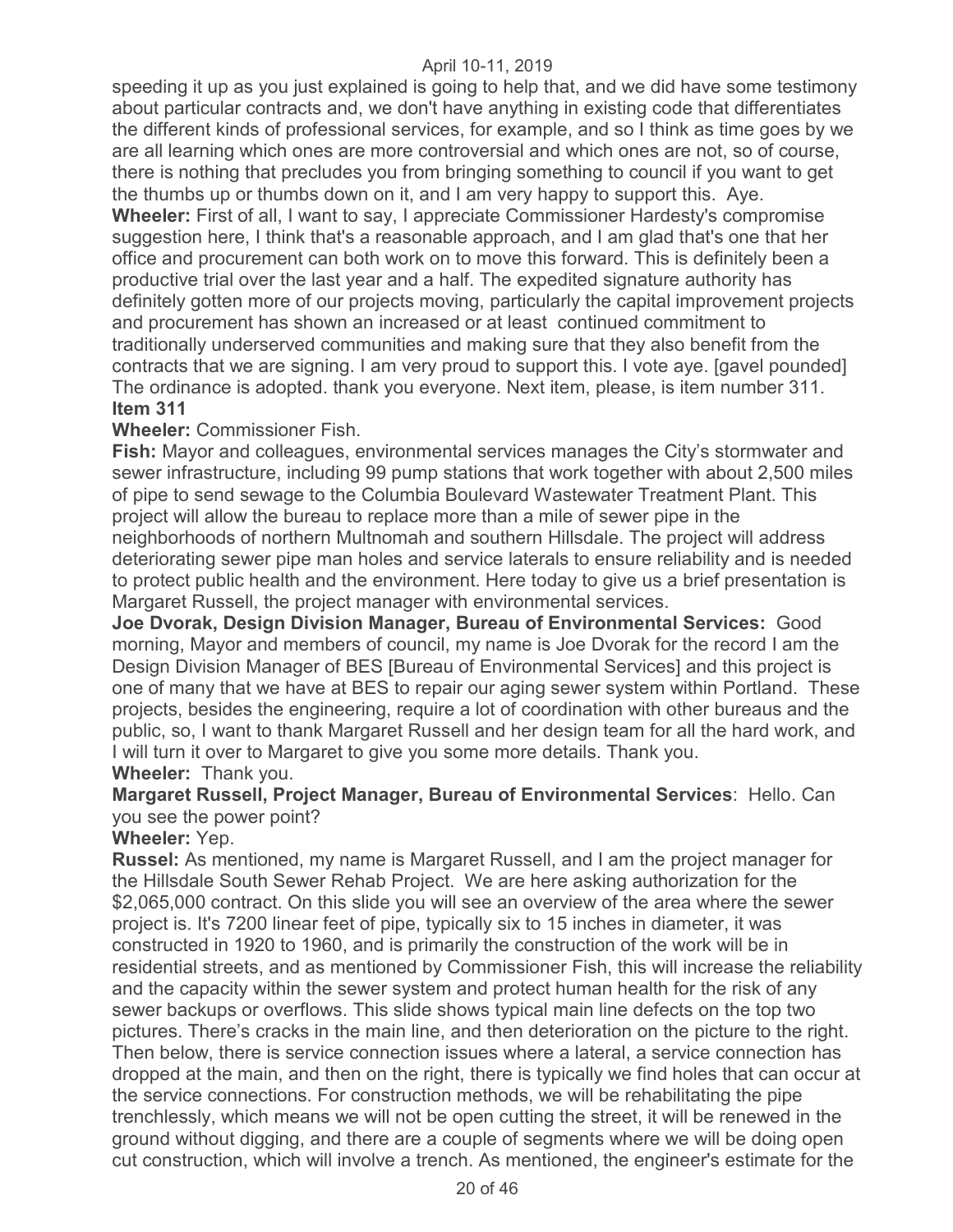project is \$2,065,000, and we are confident in this -- our level of confidence for the estimate is high. We are hoping to advertise July of this year, go to construction in November, and then the construction should take just 12 months. Are there questions? **Wheeler:** I have one. The trenchless strategy you are using here, where you insert a sleeve, can you give us another minute on that? And can you tell us something about the durability of that versus actual replacement of the infrastructure?

**Russel:** So, trenchless, for the majority of the pipe here, we will be doing lining, about 85% of the rehabilitation, where we insert a liner, a felt liner that has a resin in it, which is cured, and the remaining -- the industry standard for the remaining -- the useful life of that pipe is 60 years, it is a very cost effective and industry standards are showing that the lining is, actually, lasting longer than the 60 years.

**Wheeler:** Sorry to delve on this but after the pipe mishap in northeast Portland, I am far more interested in the water pipes, not yours, but don't worry about it, don't panic. You had nothing to do with it. The felt liners are appropriate in what circumstances? What is the ideal candidate project?

**Russel:** So, as we investigate the deterioration in the pipe, if there are not substantial cracks that would interfere with pulling the liners through the pipe, inflating it in the pipe, then that is an ideal situation where we catch the pipe before major cracks or holes have occurred in the pipe.

**Wheeler:** So -- and it looks like when you roll it out, it's sort of like a fire hose? It's very narrow? How does it expand? What do you do?

**Russel:** It is expanded using steam or heat, and then the heat and the steam cure the pipe.

**Wheeler:** Ok, great, thank you, I appreciate it, thanks for answering my questions.

**Fish:** It also has the benefit of being -- having less negative impacts on the communities in which we do the sewer replacement. Creating an open trench is a complicated task, it's nosy, it impacts traffic, using this technique allows us to use the existing sewer rights-ofway and to do it with a less significant impact on the community that we are serving, so that's one of the reasons we like this approach.

**Wheeler:** Commissioner Fritz.

**Fritz:** Thank you for the clear presentation and the precise power point. Will there be traffic disruptions either on Capitol Highway or the side streets?

**Russel:** We have some evening work where we have a noise variance, for some evening work on Barbur Boulevard, we have a, one of the trenchless but not lining type of construction we have across Barbur. And there are lining but the lining should be only on a couple of segments. We are doing it for traffic issues.

**Fritz:** So maybe some limited closures on Barbur but none on Capitol Highway?

**Russel:** There will be no closures on Barbur Boulevard, but it will happen in night work where we will keep the lanes open. But it will occur during the night to limit the impacts to traffic.

**Fritz:** Got it. That's really impressive that you can do all that work without any lane closures or anything. Thank you very much for your presentation.

**Wheeler:** Thank you. Is there any public testimony on this item, Karla? **Moore-Love:** No one signed up.

**Wheeler:** All right, very good. This is a first reading of a non-emergency ordinance. It moves to second reading. Thank you. [gavel pounded] Good presentation. Next item, please, 312.

#### **Item 312**

**Wheeler:** Commissioner Fish.

**Fish:** Mayor and Colleagues, streams and rivers are nature's version of stormwater pipes, and they provide many additional benefits to people, fish, and wildlife. For the bureau of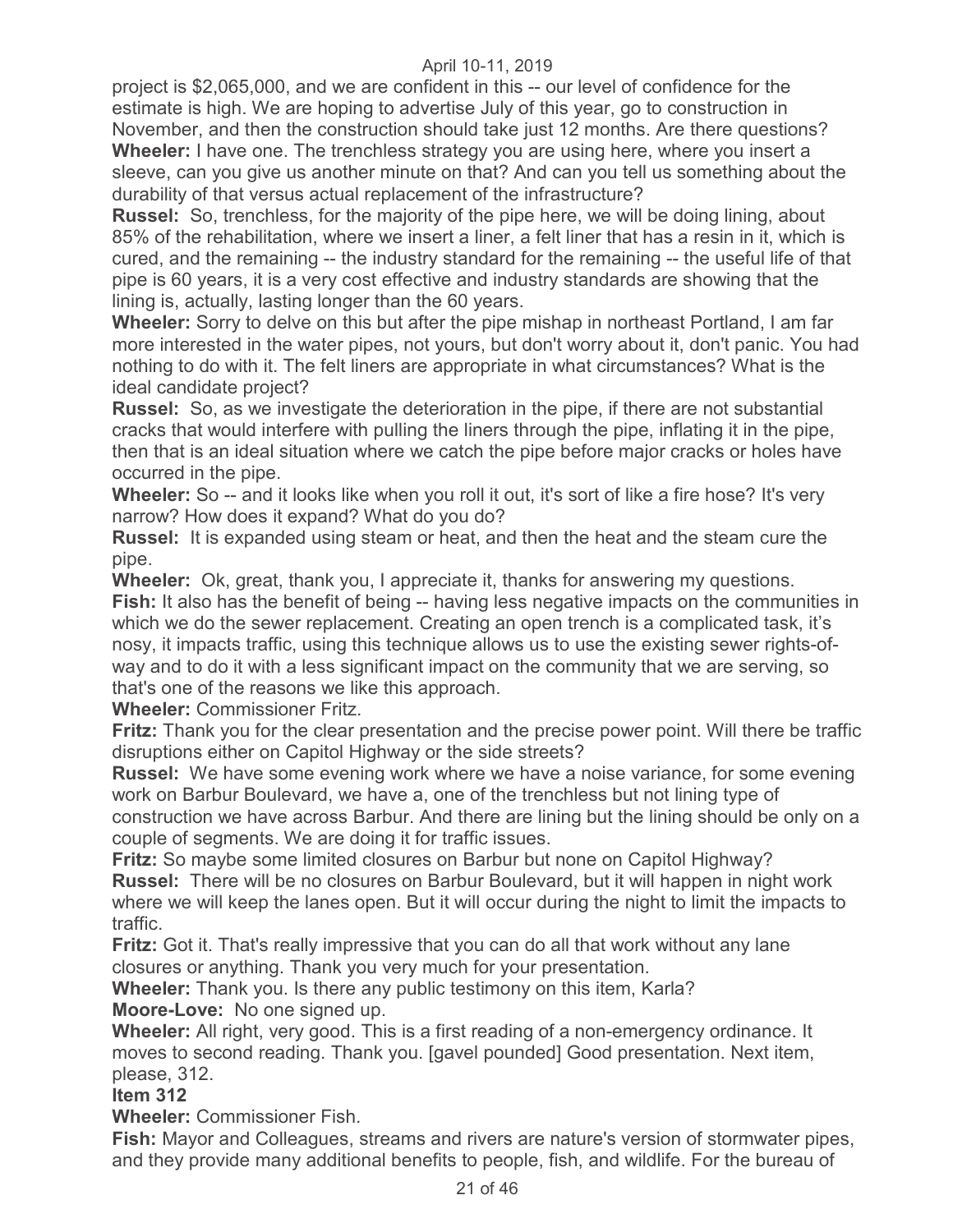environmental services to meet its responsibility of restoring the health of Portland's watersheds, it occasionally needs to reassess these streams and rivers. This proposed partnership with the state's Fish and wildlife agency to conduct stream surveys throughout Portland refreshes the first stream assessment conducted by the agency, almost 20 years ago. With this information, we will be able to see how we have improved our rivers and streams, since 2000, and where we need to invest in better storm water management and restoration in the future. This multi-year effort will result in decades of value to the bureau and to rate payers, here today with more information is Kaitlyn Lovell, science integration division Manager with environmental services. Welcome.

**Kaitlin Lovell, Science Integration Division Manager, Bureau of Environmental Services:** Thank you, good morning Mayor.

**Wheeler:** Good morning.

**Lovell:** My name is Kaitlyn Lovell, I represent the science integration division at BES, and I am also here on behalf of the stormwater system division, joining me is Julia Bond, who's our water quality expert and also serves as the contract manager. We are seeking your approval to enter into this intergovernmental agreement with ODFW [Oregon Department of Fish and Wildlife] for a number of years to assess our streams. In 1999, we first hired the department of Fish and wildlife to do really what is a stream physical, a first comprehensive, on the ground physical of our streams and rivers, and the results were not surprising, they were sick. We spent much of the early 2000s putting ourselves on a stormwater diet that propelled us to the national forefront of green infrastructure. We also did some proactive self-care, if you think of culverts in the work that we have done as stints, some of our floodplain restoration as joint replacements, we have made some significant investments. We have monitored along the way to show we are were making progress. But, now 20 years later, we stand poised to set a new national standard for how we systemically incorporate our natural systems into critical infrastructure. Expanding the definition of green infrastructure beyond what we build to nature systems that we use and rely on. To do that, we need to do another comprehensive health check on our streams and rivers. This will help us groundtruth what we have done and the investments that we've made but also help us focus on what is truly broken and understand better what is working well and what we need to do to maintain that. Partnering with ODFW to do this work not only continues our great relationship with the State Fish and Wildlife agency but is more cost effective because they are truly the experts on this stream methodology. These data which we will use for decades will also be very valuable to parks and the bureau of planning and sustainability and their management of their natural systems. We are very happy to answer any questions that you might have about this arrangement. **Wheeler:** Colleagues? Commissioner Fish.

**Fish:** Kaitlin, this is obviously a great partnership. I can't resist since you are here to ask you, if you could give us an update on our salmon sanctuary program and when we can expect the next chapter of this remarkable story that you are helping to lead into the bureau.

**Lovell:** Sure. I would love nothing more than to be able to bring you a new couple of candidates this summer. We are poised with two different systems, Miller Creek and Tryon Creek. We've been doing some work; both of those streams suffer from the same problem. They are both basically, if you will, they have a cork at the mouth, and so we need to take those corks out. We've been working with the landowner, at the mouth of the Miller Creek to look at what's possible there, and with Tryon Creek, we entered into a partnership with the Corps of Engineers and are pursuing federal funding, we've received federal approval for that project. Just last week -- well, in the last --

**Fish:** That's the warda project.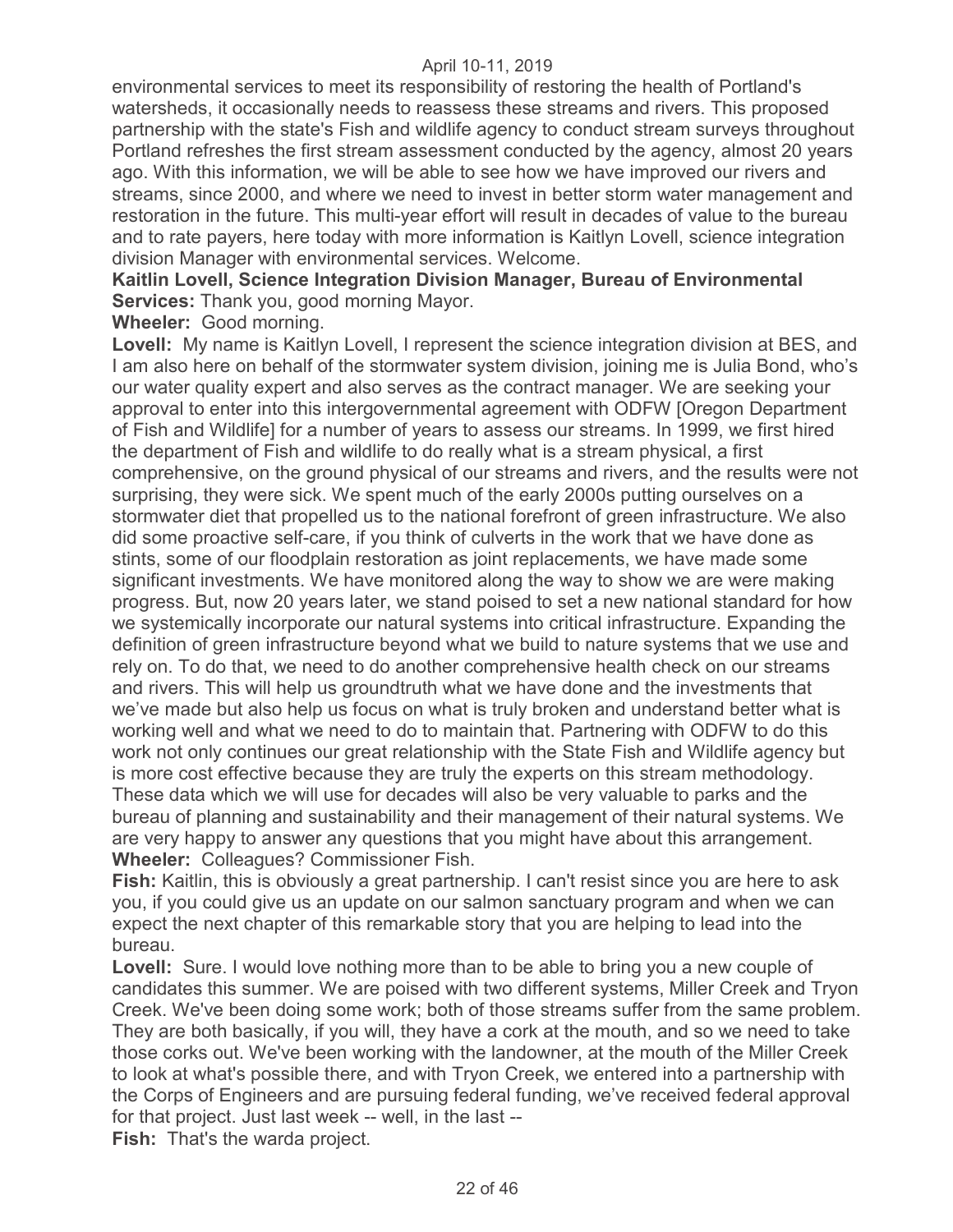**Lovell:** That's the warda project. And so, Director Jordan, myself, and Government Affairs have each been back to D.C. to work with our delegation to move that forward been and Senator Merkley personally visited with the Corps of Engineers to carry the message to fund that project. So, both of those were actively working to be able to bring them into the salmon sanctuary portfolio. But they are unlikely to be ready by this summer. **Fish:** Thank you very much, thank you for your good work.

**Wheeler:** Very good. Thank you. Is there public testimony on this item, Karla?

**Moore-Love:** Maggie signed up. But I think that she may have left.

**Wheeler:** Very good. This is a first reading of a non-emergency ordinance and moves to second reading. [gavel pounded] Thank you very much for your excellent work. Next item is 313. This is the second reading.

# **Item 313**

**Wheeler:** Is there any further discussion? I see that the Auditor is here, did you want to say anything else? Very good. This is a second reading, so we have already heard testimony on this item. There's already been a presentation. Please call the roll.

**Fish:** Aye. **Hardesty:** Aye. **Fritz:** Aye. **Wheeler:** Aye. The ordinance is adopted. [gavel pounded] Thank you, Madam Auditor, for

bringing that forward, and we have one item pulled from the consent agenda. That was item 305.

# **Item 305**

**Wheeler:** Who pulled this item?

**Moore-Love:** Lightning.

**Wheeler:** Very good. Did you want to testify? Good morning.

**Lightning:** Good morning, I am Lightning, and I represent Lightning Super Ai Humanity. One of the concerns that I had on the \$15,000, I would like that moved up to \$50,000. I think that this is one of the most important issues that we have on the agenda. We are looking at the earthquakes that we might have in the City of Portland, and one of the concerns that I have is that on the emergency transportation routes, the ETRs, is that I want to make sure we have destination points on where we are going at the end of the routes, meaning do we have a building set up for emergency use, shelter, food, and everything put into place, and I think that I would like to present to Jordan Schnitzer on using his property as Wapato to maybe expand and build that out, so I would like to have PSU to look at that and expand the buildout. Now, this is going to be a simulation on what happens on the Burnside bridge. And Karla, if you could get ready to start that video. I just want people to have an understanding what really happens, and I think that we need to really utilize the waterways in a more efficient manner in the event of this type of disaster. Could you play the video, please, Karla, thank you?

**Video:** Weak unstable soil causes permanent shifting and cracking of the shoreline pier. The pier sinks and rotates causing the truss to collapse. Thick spans become unseated creating a barrier to river traffic. Weak soils and inadequate foundations cause settlement and damage to the river piers. The earthquake breaks the locks that connect the spans together allowing the draw spans to lift and shake independently. The internal support holding the draw span fractures, and the span drops into the pier. The draw span truss members break and fall into the river, blocking ship passage. Columns are torn apart and collapse sideways. Soils under the east approach liquefy after shaking. Accelerating the collapse of the supportive columns. The bridge collapses onto Naito Parkway, TriMet Max, and Tom McCall Waterfront Park. Bridge debris obstructs all modes of transportation, blocking over \$1 billion in transportation infrastructure.

**Lightning:** If I might just finish.

**Hardesty:** Could I ask a question before you start again? What is the -- what is the word I am looking for, is this a five-point earthquake, six-point earthquake?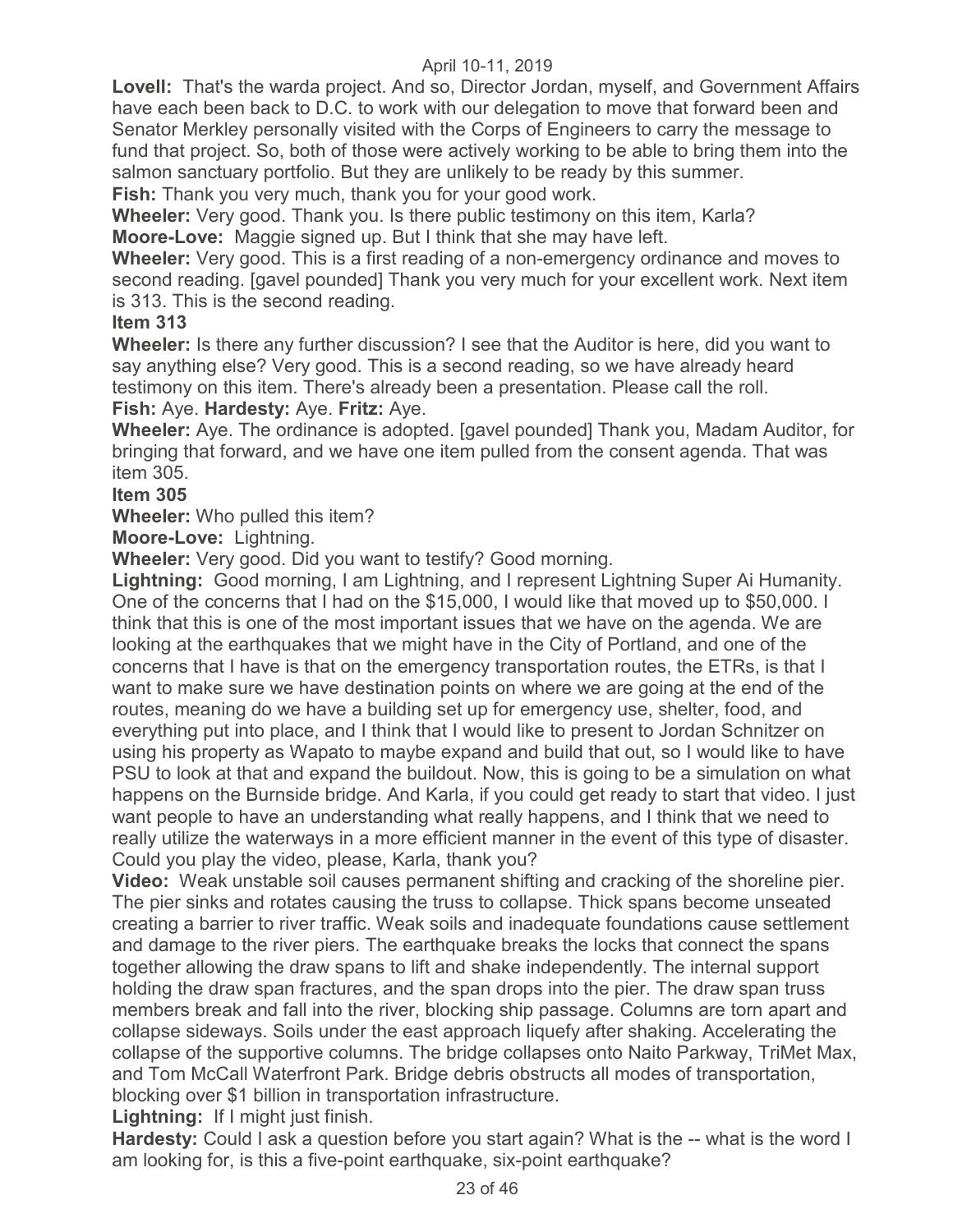**Lightning:** You are looking at nine-point simulation. **Hardesty:** Thank you.

**Lightning:** That is correct. That's a great question. One of the concerns that I have, and I will be brief, is that I am concerned about them doing the seismic upgrade on the bridges. I think that the liquefaction is going to drop most of our bridges into the water so what I am looking at is maybe on the east side putting more money on the east side to go underground routes and begin to draw up the highways and everything underground and invest the money in that for the waterfront parks, and the infrastructure. I think that would be a better investment. That's my opinion.

**Fritz:** So, are you saying you support this contract with Portland State University? **Lightning:** Absolutely. I think it's one of the most important contracts, but I want them to focus on maybe using Wapato as an extension, an actual place to go in the event of a real emergency, expand out with Mr. Schnitzer and do various buildings and work with the Red Cross and other humanitarian groups to have that set up and ready to operate. Thank you. **Wheeler:** Thank you. Any further discussion? Please call the roll.

**Fish:** Aye. **Hardesty:** Aye. **Fritz:** Aye. **Wheeler:** Aye. The ordinance is adopted, [gavel pounded] and we are adjourned.

# **At 10:52 a.m., Council recessed**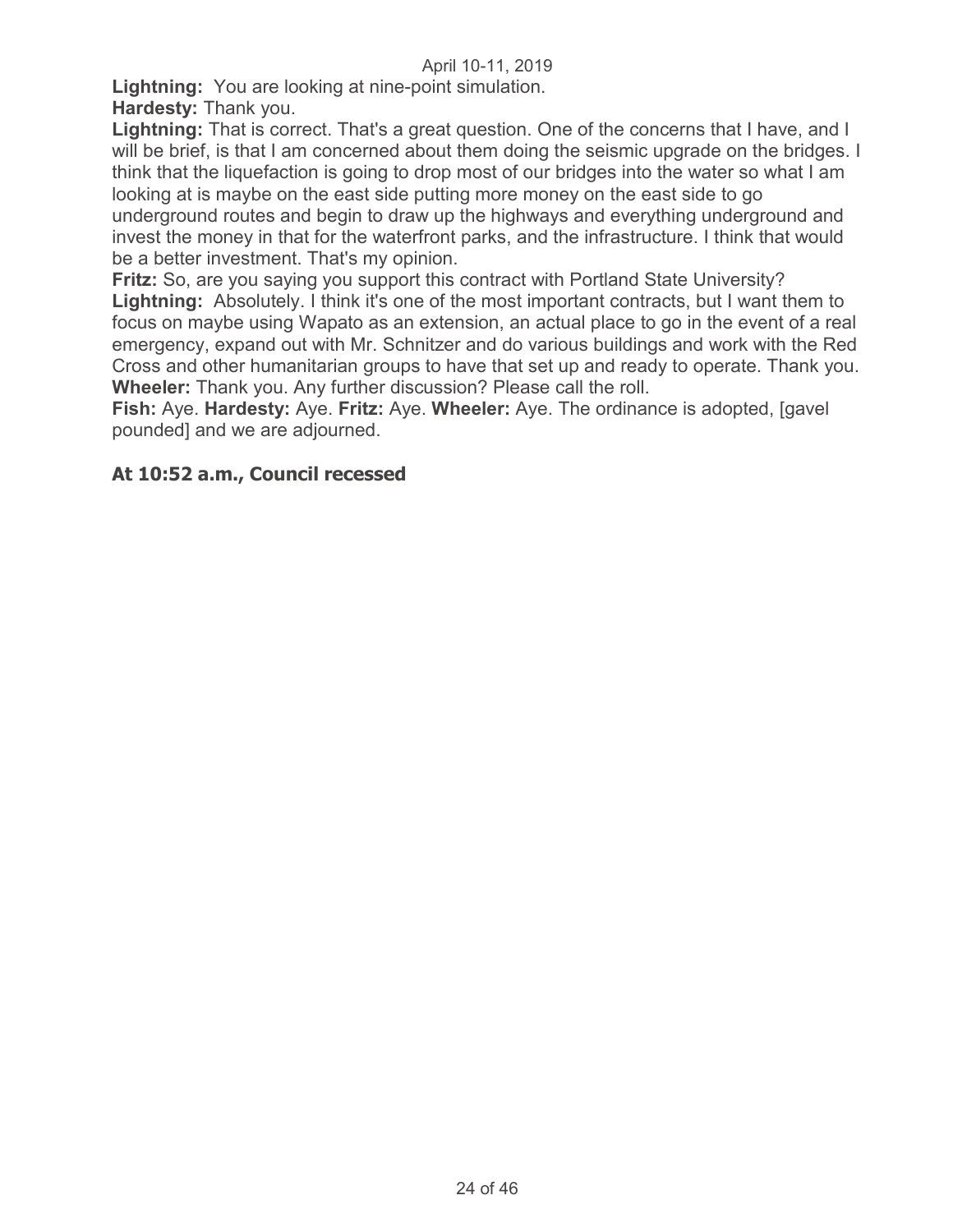# April 10-11, 2019 **Closed Caption File of Portland City Council Meeting**

This file was produced through the closed captioning process for the televised City Council broadcast and should not be considered a verbatim transcript. Key: **\*\*\*\*\*** means unidentified speaker.

## **APRIL 11, 2019 2:00PM**

**Wheeler:** This is the april 11, 2019 afternoon session of the Portland city council. Good afternoon, Karla. Please call the roll.

**Fish:** Hello Karla.

**Fritz:** Way to make an entrance.

**Fish:** He planned that. I was standing back there for ten minutes waiting for that.

**Hardesty:** Here.

**Eudaly:** Here.

**Fritz:** Here.

**Wheeler: Here.** Obviously this is going to be a much more interesting session than any of us could have thought. Here to kick it off is legal counsel to tell us about the rules of order and decorum.

**Lauren King, Senior Deputy City Attorney:** Good afternoon. Welcome to Portland city council. City council represents all Portlanders and meets to do the city's business. The presiding officer preserves order and decorum during city council meetings so everyone can feel welcome, comfortable, respected and safe. To participate in council meetings, you may sign up in advance with the council clerk's office for communications to briefly speak about any subject. You may also sign up for public testimony on resolutions or first readings of ordinances. Your testimony should address the matter being considered at the time. If it does not you may be ruled out of order. When testifying please state your name for the record. Your address is not necessary. Please disclose if you're a lobbyist. If you are representing an organization, please identify it. The presiding officer determines the length of testimony. Individuals generally have 3 minutes to testify unless otherwise stated. When you have 30 seconds left a yellow light goes on. When your time is done, a red light goes on. If you're in the audience and would like to show support for something that is said please feel free to do thumbs up. If you want to express that you do not support something, please feel free to do a thumbs down. Please remain in council chambers unless entering or exiting. If you're filming the proceedings do not use bright lights or disrupt the meeting. Disruptive conduct such as shouting or interruption testimony or council deliberations will not be allowed. If there are disruptions a warning will be given that further disruption may result in the person being ejected for the remainder of the meeting. After being ejected a person who fails to leave is subject to arrest for trespass. Thank you for helping your fellow Portlanders feel welcome, comfortable, respected and safe.

**Wheeler:** Very good. Thank you. Karla, could you read our first time certain item please, 314.

# **Item 314**

**Wheeler:** Colleagues, today we're continuing the hearing on neighborhood contact code update. This is a continuation of the hearing that was last held on march 6th. The policy was born from the comprehensive plan process to update the neighborhood contact code by simplifying, clarifying and expanding the reach of notice to residents around new developments. At the first hearing on march 6th council discussed and heard testimony on the ordinance. At the end of the hearing there were two amendments that were put on the table but which were not voted on nor did they receive public testimony at that time. Since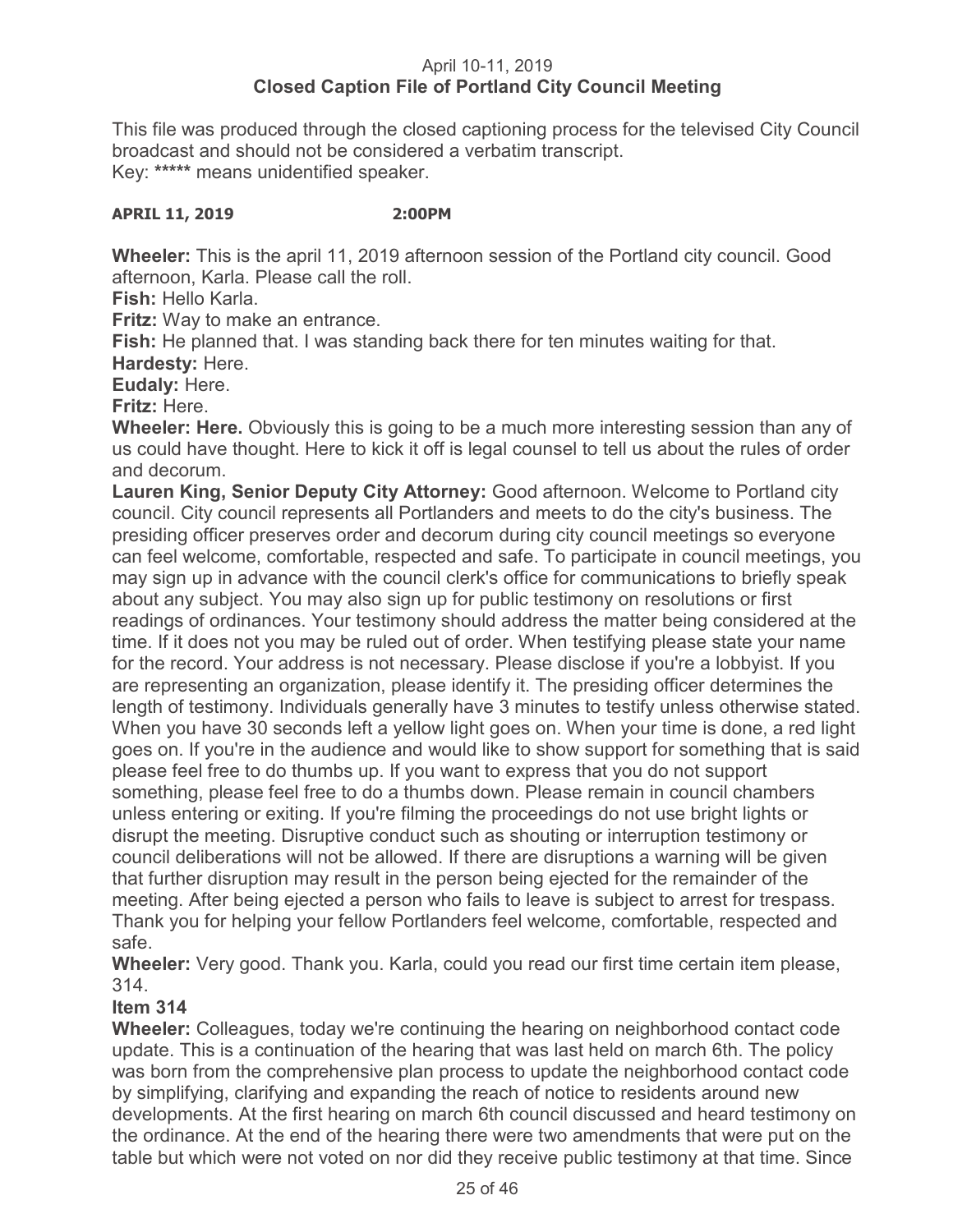the first hearing on march 6 there have been more amendments that have come forward. Colleagues, in front of you we actually do have, yes, we have the packet of amendments. There's a list of amendments. For members of the public in the chamber today, there's copies at the front of the chamber. Are they with you, Karla?

**Moore-Love:** There are still some out there and I do have some here as well. **Wheeler:** Okay, very good. So if anybody does not have a copy of the amendments and you would like them, please see Karla or look at the table outside. For those of you who are watching on tv or listening, the amendments will be posted online on the auditor's website for the Portland city council. Today council will first walk through each of the proposed amendments in order. After the amendments have been put on the table, meaning moved and seconded, council will accept public testimony on all of the amendments. At the end of the hearing today council will discuss the amendments and the public testimony that we have received so far. The intention today is not to vote on the amendments. There are a couple of reasons for this. First bureau staff and attorneys will need a little bit of time to evaluate the amendments for code application. Additionally, we would like to honor the robust public process exhibited both through the comprehensive plan and through the neighborhood contact code update project. Council will keep the record on the amendments open until april  $24<sup>th</sup>$  at 9:30 a.m. unless there's any objection to that. By the way, keeping the record open means you can continue to send us emails, letters, calls, whatever. On april 24 in the morning session the open amendments will come back before council for a vote in consideration of the public testimony received for as long as the public record remains open. There will not be oral public testimony on the 24th. After all the amendments have been considered and voted the ordinance will move to second reading. On may 1 we'll have a final vote on the ordinance as amended. PBS staff, Eric engstrom and sara wright are here today. Would you come up and give us a brief overview and please walk us through the amendments that have been proposed. Good afternoon.

**Sara Wright, Bureau of Planning and Sustainability:** Good afternoon. Thank you, mayor, commissioners. I'm sara wright from the bureau of planning and sustainability and I'm here just to give you a quick refresher about the neighborhood contact code update project which you heard testimony about on march  $6<sup>th</sup>$ . So this is a complicated current requirement that we're looking at here. I just want to make sure we all understand what's currently required. The current neighborhood contact requirement and the zoning code requires applicants to complete an outreach process before they submit their application to the city. I want to underline that this project affects only one category of notifications that are required by the zoning code. For example a project that's going through a land use review has to send letters to neighbors and post small signs on site to let people know they can testify to staff at a hearing about the project and this project is separate from those. It doesn't change those processes. So in this process the developer of a project is required to make contact with the public . There's no obligation for the developer to make any changes to the project and the city does not weigh in. This all happens before the city typically even knows about the project. The goal is to create opportunity for the public to learn about and provide feedback to the developer. So the applicant has to send a certified letter to the neighborhood association and if the neighborhood association responds within 14 days and invites the applicant to attend a meeting within 45 days of the initial mailing the applicant must attend that meeting. This meeting is an informal opportunity for community members to learn about the project and provide feedback the developer may choose to respond to. When the applicant applies for a permit they have to provide evidence to bds that they met the requirement and that's the way this requirement is enforced. These meetings can be very productive. People can learn more and sometimes applicants revise their project voluntarily in response to feedback. The goal of this project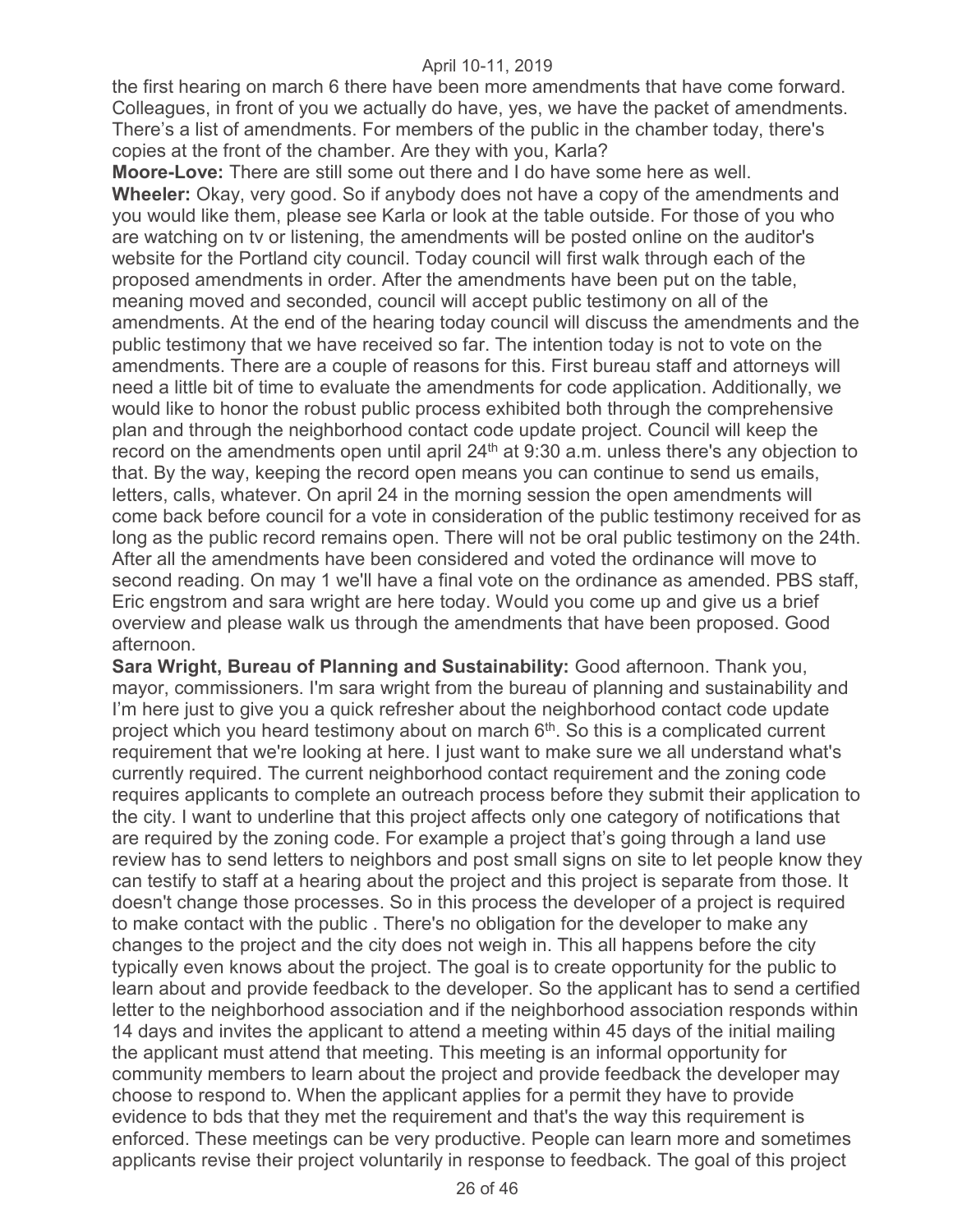revising this current requirement is really to get more information about upcoming building projects to more people more consistently. These meetings currently only happen when there's a neighborhood association in place that is active and has a land use chair who is able to receive the letter and respond in two weeks and has an upcoming meeting with space on the agenda. If the area doesn't have those things then the meeting just doesn't happen. The applicant gets no reply and they submit their application. When the meetings do happen, the opportunity to learn about and provide feedback on the project is limited to people who attend the meeting, which is a small subset of the much larger group of people who might be interested. Currently a small number of people are having really good neighborhood contact meetings. We wanted to make the process more consistent and predictable across the city so the applicants and public know what to expect. This applies to the process itself, what's required to happen and also to the thresholds for which projects trigger the requirement. The key elements of the proposal are, it applies to residential, commercial mixed use, campus and ex zones and all projects in those zones that are creating more than 10,000 square feet of new building must meet the requirement. The big change here is the addition of a sign that must be posted on the site by the applicant. The applicant also must send an informational notice by email or mail to the same organizations that currently receive certified mail. Larger projects creating more than 25,000 feet must also hold a public meeting that is advertised on the sign. The meeting can be held at the neighborhood association meeting if the developer chooses to do so and the neighborhood association is interested but the applicant is responsible for making sure the meeting happens, not the neighborhood association. I just wanted to show you the sign template, this is a draft, that bds has created. It would be revised. It's under bds's management but this is just an example of what the sign would look like and you just have to imagine this four feet by five feet in size. You'll see there's also a space on that sign to advertise the meeting. I do want to dig in the weeds a little bit about the proposed thresholds for which projects trigger the neighborhood contact. Even though it gets complicated because you did heard testimony about the thresholds in march. This shows the difference between the current and proposed thresholds, an overview. As I mentioned before, the propose changes would apply the requirement to more zones and change the threshold to a simpler square footage approach. You can see currently there's more of a combination of units and it differs depending which zone you're in or which part of the city. In the second row, you get into a category of projects that currently trigger neighborhood contact at potentially smaller sizes than 10,000 square feet. This applies to projects that are going into design or historic review in some parts of the city that using community design standards. The proposed changes remove these lower thresholds so a single 10,000 square footage threshold applies across the whole city consistently. The third row is about land divisions. Right now whether or not a land division gets neighborhood contact depends on the type of land use review it's going through. The proposal proposes to separate that so it matters how many lots the land division creates, not what type of land use process it is going through. As I mentioned we heard testimony both at the planning and sustainability commission stage and also at council in march about really thresholds and meeting logistics for the key issues that came up and different testifiers have strong feelings about where the thresholds should lie and also how the process should unfold and concerns that the meetings need to have more restrictions about location and timing. That's a quick overview of the project. Now we can start with the amendments. You have the handout in front of you of the list of amendments. This first amendment to restrict meeting timing on weekends to 1:00 to 6:00 p.m. This would just change really one number in the text from 9:00 a.m. To 1:00 p.m. So the meetings could be held between 1:00 p.m. And 6:00 p.m. rather than 9:00 a.m. and 6:00 p.m. This was moved and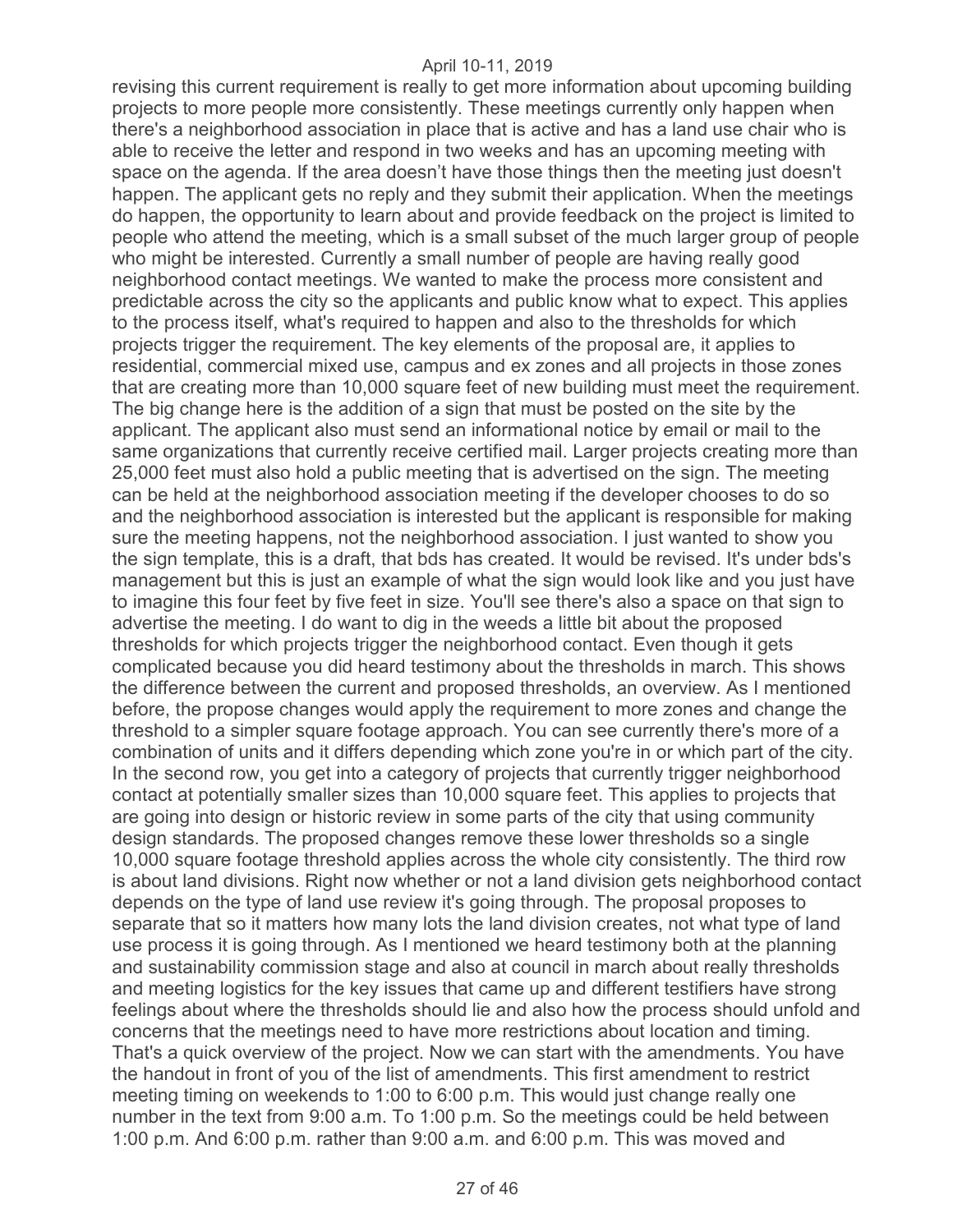seconded on march 6 and it remains open. Commissioner Fritz, did you want to say anything else about that?

**Fritz:** Just that the people have things they do on weekend mornings that would preclude them going to the meeting but fewer things on the afternoons.

**Eudaly:** I was pretty neutral in this item but following our lackluster turnout for the saturday morning public budget hearing, I think perhaps that's a good call, commissioner Fritz. **Fritz:** Good point.

**Hardesty:** It's funny, because, I'm, maybe i'm just weird and the people I hang out with are weird, but I tend to think that people want to go to meetings and get them over with so they can enjoy their weekend and so for me 10:00 to noon or noon to 2:00 would be a much better time than, say 1 – because if its -- if you reach me after 2:00 on a Saturday, the chance of me coming to a public meeting is really nil. I don't know that there's a magic time. I would not want to limit us I think to after 1:00 because again, it's like if I have a saturday that I have stuff to do I want to get the meetings out of the way first so I can go off and do whatever is I want to do. So I do have an opinion and my opinion is that we should keep the flexibility from 9:00 to 6:00.

**Wright:** I'm going to keep trotting along.

**Hardesty:** All right -- [inaudible]

**Wright:** And the second amendments is -- [laughter]. So the number two amendment is so these meetings are required to be held by the applicant, the applicant is hosting the meeting. This amendment would amend 33705020 b4 to add a requirement that the required neighborhood contact meeting is made accessible and provides reasonable accommodations. This was moved and seconded on march 6 and remains open, but I believe Commissioner Fritz would like to revise that.

**Fritz:** Yeah, based on the advice of the city attorney, I would like to withdraw that motion and propose a new language for the same section which would be that the meeting be in a location that provides access to all members of the public if requested by a member of the public at least three days prior to the meeting. The applicant must provide language services, alternative formats, auxiliary aids or other reasonable requests that ensure barrier free access.

**Eudaly:** Second.

**Fritz:** Thank you.

**Wheeler:** Have a motion and second. Motion from Commissioner Fritz, a second from Commissioner Eudaly.

**Fish:** And just to keep track of it, is it okay if we call the first one Fritz one and this one Fritz two and she's withdrawn her original one so this is the substitute that she's put on the table.

**Wheeler:** If that's the best title you can come up with we'll just have to stick with it until -- **Fish:** At this hour, that's the best I can do.

**Wheeler:** There's an ongoing contest here. If anybody would like to submit offers, we'll consider those later –

**Fish:** Fritz one.

**Wheeler:** Very good.

**Hardesty:** All right.

**Wright:** Number three, which has yet to be named, applies a third type of neighborhood contact process. For development in the design overlay zone and as we have it here it includes elds, sounds like that's been changed and land divisions that are going through environmental review. This is an amendment that would add a third category, so right now there's neighborhood contact one which requires a sign, two which requires a sign and a meeting for 25,000 or more or 11 or more lots, and this would create a third category that would apply in these contexts.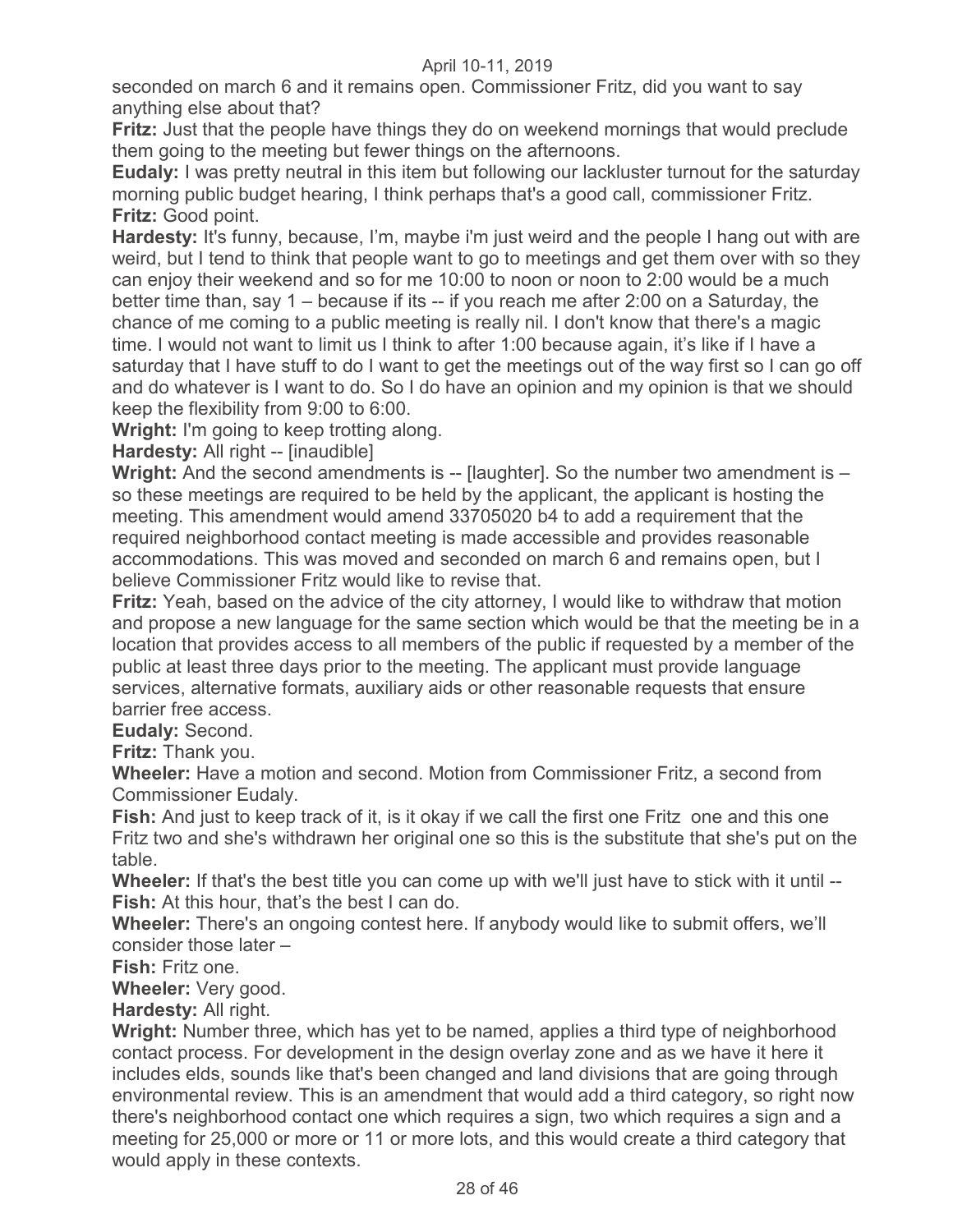**Fritz:** So if I might speak to this motion, as was mentioned the comprehensive plan calls for expanding opportunity to participate in these meetings and so I really appreciate the work of staff because most of this proposal does that and adds some neighborhood contacts that wasn't previously required. We have a particular category – because it's building permits as well as land use reviews. Land use reviews are different because they are quasi-judicial processes where there's a discretionary decision to be made and the answer can be yes or no, and I think, I hope we would agree that in most cases we all want the answer to be yes. And so let me read the purpose statement for the neighborhood contact meeting in the current code. The neighborhood contact process provides a setting for an applicant and neighborhood residents to discuss a proposal in an informal manner by sharing information and concerns early in the quasi-judicial process. All involved have the opportunity to identify ways to improve a proposal and to resolve conflicts before the proposal has progressed far into the quasi-judicial process. So there are currently four kinds of land use reviews where this neighborhood contact is required and that is land divisions, environmental review, historic review and design review. Actually that's not correct, is it? It's land divisions, expedited land divisions, historic review and design review. We heard testimony about the thresholds for design review and the fact that some neighborhoods get a lot of design proposals and have special expertise. And again, the contact requirement is very clear, it's not to decide whether to do the project but how to do the project. I believe, I think that the rules for the -- who gets the contact in historic districts is really complicated and I've heard from staff that that's not, that has not been found helpful but we have found it helpful for both land divisions in environmental zones and in design review to have these early contacts so that neighbors can give the context of what's going on in their neighborhood. And so therefore I'm not proposing to do it for expedited land divisions, number one we've only had one in the last 15 years, and then second of all, expedited land divisions are a way to get through the permit process quicker for developments that are going to be sold or rented at 120% of median family income or less. So in light with the city's goals to get those kinds of projects done as quickly as possible it doesn't seem reasonable to add the neighborhood contact for those but for land divisions in environmental zones and in design overlay zones, I think that having a neighborhood meeting with the kind of timeline that neighborhood associations need to get the notice out and to have the meeting time reserved on their calendar rather than the 14 day notice which this is the first job I have ever been in that I could get a shift off with 14 days' notice in order to be able to attend a meeting that's called by putting up a sign that I might or might not notice. So that's the gist of this amendment. We'll be voting on it next time but I would like to put it on the table for discussion.

**Fish:** I'll second it for discussion purposes.

**Fritz:** Thank you.

**Wheeler:** This will be Fritz three, it's moved by Commissioner Fritz, it's seconded by Commissioner Fish for discussion purposes.

**Wright:** And if I may, just for the record I think what I heard Commissioner Fritz say was that the expedited land division procedure which is captured here on paper is being removed and so on page -- is that right? So on page 4, at the bottom of page 4 the reference to 33730031 is no longer included in the amendment.

**Fritz:** Right and we will post the corrected version. Thank you very much. I should have added thanks to the city attorney's office and my thanks to the staff who worked really hard on this.

**Wright:** So number four, or Fish one, I suppose, this is a new amendment that would require notification of adjacent organizations so when the development site is close to a boundary this would extends the informational notice to the neighborhood association, business association and district coalition that are within 400 feet of the site. You heard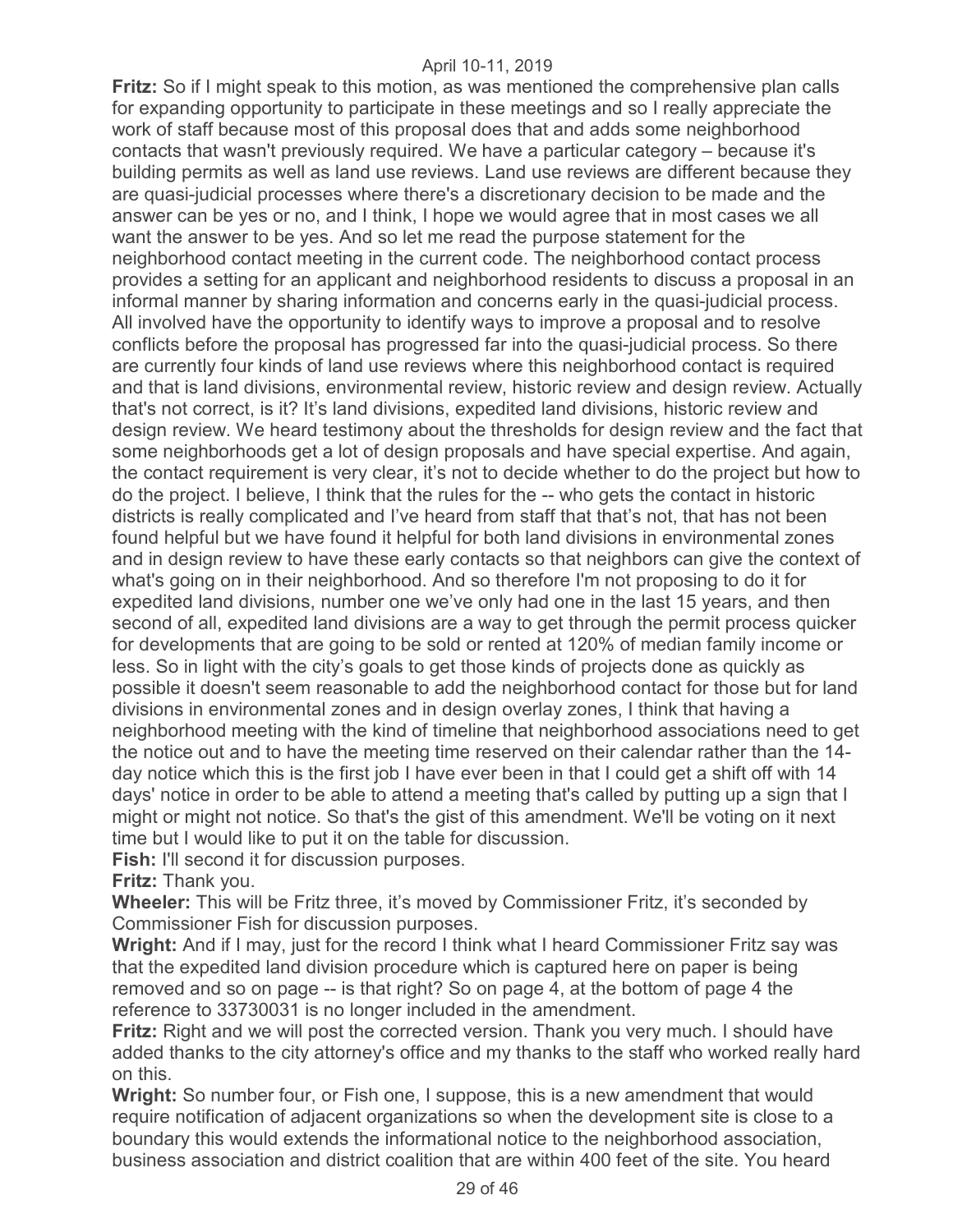testimony about example a safeway that's at the boundary of four neighborhood associations. This was a response to that.

**Fish:** I have nothing much to add. I think it's very straightforward to ensure that organizations and people that are directly affected by development have a chance to participate, and there are some instances where the strict geographic boundaries that govern the location of the property don't do justice to the potential areas of concern and impacts, so my amendment is designed to just ensure that you have more robust participation by people who are affected by decisions and we have worked with staff to come up with the 400 foot rule.

**Eudaly:** Second.

**Fritz:** Second.

**Wheeler:** So we have a motion from Commissioner Fish and a second by Commissioner Fritz. That is will be Fish number one. That completes the package of amendments. Is that correct? Anybody else have any

**Eudaly:** Don't look at me.

**Hardesty:** I feel left out. Don't you, Commissioner Eudaly?

**Eudaly:** I'm good with this.

[laughter]

**David Schoellhamer, Chair Land Use Committee, SMILE:** Moving on.

**Wheeler:** Very good. Are there further questions at this point or can we open it up for public testimony on the amendments? Karla, how many people do we have signed up? **Moore-Love:** We have five signed up.

**Wheeler:** Very good. Come on up.

**Moore-Love:** The first three are David Schoellhamer, Christian Trejbal and Shawn Canny. **Wheeler:** Three minutes please, name for the record, and if you could slide the microphones so they are about six inches from your face that seems to be the best way to do it. Thank you for coming in. We appreciate it.

**Schoellhamer:** I'm david schoellhamer. I chaired the land use committee for the sellwood moorland improvement league, better known as smile. I'm here to testify in support of Fritz amendment number three which expands the opportunity for neighborhood input in the design overlay zone. Smile strongly feels that one of the few ways it can improve neighborhood development is through the neighborhood contact meeting requirement. We have had 24 contact meetings since 2015 and many of them have resulted in improved project designs that will positively impact our community for years to come. Such livability benefits as improved setbacks in landscaping, improved privacy and modifying construction materials and design to improve compatibility with the neighborhood have resulted from these meetings. Contact meetings are particularly relevant in the design overlay zone which quote promotes the conservation enhancement and continued vitality of areas of the city with special scenic, architectural or cultural value. We believe that projects in a design overlay zone especially need a lower threshold of 10,000 square feet for a meeting. Amendment Fritz three will still result in fewer meetings than we currently have now, but will focus those meetings on developments that are most significant for our neighborhood. Therefore I urge you to adopt Fritz amendment number three. Thank you. **Wheeler:** Thank you. Good afternoon.

**Christian Trejbal, Overlook Neighborhood Association:** Good afternoon. My name is christian trejbal, I'm chair of the overlook neighborhood association, I'm here to speak in support of three and a half of these.

**\*\*\*\*\*:** [inaudible]

**Trejbal:** [laughter] I think you guys have taken a great thoughtful approach to this on the question of weekend hours. I like to sleep in on the weekends so afternoons are fine for me but I appreciate the Commissioner Hardesty's concerns about people who like to go to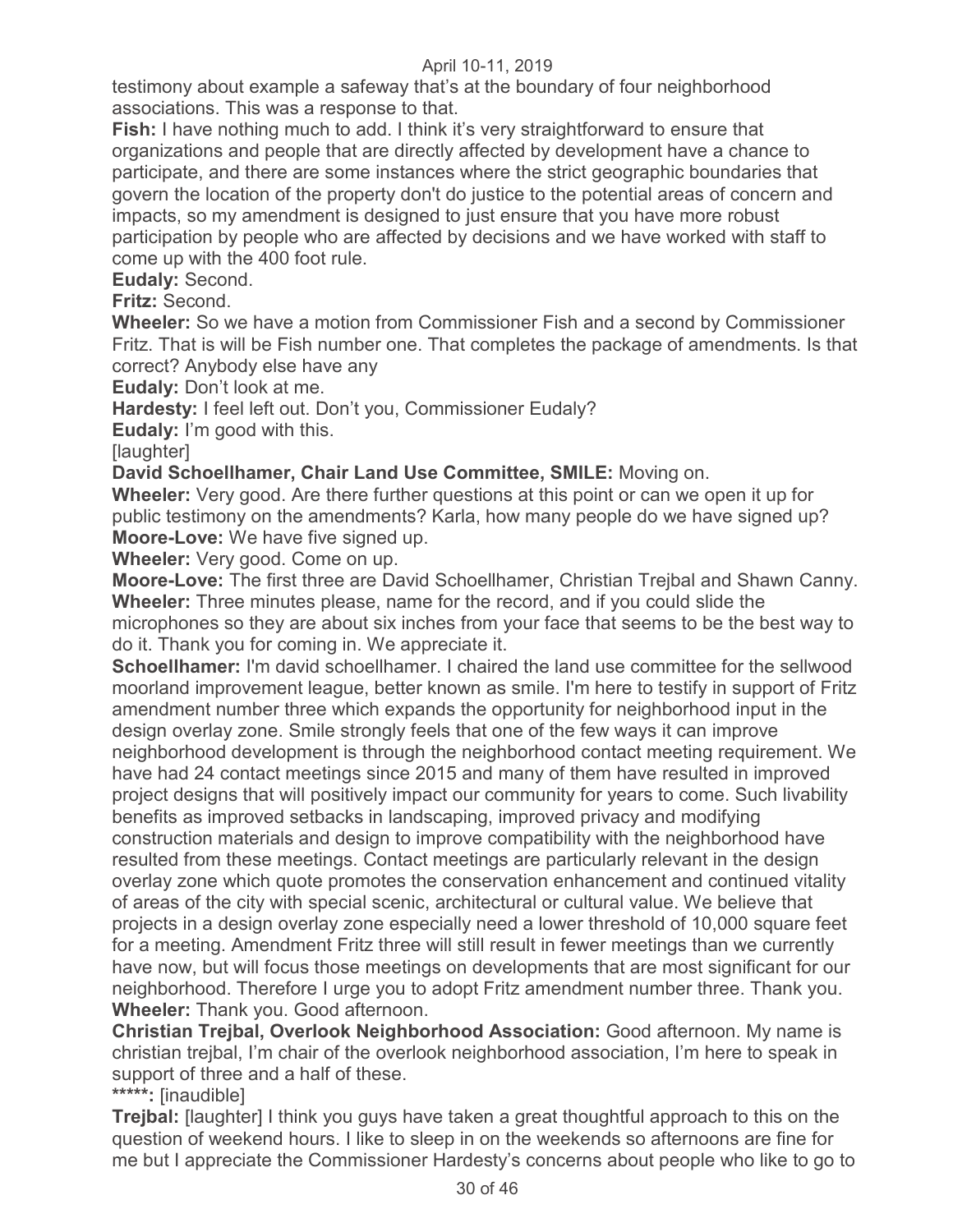early meetings so I'm going to give half a support to that. The other three though I think are excellent amendments that have been proposed, the accessibility issue is an important one for us and I think for the entire city. Commissioner Fish's idea of, this was proposed last time, contacting adjacent ones are important, but as you know when last I spoke here it was with regard to the neighborhood association contacts and i'm pleased to see that consideration is being given to what I had termed right of first refusal for us to host these meetings. We have a lot of residents that come. We have multiple presentations at a single meeting. It's a great opportunity for everyone in the neighborhood to come out, know what's going on everywhere rather than a scattershot approach of meetings on different nights that might not even be in the neighborhood. The one suggestion I would make is that this only applies to limited zones particularly the d overlay zone which is the main one. I would suggest that this should apply to all of the zoning. All development in the community is important to our neighbors. Right now we get a notice if there's a large project going in in the midst of the overlook neighborhood. The d overlay in overlook is primarily interstate avenue and killingsworth to about denver. Outside of that we would not get to host these meetings and I, I guess i'm not seeing the compelling reason for not requiring them also to be hosted by us. We have no problem with the two week time limit. We check our mail regularly and the 45 days is the same. We meet monthly. We always invite these people in. I think with that change this will be ideal for us anyway. Thank you. **Wheeler:** Thank you. Good afternoon.

**Shawn Canny, Overlook Neighborhood Association:** I'm Shawn Canny, I'm the land use chair for the arbor lodge neighborhood association. Thank you, mayor and commissioners for accepting testimony regarding these amendments. The general revision of the neighbor contact requirements claims that the goals of increasing awareness and broadening public notice of new developments and we as a neighborhood association do support that goal. We of course support the signage. We ask, however, that you consider adding an additional amendment that would lower that signage requirement to a lower square footage there are many projects in our neighborhood that would not qualify for that 10,000 but would still have profound effect on the neighborhood, especially those that currently have single family homes on them and are in the process of rapidly changing. I am also here to mention support of the amendment number three for the neighborhood contact requirement change as proposed by commissioner Fritz. I think that it's a step in the right direction towards the requirements of meetings when otherwise our neighborhood would generally not have much opportunity to have any input in this situation. I guess that's it. Thank you.

**Wheeler:** Thank you.

**Fritz:** I wanted to thank all three of you for coming at very short notice and taking time during the day. I appreciate that.

**Canny:** You're welcome.

**Wheeler:** Is that it, Karla?

**Moore-Love:** Two more, Doug Klotz and mary sipe.

**Wheeler:** Very good. Thank you. Come on up. Welcome.

**Doug Klotz:** All right. Okay. My name is doug Klotz, just so I get that out there. Mayor wheeler and commissioners, I support the direction of this proposal working to bring the whole proposal. I know we're not speaking on that but brings more equitable notification across the city including neighborhoods that don't have active land use meetings and those that do. I mean I was land use chair of richmond neighborhood for 20 years and I put together a lot of meetings. As far as number one, I don't know which way to go on that. I mean there's, I tend to agree that I would like to have my meetings in the morning saturday but sunday not so much. So, I don't know -- i'll stay neutral on that one. I support number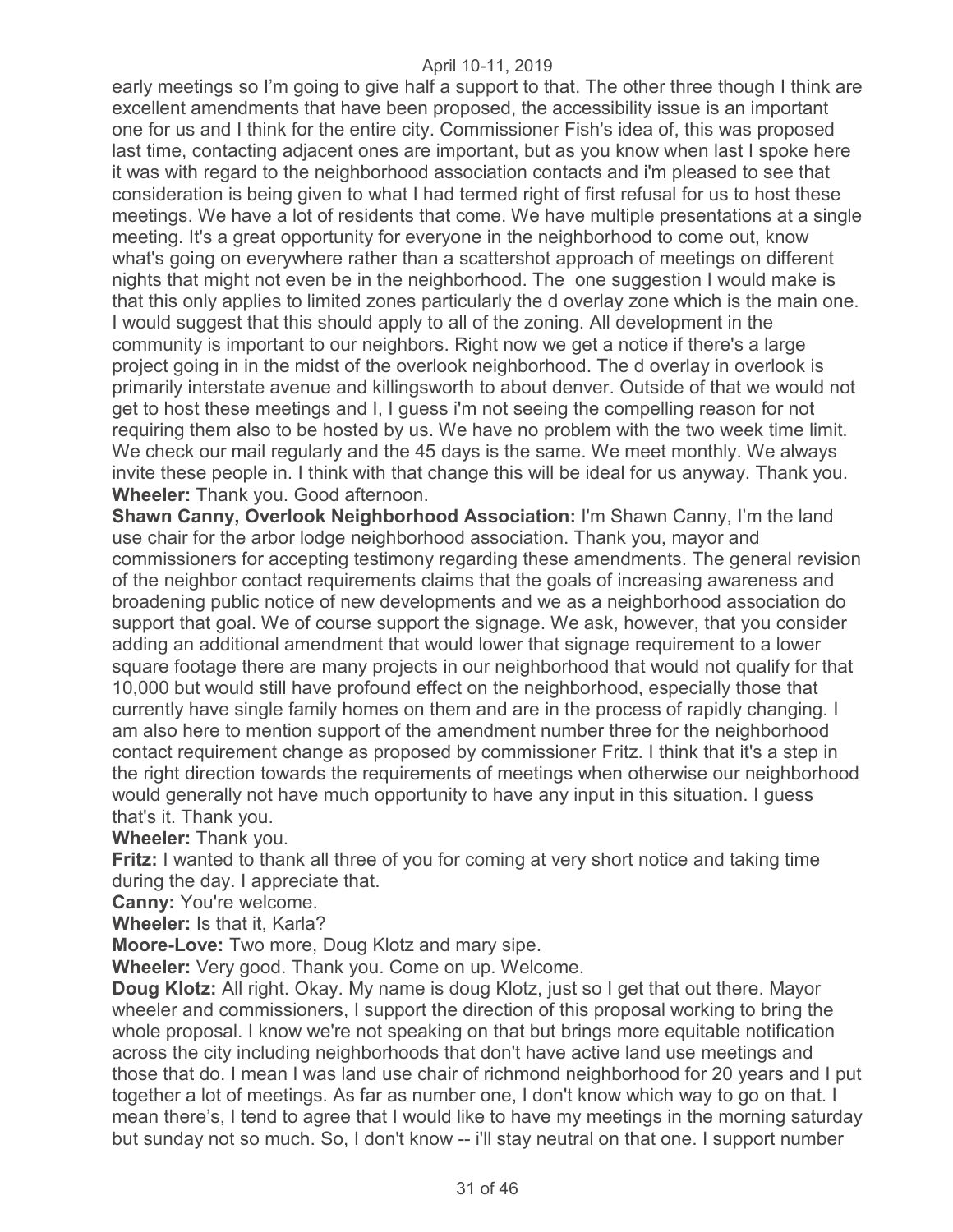four, notifying adjacent neighborhoods. That makes a lot of sense. Number – let's see, where does that bring me? That brings me to number two. Which is number 2? **Wheeler:** That's accommodations.

**Klotz:** I'm sorry.

**Wheeler:** Accessibility and accommodations.

**Klotz:** Oh, yes. That one is difficult having tried to find places in the neighborhood that are accessible to run a meeting and in the neighborhood. I've had a hard time. Restaurants are too small. Churches are often not accessible. So yeah, I can see where staff would be concerned about the difficulty of requiring somebody -- I can see a developer having one person working for a week or two to try to find a place that would meet these requirements. I don't know what to do on that so I won't comment on amendment number two. Amendment number three, I do have some thoughts on. This is talking about, at this point, just two different land use processes. It's the d-overlay areas and also the land divisions. The d-overlay means two things. We have this out in southeast. D-overlay means either the applicant has to go -- is going to go through the standards process where there's no review, no hearings, and no opportunity for public comment. They are going to read the code and meet the standards in the community design standards or the new standards being developed so there's no opportunity to change anything. That's -- also in d-overlay it could be as the developer chooses to go through the design review process which is either with staff or the design commission. But my expectation and david schoellhamer from sellwood noted that's what they've seen in their neighborhood is very few of the developers are actually going to go through the design review process. They'll use the standards. This area which between 10,000 and 25,000 in the d-overlay is a lot of area where there's not going to be any opportunity to change anything unless there's a design review. And if there's design review then there's going to be a notification process anyway. Likewise with the land division that has its own notification process so I don't think we have a need for number three.

**Wheeler:** Thank you. Appreciate it. Good afternoon.

**Mary Sipe:** Good afternoon. My name is mary sipe, and i'm a member of the pearl district neighborhood association board but I am not here speaking on behalf of the board, i'm speaking on behalf of a resident who lives in the neighborhood where there's been a lot of development where I have lived for almost 19 years now. I strongly support these recommendations, and I want to really thank the city for the work that they are doing on reviewing these codes. This notification part is something that I think the city most of the bureaus have done a really, really poor job over the years in reaching out to the public and the individuals who are impacted directly by projects and different things. When I served on the noise task force a few years back, one of the things that we discovered in fact some of you will remember the first time that a noise variance permit appeal came, he had no idea what to do with it because nobody had ever appealed. Well, the reason nobody ever appealed is because the wording on notification was written in a manner that it literally made it impossible for people to appeal. It was so convoluted. Because you could only appeal if you received notification. Well, notification was never sent out so there's one thing that came out of that task force was that people are now being notified and unfortunately now you're starting to have appeals but the thing that I see with this is that this type of notification is going to I believe help to reduce the instances of appeals because the conversation will take place up front. A lot of the issues and concerns that people have can be addressed up front and avoid people finding out about it later and at the 11th hour and then scrambling to file appeals and going through all gyrations and it definitely will result in improved project design. I'm absolutely certain. The only thing that on number one, I was thinking maybe if you just try to avoid weekend meetings over all and maybe put some wording in there just to not try to meet on the weekends. But anyhow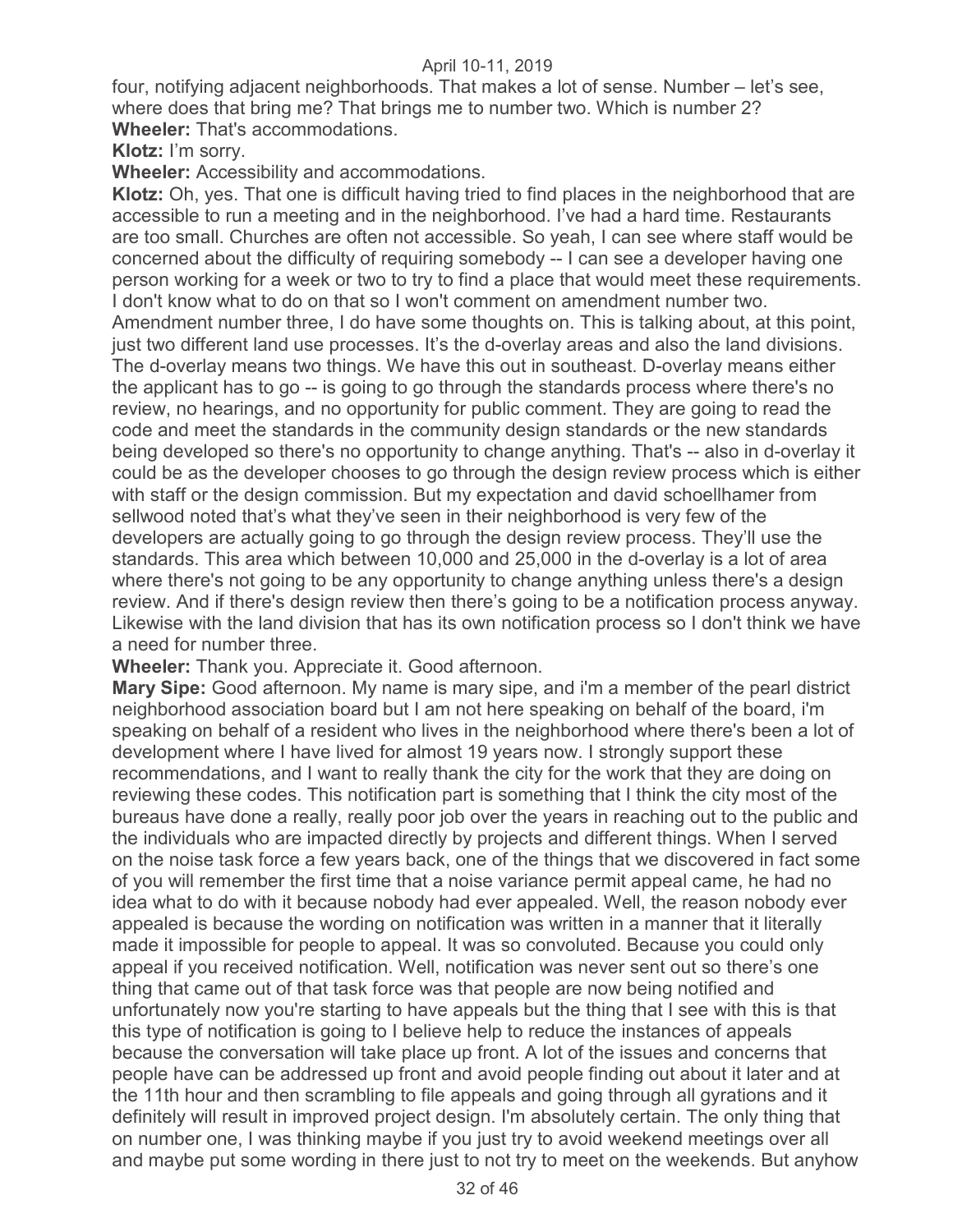bottom line is I strongly support this and I want to say thank you for the work that was done on it. The more notification on processes the better because if people don't receive notification they essentially lose their rights to appeal. Thank you.

**Wheeler:** Thanks, mary. Thank you both.

**Fritz:** I would just like to make a comment on the issue of meeting timing because it's a perpetual challenge because there isn't a single time that works well for everyone. Evenings, especially during the winter are difficult for some seniors to get to and the transit doesn't run as well in the evening. Mornings on saturdays and sundays can have religious services and then also youth athletic, youth activities tend to be in the mornings rather than the afternoon. On the other hand there's folks who aren't involved in any of those other things who would much rather, as you say, get it in and out. It may end up being something that kind of self-corrects, because I don't know all that many developers who like working on the weekend. But, of all the amendments this one was in response to I think it was the sullivan's gulch or overlook neighborhood asked us to do this one and so it's responsive to testimony at the previous hearing.

**Wheeler:** Very good. Okay. So we're at the council discussion part and we can certainly invite staff up if people have questions. Maybe just by way of getting the conversation going under -- could we hear from somebody regarding staff on Fritz amendment three? We heard public testimony from the neighborhood saying this is a very desirable thing but in my staff notes there's a number of reasons why staff stand opposed to this particular amendment. It would be helpful to have clarity on all sides of this issue. Thank you for being here. Again.

**Sara Wright, Bureau of Planning and Sustainability:** Thank you. We went into this proposal with the goal of creating consistent thresholds.

**Wheeler:** Sara, I'm sorry. Just this once, since you're coming back could you state your name again for the record?

**Wright:** My name is Sara wright and I work at bureau of planning and sustainability. **Wheeler:** Thanks. I appreciate it.

**Wright:** This proposal is intended to create consistency in both what kinds of projects trigger the contact and also consistency in the process so that process is predictable, consistent across the city. So this proposal kind of, it breaks the consistency of both the threshold and the process in this amendment. For us it's a really a concern about consistency. It's also -- the meeting provides an opportunity as commissioner Fritz said for all involved to participate in the conversation and I think that it's important to consider the all involved and make sure that the meetings are happening in public, are advertised in public and that people who may not be able to reach a neighborhood association meeting for whatever reason also feel welcome and have that available to them. Those are sort of the two concerns that floated up for the bureau of planning and sustainability.

**Wheeler:** On one concerns, there was a recommendation in testimony from the representative of the overlook association to actually expand I believe it was, and if i'm wrong about that sorry, to expand it to all areas. Is that a --

**Fritz:** That's the other way to get consistency. As also was mentioned, that's kind of like the right of first refusal so if you wanted to do it in all of them, give the neighborhood association the opportunity to do it and that would answer that concern.

**Eric Engstrom, Bureau of Planning and Sustainability:** This is Eric engstrom with the bureau of planning and sustainability. In thinking about this, the issue of the hosting of the meeting and the neighborhood's role, we ended up with on the, going in the direction of suggesting that the developer host the meeting in part because we're trying to expand the diversity of people involved in the conversation, the sign is one way to do that by making more people aware of it. We have heard from some constituents, this is not a criticism necessarily of the neighborhoods who came to testify here today because there's a large --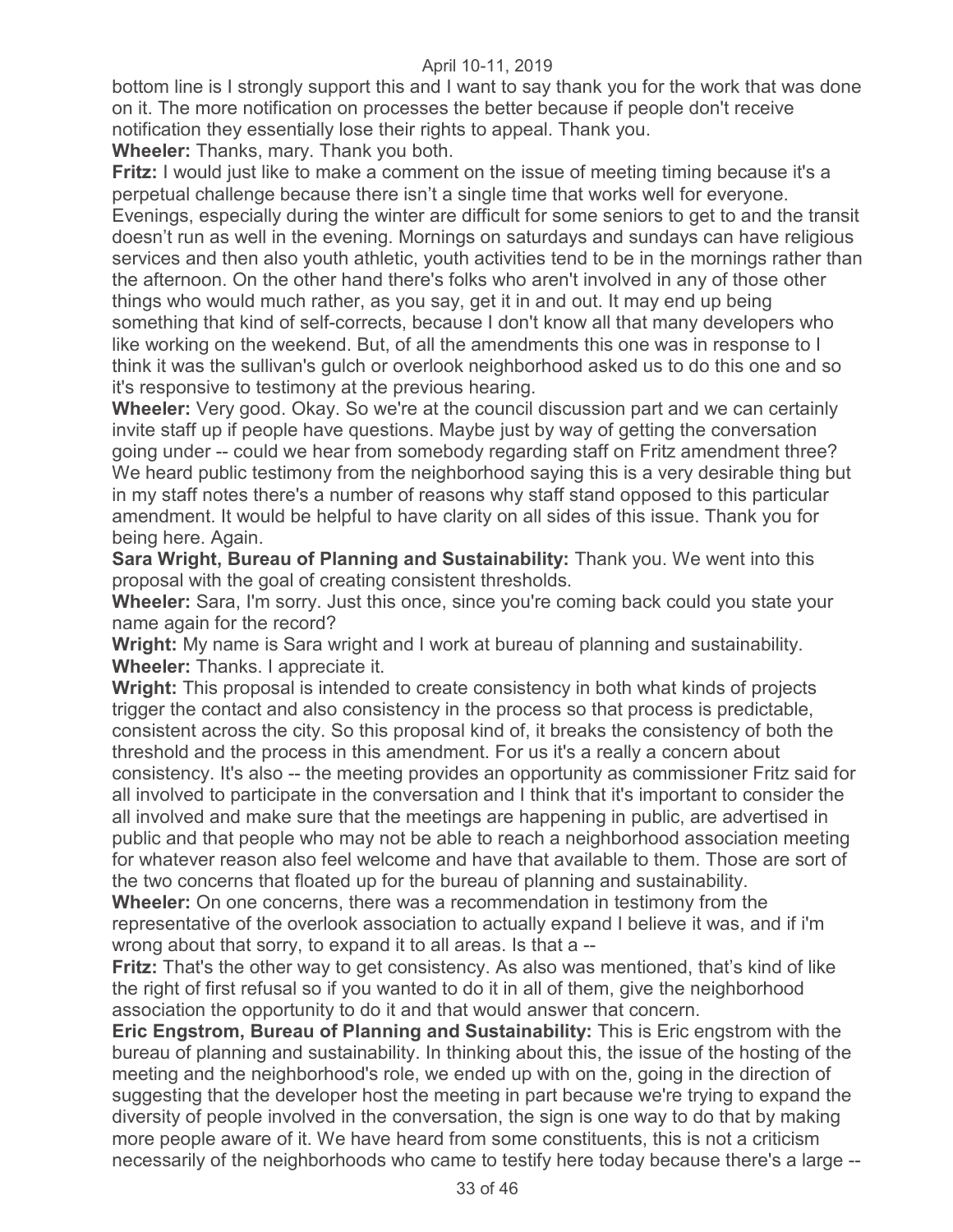many neighborhoods do a very good job but we heard from some constituencies that some components of the community don't always feel welcome at neighborhood associations because they tend to be fairly dominated by affluent individuals and homeowners. **Fritz:** That's the old system. It's not like that anymore.

**Engstrom:** I realize that. Civic life is working hard to change that.

**Fritz:** Indeed so. Frankly it, I mean it was brought up that developers may not necessarily know how to find an accessible place. So I'm not sure that neighbors are going to be that much more -- feeling welcomed by the developer who's coming into the neighborhood nor would the developer necessarily – I mean do the developers support this?

**Wright:** My experience with the developers that I've talked to sort of support for some parts and not thrilledness with other parts.

**Engstrom:** I mean I think honestly they would rather not have the neighborhood contact requirement if we polled developers on this.

**Wright:** There's an appreciation of consistency and predictability of knowing exactly what is going to have to be done and a clear time constraint so it's not a question of whether it might be 14 days, might be 45 days. Just knowing exactly how long it's going to take and how it's going to play out is really important for the development process and makes it more accessible for developers who may not familiar with the code or with the city. So smaller developers, first time developers, it just makes the process more accessible for everybody.

**Wheeler:** Commissioner Hardesty.

**Hardesty:** Thank you mayor. Thank you so much for your presentation. I just have an implementation question. If I walk by a site and my first language isn't english and I read this sign, I may or may not be able to figure out that a meeting is going to happen somewhere, sometime soon. But the ownness is on the community member to request language assistance, accommodations three days prior to the hearing. If I have not received a notice in a language that I understand how would I know that I have an obligation to contact the developer three days in advance?

**Wright:** The sign actually as the template currently exists, and this is not something that's adopted with this or it's a supporting product that the bureau of development services is working on, it currently in the template we have, it has at the bottom information – it has the ten languages and it refers people to the planning and zoning hotline that the city runs. This is a little bit of an awkward compromise because we didn't expect that developers would necessarily have the ability to handle calls in multiple languages so we didn't want to direct those there. So, the Bureau of development services can do on the phone interpretation so they can explain at least what the sign means generally although they won't know about the project. That's a compromise to try to get a little bit at that, but yeah. **Engstrom:** So we're utilizing the city's process for any of our phone systems where if we get a call in another language we can access live translation.

**Hardesty:** Is that the only notification so there's no like community newspapers or media outlets, it just would be on a sign on the property would be the only notification that the community would have?

**Wright:** Yes. Currently the only notification is a certified letter to the neighborhood association and district coalition and the business association and the school district. So this would be putting it on a sign instead. There's also the requirement that was added at the planning and sustainability commission that the information be posted online. It's possible to use online translation to get kind of an awkward sometimes translations but the other element of it.

**Hardesty:** You got to know that something is going on in order to -- I don't go to the city's website often.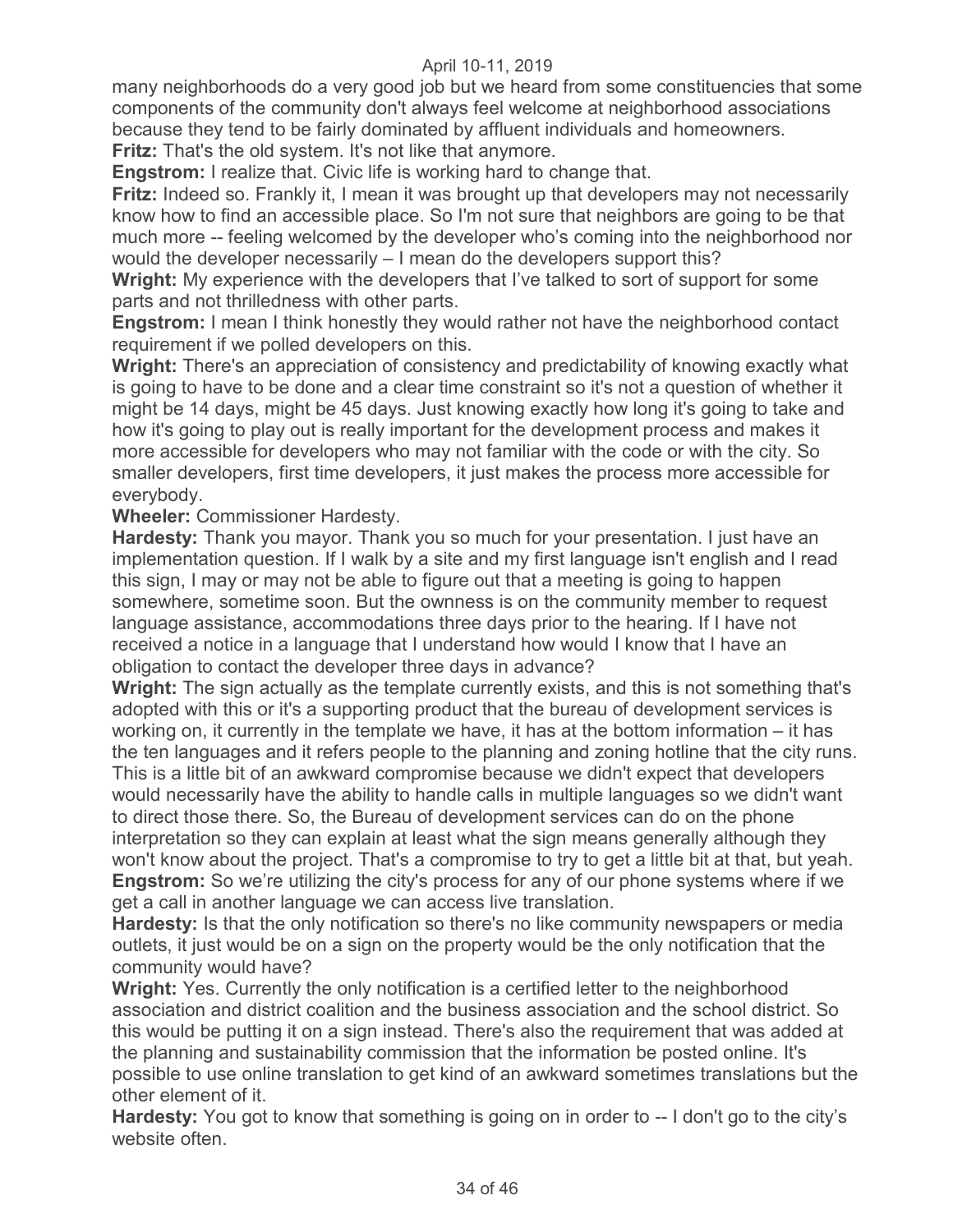**Wright:** Yeah. I think this is definitely not a perfect solution to the access and availability of land use information over all but this is a small piece of that.

**Hardesty:** A small step.

Wheeler: Commissioner Eudaly.

**Eudaly:** You just said instead so this sign is going to replace all other forms of contact? **Wright:** It is replacing, so right now what happens is the certified letter is sent to the neighborhood association asking if they want a meeting and copies are sent to the district coalition and business association and school district. That letter will still be sent out but it will be informational and this is under the proposal, not in the amendments. But it's informational and then there's also the sign has to go up.

**Eudaly:** Okay, I just --

**Wright:** Then the online.

**Eudaly:** The word instead triggered a little alarm but that's fine.

**Wright:** I think there are no letters sent to the adjacent property owners in this case as they are with a land use review. That's a different context.

**Eudaly:** Yeah. That's a conversation I would like to revisit.

**Fish:** Mayor, are we voting on the amendments today and then the whole package next week?

**Wheeler:** No, we're going to continue the first reading to april 24th.

**Fish:** And then we're going to vote amendments and then is this an emergency? **Wheeler:** We vote the amendments. It's not an emergency. We would then move it to second on the 6th of march.

**Wright:** No, may 1st.

**Wheeler:** I'm sorry. Is it may --

**Moore-Love:** May 1st.

**Wheeler:** May 1<sup>st</sup>. Thank you. Yes, on may 1st we'll have the final vote on the ordinance as amended.

**Fish:** I may have missed the memo on this Asena Lawrence is looking at me sideways but if we have amendments on the table and we've taken testimony, why not vote now so we can adopt this next time?

**Fritz:** Because many of the amendments here got put on the table at about noon today, so we want –

**Fish:** Give people a chance to weight in?

**Fritz:** Exactly.

**Fish:** Ok. That's the answer. Thank you.

**Wheeler:** Very good. Anything else for the good of the order on this?

Fish: Looks like we have a break

Wheeler: Very good. Seeing no further discussion this item is continued on first reading to the regular agenda on the morning of april 24th. Our next time certain item is at 3:00 p.m. We stand adjourned until that time.

# **At 2:44 p.m., council recessed.**

# **At 3:02 p.m., council reconvened.**

**Wheeler:** Back in session. Commissioner Fish.

**Moore-Love:** Should I read the title.

**Fish:** Yes.

**Wheeler:** If you would like to read the title first, go ahead. we'll do that. Time certain item number 315, please Karla.

**Item 315** 

**Wheeler:** Commissioner Fish.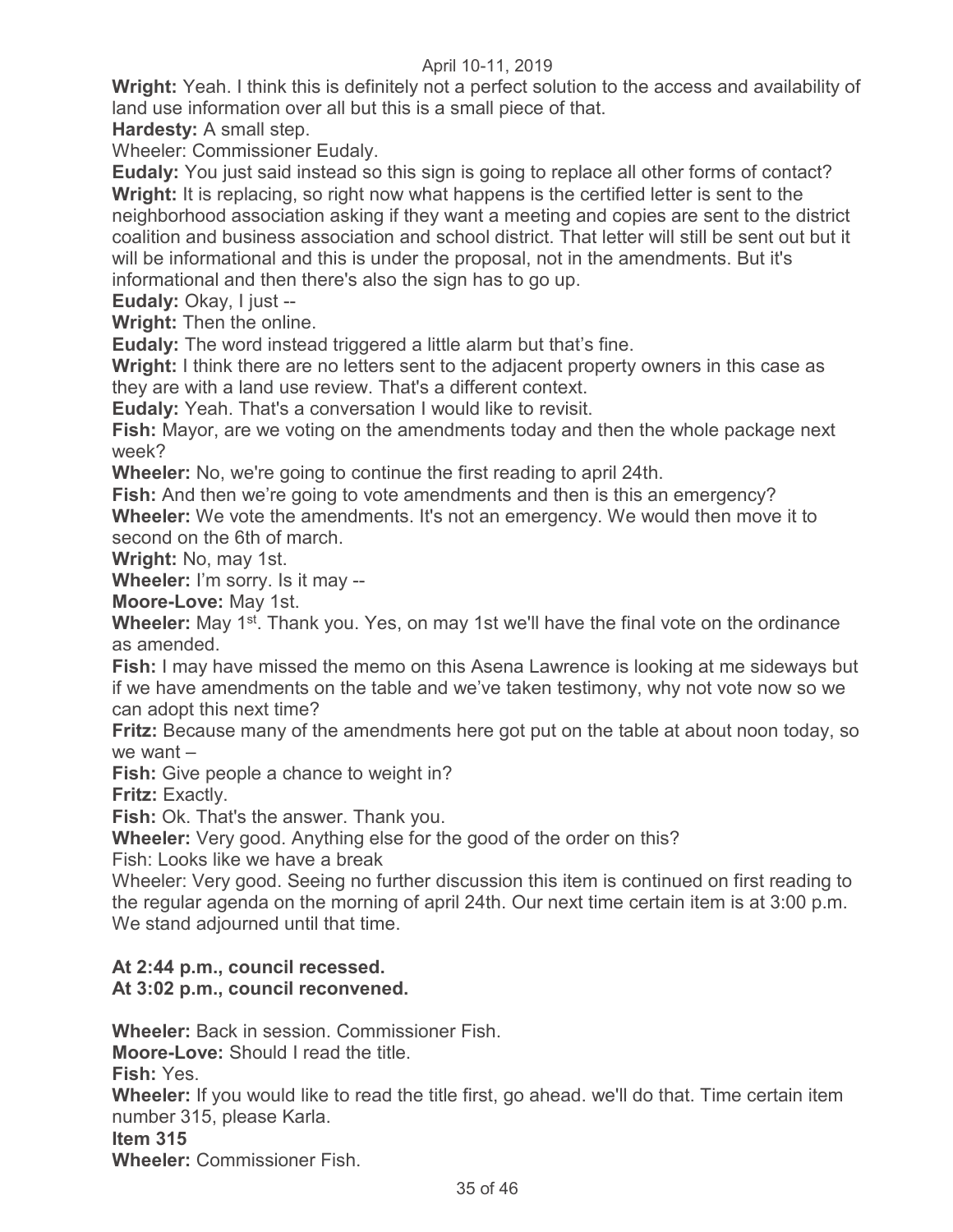**Fish:** Well, Mayor, we have a very distinguished panel this afternoon and a very important subject matter but I would be remiss if we didn't take a moment to welcome susan emmons to the council. It would be difficult looking back over the last 20 years to think of someone who has had a greater impact on the affordable housing movement than susan emmons. I'm reminded of her last great piece of advocacy in this body when she and gretchen kafoury tag teamed to hold the council's feet to the fire around north macadam. I'm reminded of her leadership every time, every three weeks when I go to my treatment and I turn into the north portal of south waterfront and there's a new bridge housing development. It's a mammoth development right across from the marriott. Since commissioner Fritz and I are burdened by the history of what actually happened with the demise of the education ura, the additional resources that we negotiated for north macadam, and the compromise that was worked out then the passionate advocacy that susan and gretchen Kafoury brought to this room, I just want to say that during my tenure on the council no one has been more influential in shaping an affordable housing development in this community and there was once upon a time where your views were well represented on the editorial page of the Oregonian because mary kitsch had such regard for what you had to say about it. Again, we have a tremendously accomplished panel and we're going to be thanking everybody for their work but susan Emmons occupies a special place in our community and I just want to say what an honor it is that she's with us today in this capacity.

#### **Hardesty:** Here, here.

**Wheeler:** Thank you, commissioner Fish. I think we all wholeheartedly agree. Susan, I think he met the threshold. You can give him the photos back. [laughter] So with that we'll turn it over to shannon callahan to give us the housing bond oversight committee progress report. Good afternoon. Thank you for being here.

**Shannon Callahan, Director, Portland Housing Bureau:** Good afternoon mayor and commissioners. Shannon callahan of the Portland housing bureau. I am really honored and privileged to be here today. I am essentially just getting the privilege of book ending this presentation and introducing our wonderful bond oversight committee who will do the bulk of the presentation on our progress report as they have really been with us since the outset of the bond and worked very closely with us on every element that you'll see before you in the report today. Just to remind everybody the bond oversight committee is a fivemember committee with a representative appointed by each city commissioner. This afternoon we have three of our esteemed committee members, susan emmons, todd Struble and allan lazo, each of which will go over portions of the progress report today. Just to remind you and the public of the committee's particular role, their responsibilities include insurance to our bond framework, including tracking progress towards our policies and our goals as well as oversight for bond expenditures and engaging the community and gathering public comment. In addition providing this annual report which you have before you today. With that for the overview of the bond framework itself I would like to turn it over to allan.

**Allan Lazo:** Thank you, Shannon, director callahan. Mayor and commissioners, thank you for having us here this afternoon. And actually I would also be remiss as the executive director of the fair housing council to not wish you a happy fair housing day today. April  $11<sup>th</sup>$  is the day the fair housing act was passed 51 years ago at the federal level. Although today is not solely about fair housing one of the reasons I really appreciate serving on this bond oversight committee and being involved with the affordable housing bond measure is to bring some of the fair housing perspectives to the work we're doing to locate affordable housing in our community. I'll go back to the beginning of our work on the oversight committee when the framework was originally developed by the stakeholder advisory group prior to the convening of the bond oversight committee. That stakeholder advisory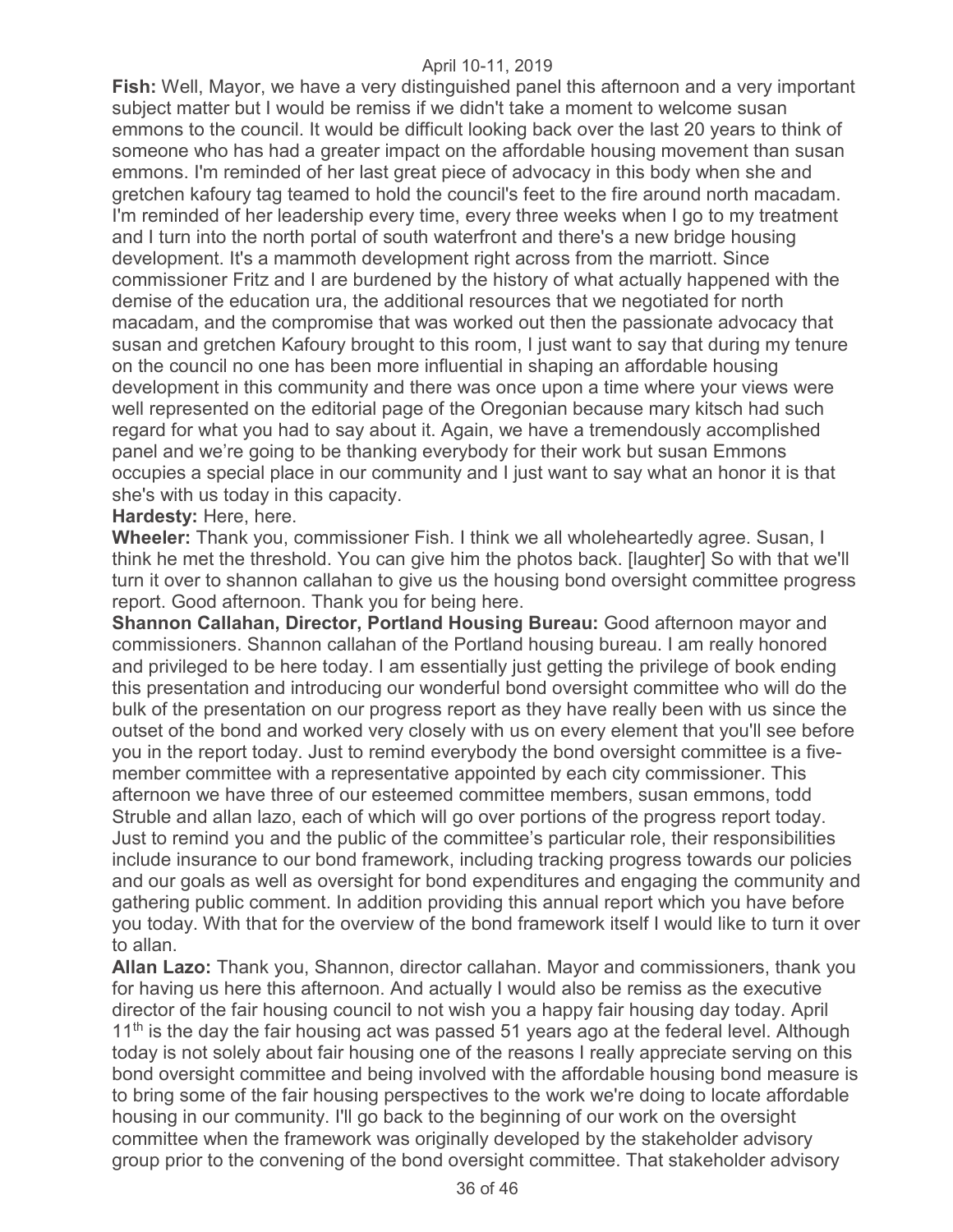group consisted of 22 community members of which I was among those at the time. We met over a six-month period earlier to identify and deliberate the most pressing needs and priorities of our communities and get those into the framework plan. The result was the bond framework plan that we have now. It sets out the goals and priorities about how we are choosing to invest the funds from the affordable housing bond measure. So part of the framework includes the actual production goals for the bond measure. Some of these have been identified fairly early on as the bond was being put forward in campaigns so the bond itself consists of \$258.4 million of general obligation bonds we are able to use to purchase land and buildings and develop new affordable housing. We're committed to developing or preserving at least 1300 units of affordable housing for households that are at incomes at or below 60% of the area median income or ami. We also have a goal of developing 600 of those units at the zero to 30% ami. As I said, all of them will be below the 60% ami limit so that the additional 700 units will be between 31 and 60% ami. We also identified a supportive housing units goal. The production goal of those 1300 units, 300 of them in conjunction with our partners at the joint office will be supportive housing units. One of the other priorities of the stakeholder group was to develop family size units so of the 1300, half of those will be family size units in production. In addition to the actual production goals that we have there were priority communities that stakeholder groups identified. So the framework calls out the commitment that we had as community members around the goals of preventing displacement in our community, advancing racial equity and making visible the impact of ending homelessness in our communities. Again through that alignment with our homeless service provider partners culturally specific agencies in our community and other community based organizations we're going to work to be creating housing for these communities that have been disproportionately impacted by our housing affordable crisis. Including communities of color, families, especially families with children, immigrant and refugees and intergenerational households who are more likely to need those family size units as well as those experiencing homelessness currently or at imminent risk of experiencing homelessness. As well as those folks out there, those households that are facing displacement in our community. Further, in addition to identifying the priority communities we also talked about priority locations in our community. Those projects really, as we're looking to identify the bond projects we're looking at things like prioritizing investments throughout the city so balancing those investments through all parts of the city geographically. Assessing those opportunities using a racial equity lens including things like opportunity and threat of displacement scores that are consistent with different neighborhoods, and also looking at investments where there are little or no existing housing resources, one of the opportunities we have with bond dollars is they are not tied geographically like our tax increment financing dollars so we have the opportunity to put them in place where we may not be able to make other investments. We're looking at priorities for location, we're also making sure we're considering things like school catchment areas out there, planned transit and infrastructure projects who are leveraging those other opportunities as we make decisions to where we are investing in those bond dollars. With the framework laid out I will pass it over -- do I pass it or go back to you, Shannon? I will pass it over to todd then directly to talk about where we are on adhering to the bond framework.

**Todd Struble, APANO:** Good afternoon, commissioners. Mayor. My name is todd struble, and I am the community development director at apano. I also want to take the opportunity to say like allan I appreciate being able to serve in this role because it lets me share my perspective. I believe I was selected partially because of the work that we do out in east Portland. I think the mayor has already heard this story last week at our community meeting but I wanted to share that we are opening a new affordable housing building on the corner of 82nd and division, 40 units of housing. Not a bond project, but we had 450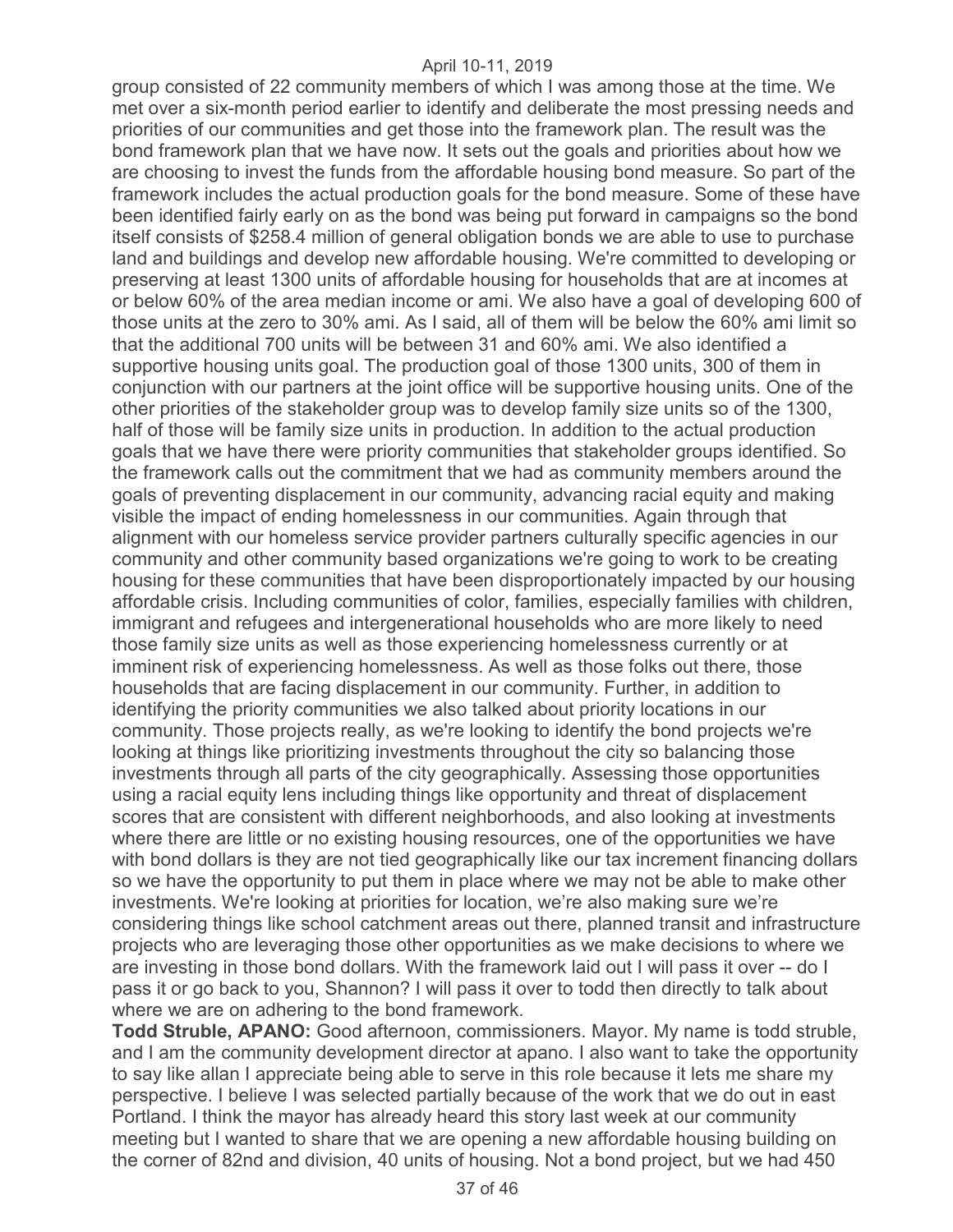applications before they closed the waiting list. So there were over 400 families that we had to say unfortunately we will not be able to help you. Every time we see these units come online it's gratifying to me personally, but we still have a great deal of work to do. Especially in light of, we know the division transit project has now been funded, so we're worried about business mitigation and displacement of businesses. That's for another time. I want to give you an update on the bond framework. As outlined in our report to council, our committee reviewed progress on three goals. The first was determining how bond activities and investments align for the bond framework. At our quarterly meetings we review progress made on the number of units completed or in progress and the extent to which we are on track to reach our end goals. This table summarizes our progress. Indicating we are on track to meet our goals. The darker green reflects our two existing projects, ellington and east burnside, and the lighter green reflects the three bond projects identified in 2018 to be developed with bond funds. Those are 3,000 powell, northeast press cost and westlund and I believe the joyce hotel is upcoming but not identified in this report, or in this chart. By keeping close watch over progress we're using information to better strategize how to invest remaining funds in the upcoming years. In addition to closely following progress on our production goals the committee has also been reviewing where new units are being created to ensure they are meeting the intent of increasing opportunity, community partnerships and preventing displacement as outlined in our framework. 86% of the 351 new units constructed or planned for construction are located in high opportunity areas. These new homes are located in areas with access to transportation, jobs, open spaces, high quality schools, services and amenities. All 100% of the 614 units purchased, constructed or planned are located in areas at high risk for gentrification. Service partnerships established with Multnomah county homeless family system for ellington apartments and east burnside. Of the total 159 new households placed in the bond housing 71% of households, 113 families, were referred through culturally specific and or homeless community partners. Through these partnerships, we have been able to increase access for communities. Finally we have highlights from the first two years. We have 623 people housed, 314 new homes created and five properties acquired as bond projects. With that I will turn it over to susan.

**Susan Emmons, Bond Oversight Committee and Retired:** Susan emmons, bond oversight committee member and retired, two and a half years. One of our guiding principles is ensuring transparency in how we make decisions and communicate to the public about bond projects and opportunities. This is the second goal of our committee, which has been asking how are we engaging communities and how well are these efforts meeting our intended goals? In the first two years of bond implementation we have several highlights to share. In 2017 a stakeholder advisory group developed a bond policy framework rooted in community priorities and values. It was a very diverse group. Hard to facilitate. They did a lot of work. As part of the work the city reached out to community members including 16 linguistically diverse communities and nearly 1,000 individuals representing agencies, neighborhoods and other perspectives to receive input to inform the draft plan before it was finalized. Last year we as a bond oversight committee convened a meeting in the community at irco in east Portland to hear from community members their thoughts on draft screening criteria and over income policies to prevent displacement. Also last year we reviewed and approved a community engagement plan to focus on providing frequent communication using multiple methods of outreach and culturally and linguistically appropriate approaches to reaching priority communities. The third goal from our report is maintaining fiscal accountability, reviewing expenditures, ensuring financial accountability as a core responsibility of our bond oversight committee, bond dollars are spent are clearly and separately tracked. As of June, 2018, \$37.5 million of bond funds were expended and you can see from the slide the amount spent on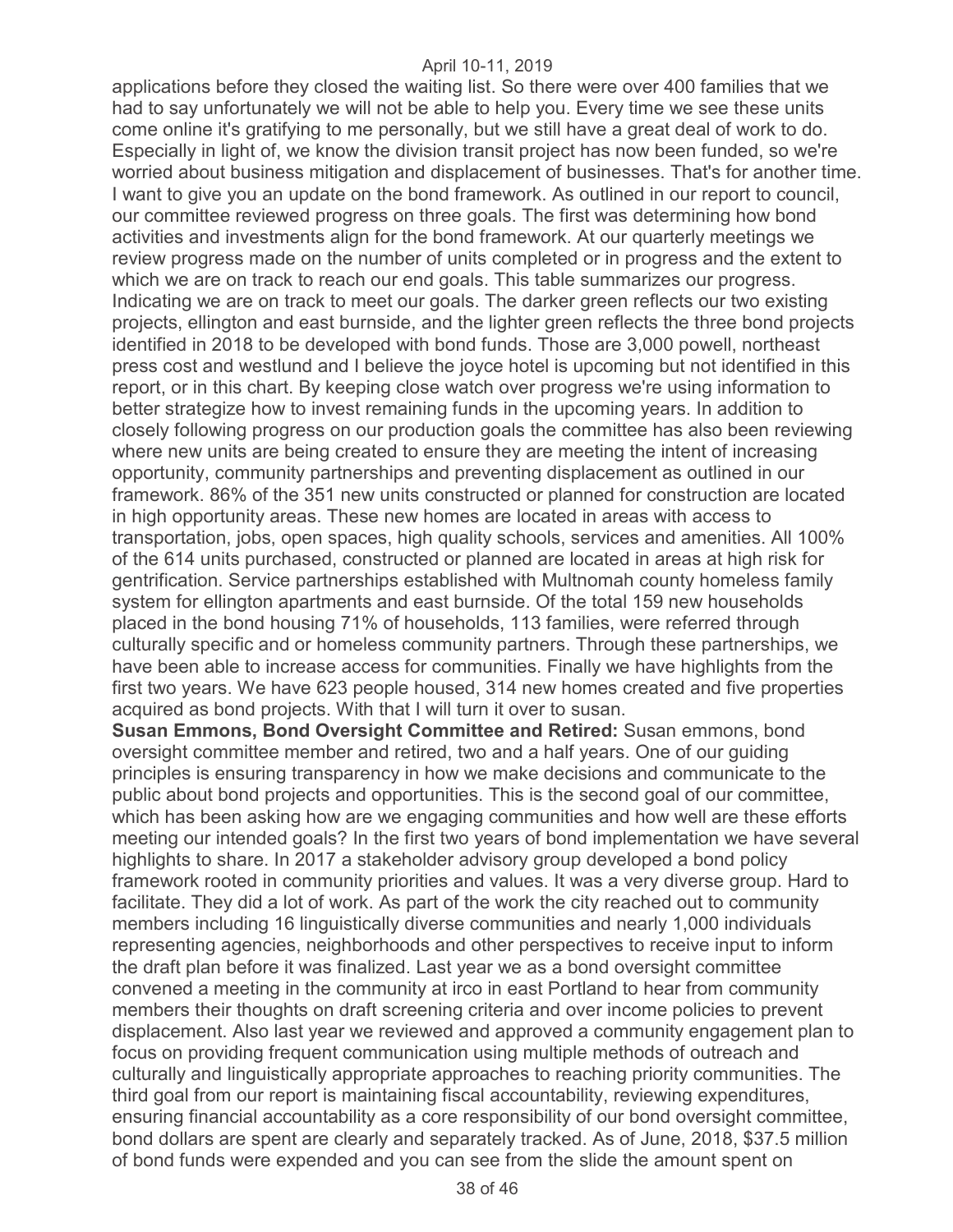administration. We anticipate that those administrative expenses will rise as new projects are funded and more staff are hired and allocated to bond implementation. I would like to say that every project that's considered even before we go ahead there are two bond oversight committee members. There's a separate committee meeting on -- I can still not say -- home forward is represented but it's a very rigorous process and really impressive as a bond oversight committee member the packets we receive in advance, which as a board member I know you don't always get a lot of time to deliberate but they very timely, very thorough and a lot of discussion so that you really can know that the dollars are being looked at very carefully.

**Fish:** Susan, can I jump in with a question?

**Emmons:** Yes.

**Fish:** And if I could put it to the director it says 7% administrative cap. Would you remind us what is subject to the cap and then is it calculated on the basis of an annual or is it a five-year rolling average or how is the cap determined? How is our compliance with the cap determined?

**Callahan:** Thank you, commissioner, for those questions. First of all, it is the cap is as a percentage of the whole of the bond total. So it's not necessarily looked at as a year by year process but as a total of the actual expenditures of what was authorized by the voters of the city of Portland.

**Fish:** That means at some point you could be under or over as long as over time you're no more than 7%. Is that correct?

**Callahan:** That's correct. We expect quite a bit of variation as we are in different phases of the development process for projects. So the administrative costs are essentially the costs that the bureau itself would be expending to deliver, to rate these proposals, to rank these proposals, to do the work that for instance we're doing with the committee. It's the cost of hiring the bond legal counsel, it's the cost of issuing the bonds themselves through the office of management and finance, it's the fiscal stewardship over the funds. So it's any of the administrative expenses the housing bureau would undertake or spend in consultation with the other bureaus at the city that also do charge us fees for our costs. It also would be the cost of hiring an auditor for instance.

**Fish:** Are all those costs tracked? They're separately tracked on people's payroll records? **Callahan:** Yes.

**Fish:** So you have a staff person spending a portion of their time on bond, a portion of their time on something else, they allocate their time accordingly?

**Callahan:** Yes.

**Fish:** Good. Thank you.

**Wheeler:** Commissioner hardesty?

**Emmons:** City – oh I'm sorry.

**Hardesty:** My question was just answered.

**Wheeler:** Very good. Thank you.

**Hardesty:** Thank you.

**Emmons:** The city auditor is currently in process of completing a performance audit and in 2019 will hire an independent auditor, Harvey M. Rose associates to perform a financial audit. As we look to the hear ahead we're so excited for opportunities to create more affordable homes. Before I hand it back to shannon I just wanted to tell one story about a family that has been housed at the ellington and you may know, I don't know if you have had the experience of ever visiting families that are sharing housing, but in order to avoid becoming homeless I have certainly seen some pretty horrific situations. This was a family that was in a house, one family was on the lease but four families were living there. It's a reality of the housing situation we're living in. Through no fault of their own the family on the lease decided to relocate, gave 30 days. This family had 30 days to move. And as luck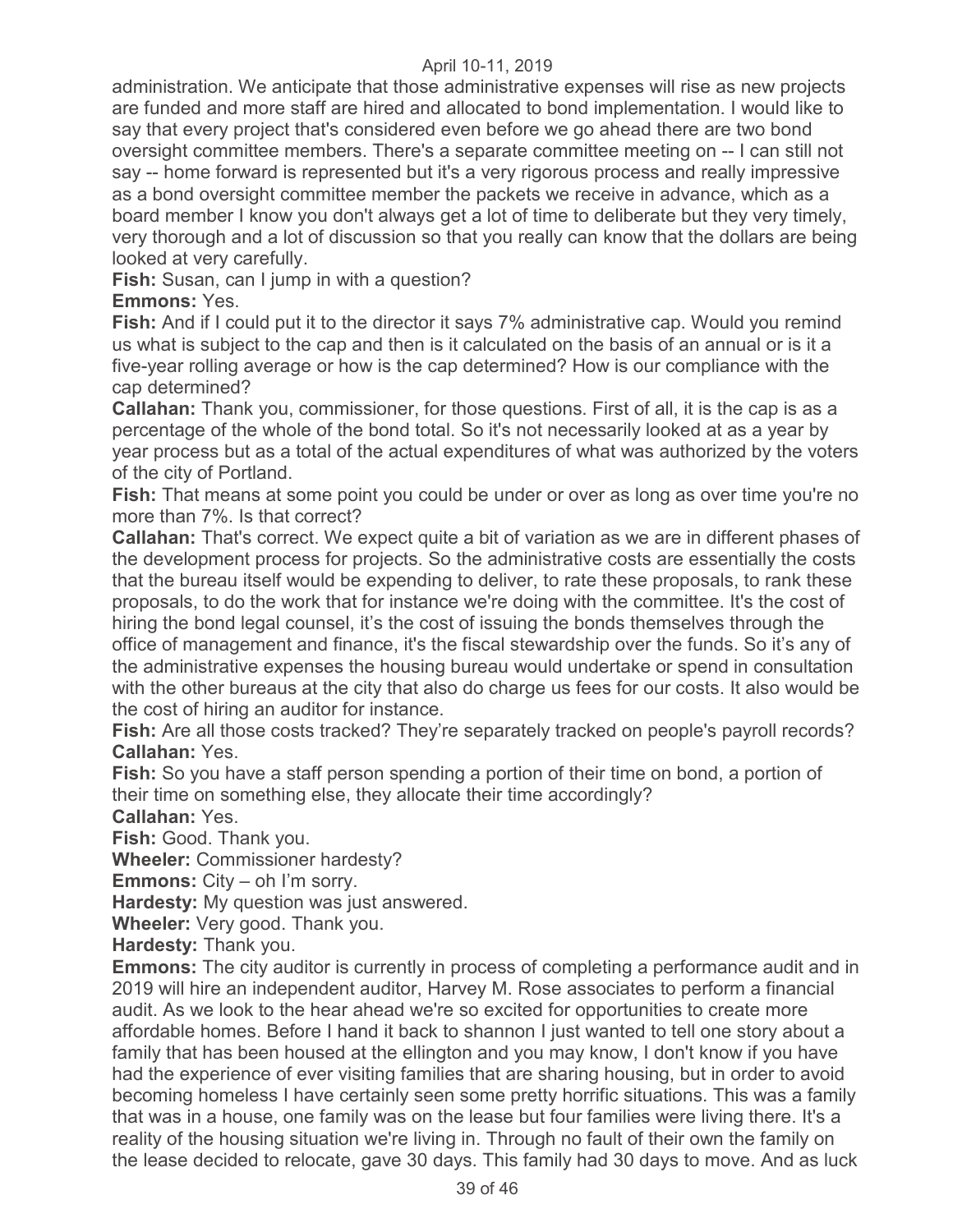would have it, they were associated with someone in an agency who knew about the ellington and to ask them what is different about their lives today is so moving. They said we have privacy. It's not that the families didn't get along, but with four families lots of children chaos. It's quiet. They have a separate bedroom for the children. They are in a two-bedroom. When they look in the refrigerator the food that they have purchased is still in there. The children are in a school where their needs are being met. They said the change in their behavior is just dramatic. I would like to just close by saying I know what it means to be low income. I know what it means to live month to month but I do not know what it means to live under a crushing burden where you have no hope, where you're doing the best you can as parents and you don't see it ever getting better and now this family is so hopeful about their future and the future of their children, and that all has to do with the housing. They are going to probably get a section 8. They are still being determined that in the building they will pay 30% of their income for rent and it's dramatic the transformation of their lives. That's one family. Many, many more.

**Hardesty:** Thank you.

**Wheeler:** Thank you.

**Eudaly:** Mayor?

**Wheeler:** Commissioner Eudaly.

**Eudaly:** I just had one quick question on the screen where we saw 623 people housed, 314 new home created, five properties acquired i'm going to assume the other 309 people housed were preserved in existing housing?

**Callahan:** So the 314, if I may, commissioner Eudaly, let me see if I can answer your question.

**Eudaly:** Oh, wait, no. I just realized that doesn't make sense. My question really is, I want to get a new housing created versus affordable housing preserved and people staying in place, not that that is not as important but it's just I think an important detail.

**Callahan:** So we have two occupied buildings or complexes now, the ellington which is 263 units, 95% of which are family size units. To my knowledge and with -- I will say we know 117 new families have moved into the ellington. Many of those families were preserved in place and many of those families have been - we are just layering on the voucher process with home forward right now so all the families were eligible for the section 8 vouchers, which could have of even potentially lowered their rent below the 60% level. We have not had any families move out because of being over income. We have been working with every single family to make sure that they can stay if they so choose but the families that left have been for different life circumstances. It just so happens with attrition that we have been able to bring a number of new families into the building. But yes, half of that was existing households.

**Eudaly:** Great. I think there is a perception problem or frustration in the community where they are expecting us to just add more and more housing and they don't see preserving existing affordable housing as being legitimate or as important. The reality is if we didn't preserve it then those people will become -- well, are at risk of becoming part of our homeless population and will then move into one of the new units we build. It's just an interesting balance to me. Thank you.

**Callahan:** Thank you, commissioner. So just to wrap up the presentation, I wanted to mention that of course this report is actually backward looking and I would just like to share with you a couple of forward looking things before we close today. As you know, the constitution was changed to allow more leverage opportunities with particularly housing bonds for affordable housing and we will be releasing our first solicitation to the private and nonprofit development community this month before the end of the month. The team is working very diligently on a new solicitation. We have been conducting outreach since the beginning of february of this year back to the community members that we first engaged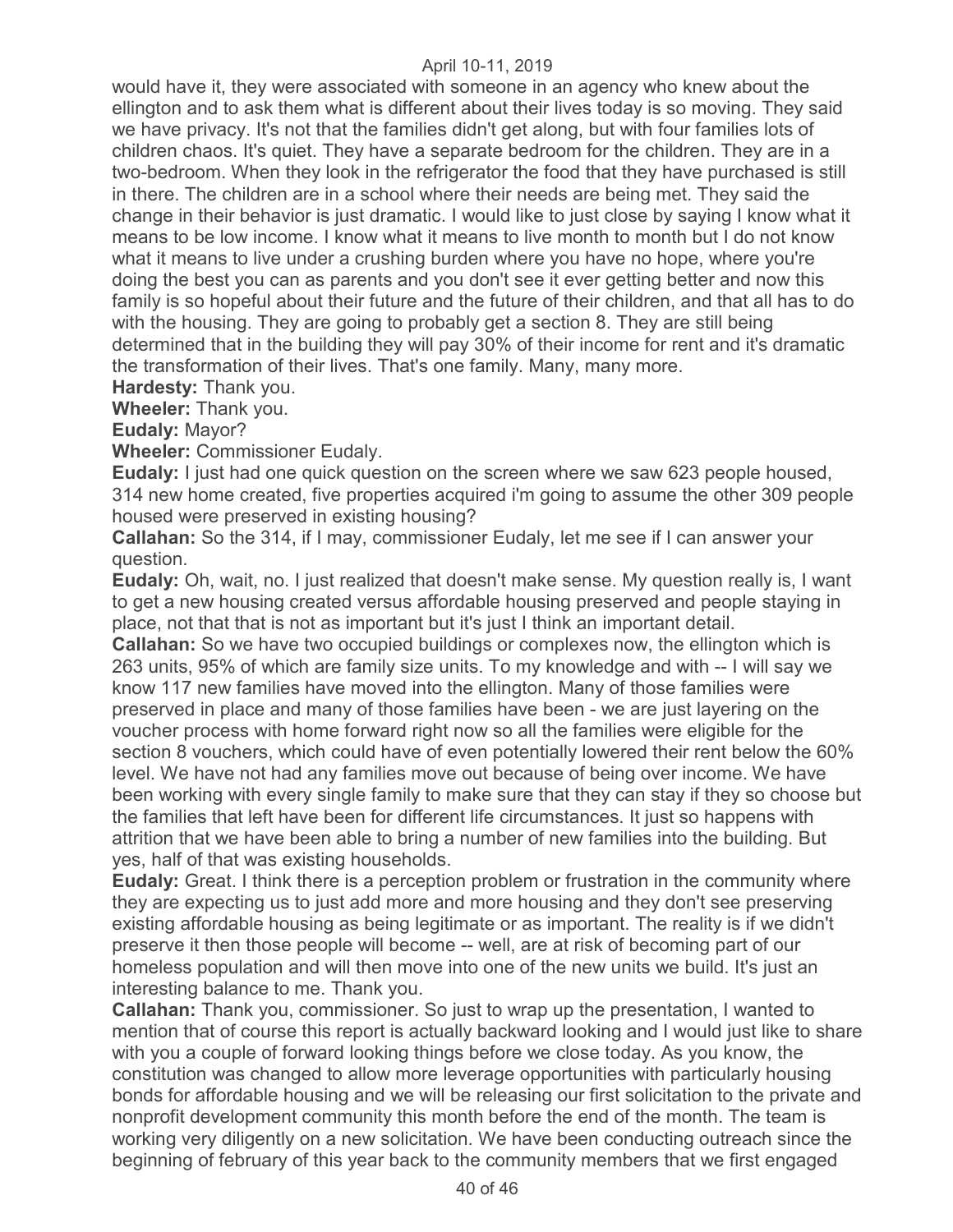for the creation of the stakeholder advisory committee. As well as holding a number of different public meetings including last week the meeting that todd referenced, a meeting we had, a community meeting at irco to ask very specific questions about ways that we could structure this solicitation to ensure more opportunity in terms of access for our priority communities and more opportunities for contracting opportunities and economic opportunity that will of course come to fruition with a \$70 million funding release for affordable housing development. So we expect that we will be reviewing proposals throughout the summer with announcements about those potential new developments or preservation projects in august of 2019. I would like to say that there are three preference areas of the city that we're looking for new, affordable housing. You can see by the map that i'm showing you as to why. We have done a great job geographically locating much of the new developments in process but north Portland is a priority area for us as well as southwest Portland. Then of course east Portland. Based on the numbers and figures of families that are struggling in east Portland we have a high emphasis on adding new housing or preservation in east Portland. If you will note and as todd mentioned we also have added the joyce hotel since this report was done as another bond project. We will be moving forward the ellington, 105 burnside are the two already in operation. 30th and powell will continue to be developed by home forward. North Prescott, at 57<sup>th</sup> and north Prescott will be released for a new development under the solicitation as well will the west wind and joyce hotel. We're focusing our efforts for the west wind and the joyce on 100% supportive housing buildings. So I just did want to share that with you and take this opportunity because that solicitation will be coming out in the next few weeks and has been a large part of this committee's work. I would also like to say todd mentioned we have quarterly meetings, the bond committee does have quarterly meetings but has also because of the nature of the work that we're doing been very generous with their time because we have asked them to do a significant number of additional meetings to help us move our agenda forward and for that I like to thank them. I think that's concludes our presentation unless anyone has any final comments.

**Wheeler:** Colleagues, any further questions?

**Fish:** First of all, because you're the oversight committee I think we have an obligation to ask one key question, which is are you getting the information and staff support you need to adequately fulfill your responsibility as an oversight board? **Struble:** I feel I am.

**Lazo:** Thank you, commissioner Fish. I would agree with that and I think beyond that, not only that are they providing information in a timely manner, but I think they are also listening. So I think they are taking our role very seriously which I appreciate very much the work that shannon and her team are doing.

**Fish:** Thank you.

**Emmons:** We ask a lot of questions and after one of the meetings -- I know what it means to be a director and have a board and sometimes after a meeting, oh, my gosh -- I did ask of the staff are we asking too many questions? Are we drilling down? Is it too – and they said, no, we are so happy that you're so engaged and you go back to the original goal and you go back to the work that we heard from the community. You're always referencing it and using that lens, looking at each project. I'm so impressed by this staff and the information we get and how rigorous they are at looking at each new project. Because they have a lot coming their way that they have to screen. Look ahead to say is this going to hold up over 60 years? So when a project that might look good and then they have their maintenance people go out and say, oh, there's mold and there's this and that in a 10 year-old project, no, no, we don't want to be putting families in that. I'm just so grateful that they are looking so carefully at everything.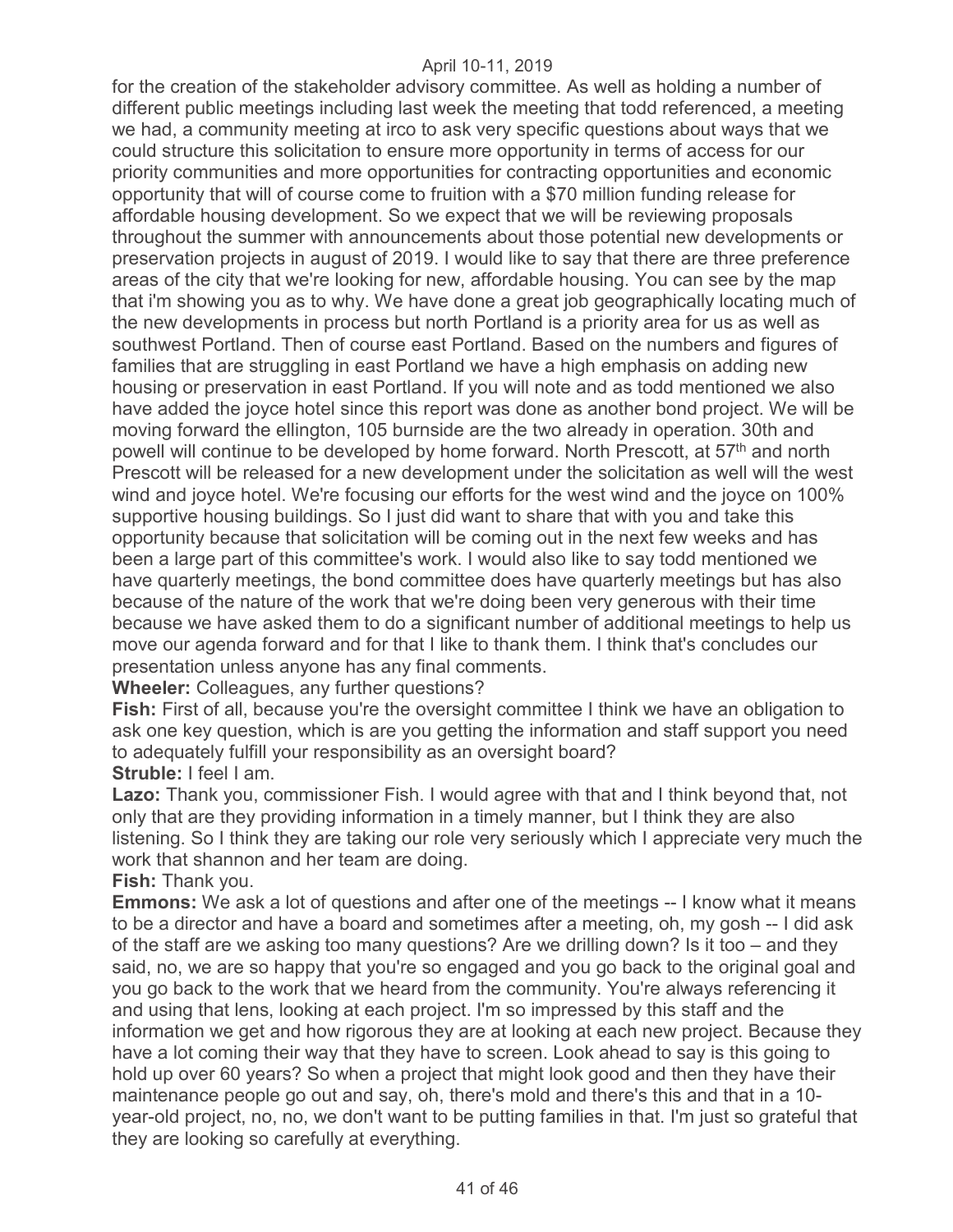**Fish:** Well, thank you. Second question goes to you, director callahan. We are hoping that with the change in state law and with flexibility that comes with that we'll be able to leverage these bond dollars and get a better outcome. Do you plan in your next reporting to council to make an effort to quantify what that leverage is so we get a sense of what additional public benefit we're able to create because of the change in state law? **Callahan:** Thank you, commissioner. May I ask are you looking about a numeric goal in particular?

**Fish:** I'm looking for some way of quantifying the benefit that accrues to the public by having the change in state law which allows us to do debt financing, use other public resources. At the end of the day hopefully the answer is we're able to acquire and preserve more units. But could you take a crack in the next report of seeing if there's some way to measure that so that we can have a better understanding of what that change in the law actually meant for the people we serve?

**Callahan:** Thank you, I think that's a really good suggestion. Definitely.

**Fish:** The third thing I just want to offer up, I know on the bond projects you're on a fairly tight time frame. I know that there's an expectation to get the dollars out the door and do the best work. I have a companion interest in seeing whether we can make more progress on converting brownfields to productive use. Again, I know that your timeline doesn't necessarily match up with the brownfield agenda. The brownfield projects take forever and they take a willing property owner and it takes a – we have to-- we don't even have a full tool kit yet. We haven't actually implemented what senator frederick gave us in terms of a tax abatement tool and others, so there's work to be done, but what I would urge you to consider is if in your work you encounter a project that has a brownfield component, like what we just -- what bridge housing has just done on north williams, and colleagues, the bureau of environmental services just gave a \$200,000 grant to finish the environmental remediation on north Williams so bridge can move forward on a project that's 60 units of 60 and below of mfi, ten units of permanent supportive housing with a right of return built in. So a real win right around the corner from where senator Frederick lives. That if there is a project that does have a brownfield component that at least we have a chance to have a conversation about whether the city can use its tool kit to be a partner. The answer may well be it would take too long and it's too uncertain and I get that, but we are on the clock to convert 900 acres of brownfields to productive use under our comprehensive plan so I would hope if something did come across your desk we don't automatically reject it because of the timeline issues that we take a hard look at seeing whether the city has tools that could be of use to remediating the site and allowing a productive use like affordable houses. We think of that as a win-win.

**Callahan:** Thank you, commissioner. I know our entire bureau would welcome the opportunity to continue to collaborate with bes on ways we could potentially even have conversations earlier with folks to know what those tool would be if they had an opportunity to bring that forward for affordable housing development, so thank you. **Wheeler:** Commissioner Hardesty.

**Hardesty:** Thank you, mayor. Thank you commissioner Fish. As you were talking I thought, man, we have this opportunity with the Portland clean energy fund, with the brownfield cleanup, with our desire to have permanently affordable housing to really think strategically about how we use as you said the resources that we have available to us in ways we don't even know yet like how creative we could be. So I want to encourage us while we are also -- we know that we are well, well, well behind in having housing that's affordable in every community, that we also have the opportunity to think really big and innovative because we don't get this -- this is a new opportunity that we have. I love the idea of actually taking brownfields and putting them back into permanent use, and quite frankly into permanent use as permanently affordable housing that people can afford to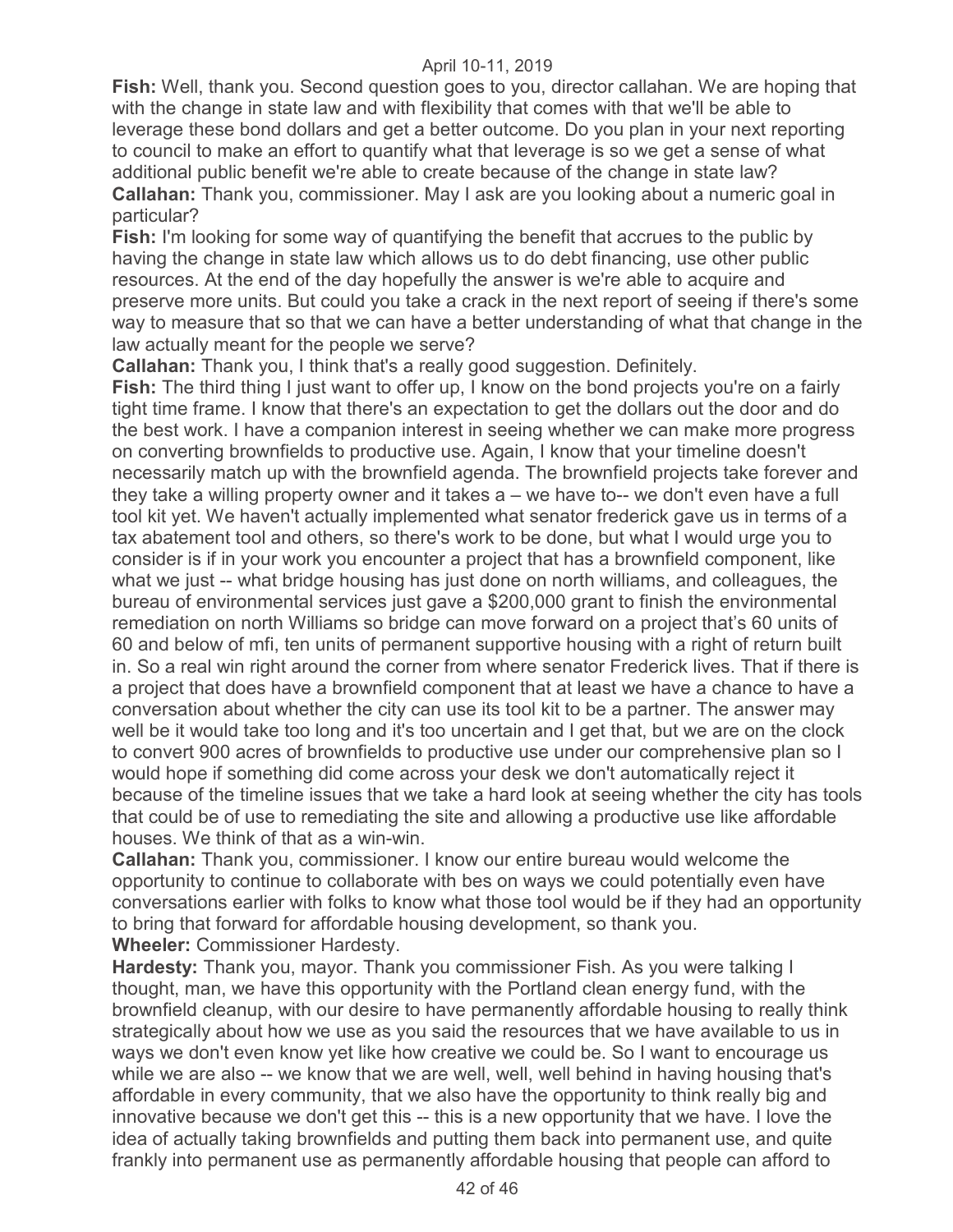live in. So whatever I can do with commissioner Fish and my other colleagues up here to help make that happen I think these are exciting times. My other question was about the metro bond. Does this oversight committee will you be providing oversight for that bond? So those resource will come into another bond oversight committee and does – **Lazo:** That make sense.

**Fish:** [inaudible]

**Hardesty:** Do we have any crossover on the metro housing bond committee with our committee of experts on how to get housing built in a timely manner?

**Emmons:** They have appointed an independent, one to oversee the metro bond. I think they have 11 or 12 members. They are more to facilitate. There really isn't crossover between our two groups.

**Hardesty:** I think that's a missed opportunity for us to actually coordinate new housing dollars coming in with the housing dollars that we already have a commitment for, so if I can help with the metro conversation I would be happy to do that.

**Struble:** In my experience they are plugged into the work that we're doing. There were metro representatives at the community meeting last week. They are watching us closely, I think.

**Hardesty:** Commissioner callahan, so does that mean, what happens when metro's money starts flowing? How does that --

**Callahan:** So we are actually in conversations right now in all the jurisdictions, the partner jurisdictions with metro about the flow of funds to the jurisdictions and how that will work. We are frankly in the beginnings of the community engagement phase for that Portland housing bureau so we have not yet worked on any type of formal structure frankly until we have a little more conversations with the community, but you're actually hitting on some of the crux of the issue is with how the metro bonds will flow. They have their own oversight committee, they have their own particular community priorities that we will be implementing of course with an overlay of our community priorities, but how we then work with the jurisdictions and their committee, they, awards will officially go through the metro council. I would of course expect they would also go to the Portland city council. But is there then an additional oversight layer or separate body or board that works in the city specifically? We have not yet figured out that kind of layering but we're in conversations with the oversight committee that is set up by metro and metro itself. The first step would be -- the first official step would see would be an intergovernmental agreement that would come to this body which would lay out all the parameters of how the money will flow in addition to whatever kind of oversight relationships. Those are ongoing dialogs but officially this bond oversight committee does not have a role in the metro bond at this moment in time. **Hardesty:** Thank you.

Lazo: Commissioner, I think you're absolutely right. I think the opportunity we ought to not lose is the fact we have already laid out a framework, right? My sense is that, as well as we're going to do with the bond, we're probably not going to meet all the needs that we have in our community that we've already identified and so I think we're already in a place, one thing, I have been part of the metro affordable housing bond conversations and one of the things we identified we're ahead of where they are in their conversations. They actually took the queue from Portland and started early, which was really productive, but we already have a framework and we're ready to go. You know, I think we can see where we are when we finish this but there's no reason, again, to believe that we're going to have needs that are not met that we look at how to implement those through the metro bond dollars that are going to flow into our community.

**Wheeler:** Commissioner Eudaly.

**Eudaly:** I have one more quick question. I was really trying to restrain myself but speaking of opportunities, i'm concerned about missed opportunities for us to purchase existing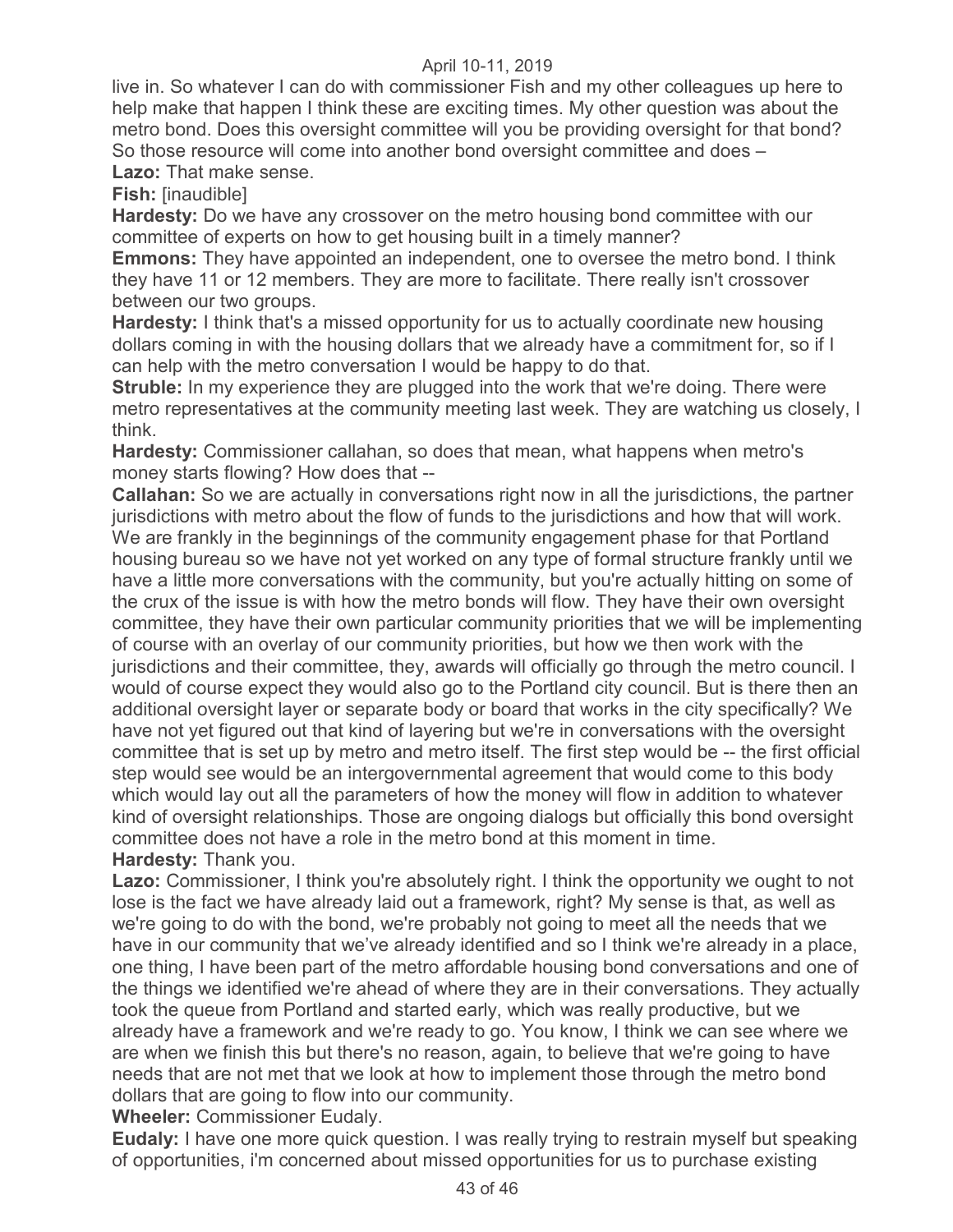naturally affordable multifamily developments, and I guess I just want to kind of stick a pin in that concern. You can answer me now or off line, but what's our relative advantage or disadvantage competing for these properties knowing about them when they become available in a timely enough fashion to actually get in on them, and are there tools that we could use to strengthen that position.

**Callahan:** Thank you, commissioner. Nothing that we're doing forecloses the opportunity to move forward rapidly on multifamily purchases. Our partners, our development partners look not just at new development but also purchase opportunities. I think it's something that we do want to have further dialogue with the committee. We're only releasing \$70 million of funds right now in this solicitation. We want to make sure we're able to do another solicitation to see how we're doing, how we're reaching our goals, perfect that, but I also think we're having some conversations with our committee about potentially a fund to be able to act quickly on either property acquisition of a multifamily type -- we're not foreclosed from doing that right now.

**Eudaly:** Oh, I didn't think so. It's just we're competing with wall street for these properties frankly and I want to make sure that we have as much of a competitive advantage as we can because it's not in our best interests for wall street to be buying up our naturally affordable multifamily developments.

**Callahan:** Well, and commissioner, frankly many times it's easier for our partners to do it instead of us on our behalf. We are unfortunately government which makes us a little bit clunky even as much as we'd like --

**Eudaly:** Just a little.

**Callahan:** As much as we'd like to be streamlined all purchases go through council, et cetera, so actually having money out with the potential of our partners, they can also sometimes act to swoop up something in a way that doesn't have the – I mean it would still have a process involved, but we're naturally because of our -- because we want to be transparent, because we have process for a reason we cannot be as attractive as a purchaser.

**Eudaly:** Thank you.

**Wheeler:** I'll entertain motion.

**Fish:** Mayor, I move the report.

**Eudaly:** Second.

**Wheeler:** We have a motion from commissioner Fish, a second it sounded like eudaly got in just ahead of commissioner hardesty on that one to second the report. Any further discussion? Please call the roll.

**Fish:** Well, I have to say we get lots of reports that come to council. This was a model report. Frankly an all-star lineup of people that have agreed to serve on this oversight body. I want to acknowledge commissioner saltzman's role in helping to pass the housing bond along with the community. We appear to be ahead of schedule. I too like the idea of acquiring existing properties. Preservation is a great play in our community. I'm reminded that the first project selected for purchase was heavily criticized by some in the community but I think over all had we lost the ellington people would have also been complaining that we lost such a great resource in a high performing neighborhood. I love the statistic that you gave us about high opportunity neighborhoods and where the housing is located. What we have learned over lots of hard work together is that when we blend our housing both into areas that are emerging areas but also areas with high opportunity, that's gobblede-gook for high quality schools, lots of infrastructure, good commercial districts, the kind of desirable places people want to live. When we open the doors to low income families to live in those high opportunity areas it's a win-win-win. Families end up thriving. Kids end up going to higher performing schools and getting the attention they need. There's a ripple effect. So it's an additional benefit. Some people have said, and susan, you remember this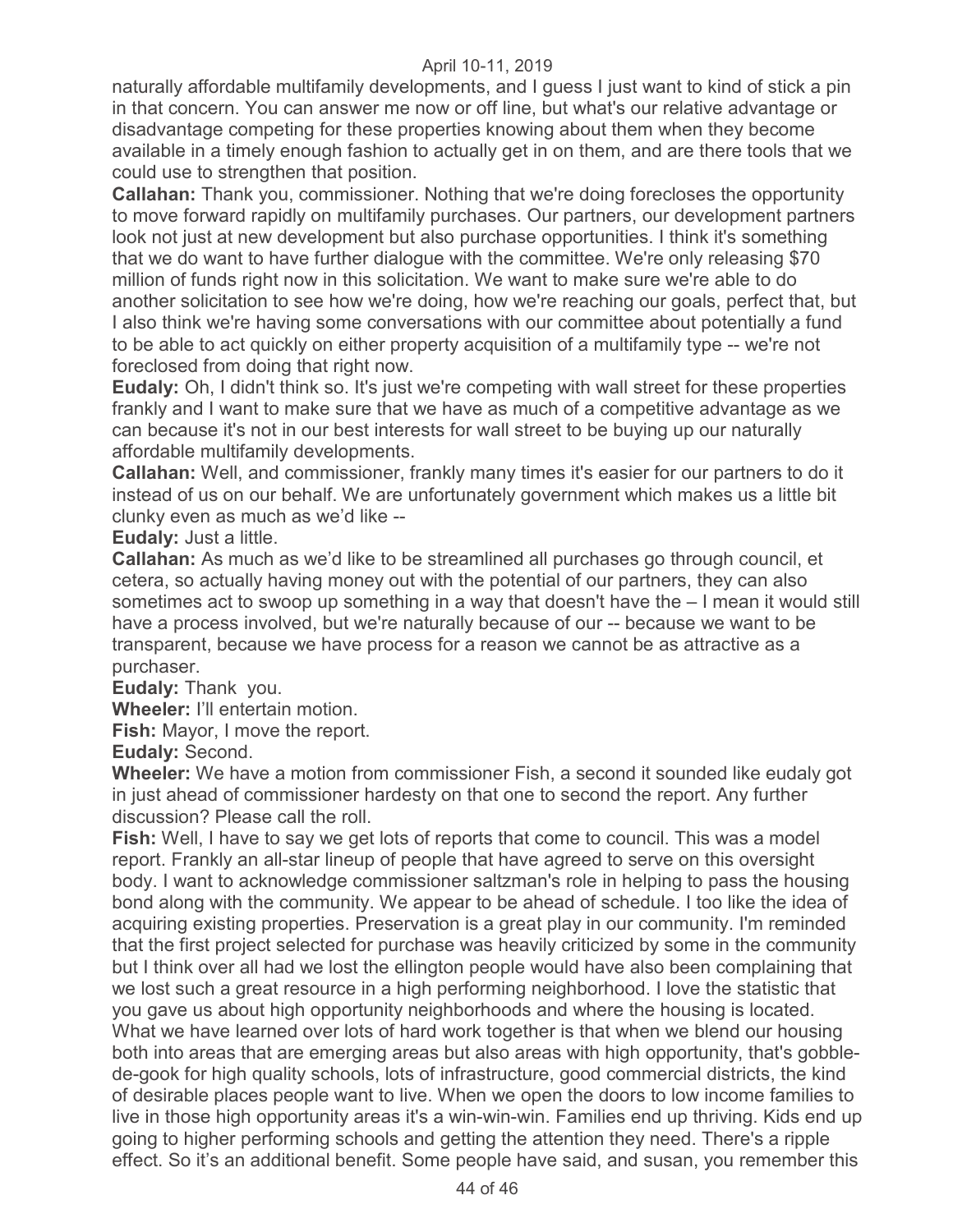over the years, well, but of course that means building and preserving in higher cost areas we should be going to the -- chasing the cheapest housing in the cheapest areas. Well that's how we perpetuate patterns of isolating people in high poverty areas on the fringes of our community. That is not how we capitalize on the investments which we have already made in high opportunity neighborhoods. We need to welcome people into those communities. That's what you're doing that your report demonstrates. Thank you each for your service. We're very honored to have you and I'm very pleased to accept your report. Aye.

**Hardesty:** Couldn't tell whether my button was on or off. I also really appreciate the informative report that you presented to us. I sit here sometimes and wonder why we get reports because there are things that I think they should just send via email but today this has been extremely helpful and really informative and really lets me know that we're on the right track. I thank each and every one of you for your service, especially the volunteers who are volunteering their time to make this happen. I would be remiss if I didn't say I can't wait for the APANO property to open. It's going to be a game changer in that community. I share your concern about what's happening with small businesses, with artists, with the creatives in our community and how they are going to be able to thrive in a community where their rent is just as outrageous as rental properties for people looking for residential properties. For another day that's a conversation but I look forward to us having that conversation. It doesn't matter if we give people housing they can afford to live in if they can't thrive as a small business owner or an artist or another creative type in our community. I vote Aye. I thank you for your service.

**Eudaly:** Thank you for your report. Thank you for giving your time and expertise to the city. I guess given that it's fair housing month I want to acknowledge or just I guess reflect on the fact that our kind of lack of regulation of our rental market and protection of tenants has really allowed the private market to segregate our city racially and economically. And this bond is letting us do some light correcting of that, I suppose. As we know, it doesn't -- it's not going to serve the entire need but it's one essential piece of the overall strategy. I share your concerns about cost burdening and displacement for small businesses. I was a small business owner for 22 years. I like to say I unwittingly helped gentrify myself out of the west end of downtown Portland. Just a very naive young business owner showing up at what probably were pbot committee meetings fighting for safer streets and more streetcar stops and eventually we got higher rents -- you know the story. But thanks again. I vote Aye.

**Wheeler:** This works because of community. I want to thank the three of you in particular, allan, todd, susan. Thank you for your continued service, dedication, your commitment to this. This of course applies broadly to all of your colleagues. I also want to acknowledge those who served, the 22 who served on the original stakeholder committee that worked so hard to really put together the framework for this bond. I have to say, shannon, it's fun for me to sit here and take sort of a silent position in this meeting and think about where we were a year and a half ago when we were just getting killed. Do you remember that? **Callahan: Little bit. [laughter]** 

**Wheeler:** We took the time. We slowed it down. We did something that nobody had done before, which is put the stakeholder committee in place so we could hear from the community to take the time to appropriately establish a framework for the deployment of the bond resources. Shannon, I remember you came under a lot of scrutiny and a lot of heat for that. Listening to this today convinces me what I believed then, which is it would be worth it for us to have gone through that process and to listen to the community and understand how they wanted us to deploy the resources given that they were the ones who came together and passed the bond in the first place. I feel like we have held faith with that original coalition. I believe you as the bond oversight committee have held all of